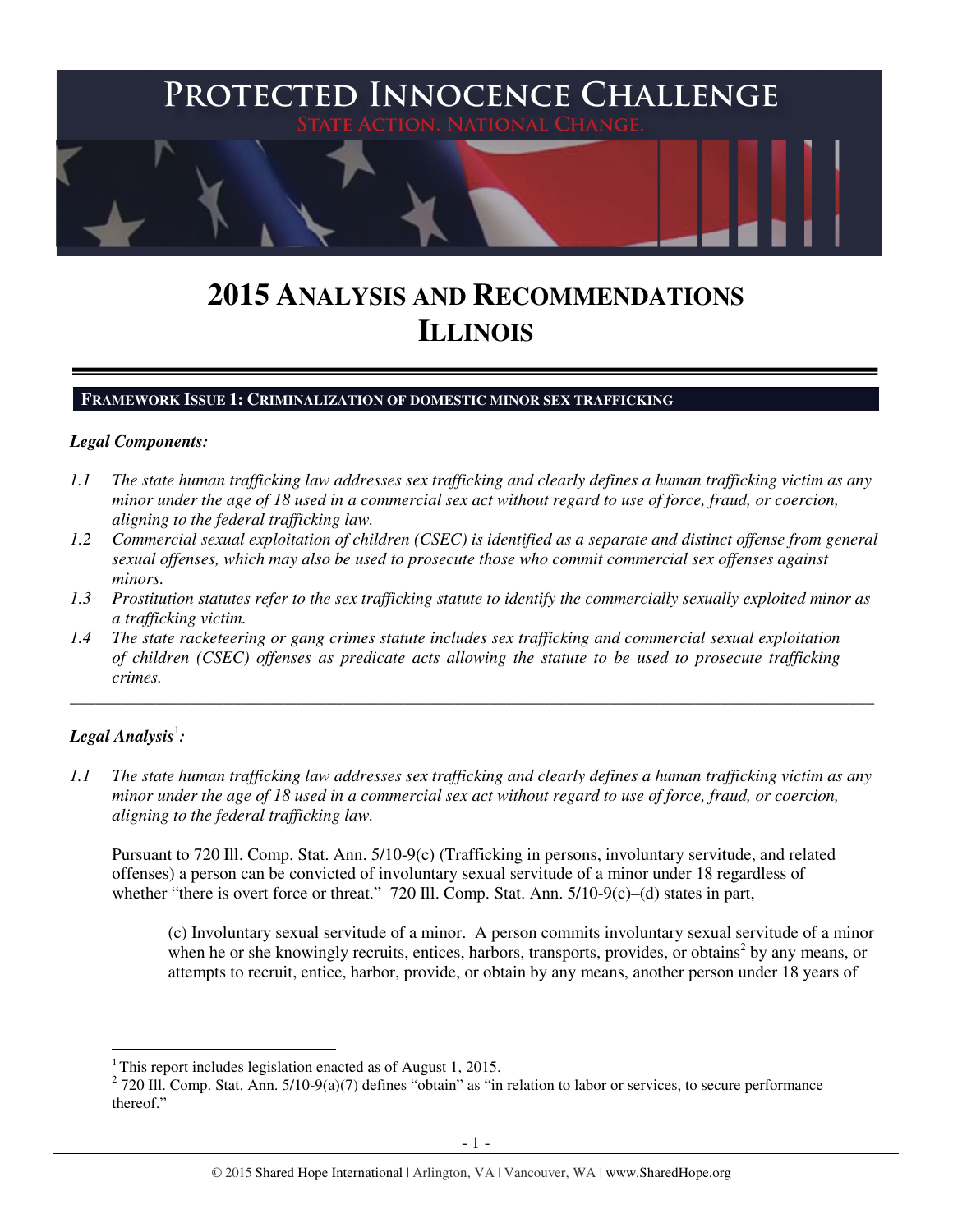age, knowing that the minor will engage in commercial sexual activity, $3$  a sexually-explicit performance,<sup>4</sup> or the production of pornography, or causes or attempts to cause a minor to engage in one or more of those activities and:

(1) there is no overt force or threat and the minor is between the ages of 17 and 18 years;

- (2) there is no overt force or threat and the minor is under the age of 17 years; or
- (3) there is overt force or threat.

. . . .

(d) Trafficking in persons. A person commits trafficking in persons when he or she knowingly: (1) recruits, entices, harbors, transports, provides, or obtains by any means, or attempts to recruit, entice, harbor, transport, provide, or obtain by any means, another person, intending or knowing that the person will be subjected to involuntary servitude<sup>5</sup>; or

(2) benefits, financially or by receiving anything of value, from participation in a venture that has engaged in an act of . . . involuntary sexual servitude of a minor.

. . . .

If the victim is 17 years of age and there was no overt force or threat, a conviction under subsection (c) is punishable as a Class 1 felony by imprisonment for 4–15 years<sup>6</sup> and a possible fine not to exceed \$25,000. 720

prurient interests of patrons."<br><sup>5</sup> "A person commits the offense of involuntary servitude when he or she knowingly subjects, attempts to subject, or engages in a conspiracy to subject another person to forced labor or services obtained or maintained through any of the following means, or any combination of these means and:

(1) causes or threatens to cause physical harm to any person;

(2) physically restrains or threatens to physically restrain another person;

(3) abuses or threatens to abuse the law or legal process;

(4) knowingly destroys, conceals, removes, confiscates, or possesses any actual or purported passport other immigration document, or any other actual or purported government identification document, of another person; or

(5) uses intimidation, or uses or threatens to cause financial harm to or exerts financial control over any person; or

(6) uses any scheme, plan, or pattern intended to cause the person to believe that, if the person did not perform the labor or services, that person or another person would suffer serious harm or physical restraint.

720 Ill. Comp. Stat. Ann. 5/10-9(b).

"'Services' means activities resulting from a relationship between a person and the actor in which the person performs activities under the supervision of or for the benefit of the actor. Commercial sexual activity and sexuallyexplicit performances are forms of activities that are "services" under this Section." 720 Ill. Comp. Stat. Ann. 5/10- 9(a)(8).

 $6$  Pursuant to 730 Ill. Comp. Stat. Ann. 5/5-8-2(a), a judge may sentence any offender to an "extended term" if certain aggravating circumstances are present. These aggravating circumstances include but are not limited to the following: receipt of compensation for the crime, prior criminal history, offense caused or threatened harm, the offender held a position of trust with the victim or "the defendant committed the offense of promoting juvenile prostitution, patronizing a prostitute, or patronizing a minor engaged in prostitution and at the time of the commission of the offense knew that the prostitute or minor engaged in prostitution was in the custody or guardianship of the Department of Children and Family Services." 730 Ill. Comp. Stat. Ann. 5/5-5-3.2(1), (2), (3), (14), (29). Extended terms result in imprisonment as follows: Class X felony: 30–60 years; Class 1 felony: 15–30 years; Class 2 felony: 7–14 years; Class 3 felony: 5–10 years; and Class 4 felony: 3–6 years. 730 Ill. Comp. Stat. Ann. 5/5-4.5-25(a), 5/5-4.5-30(a), 5/5-4.5-35(a), 5/5-4.5-40(a), 5/5-4.5-45(a). Additionally, this report assumes no prior convictions or aggravating factors, and only addresses base penalties. However, 730 Ill. Comp. Stat. Ann. 5/5– 5–3.2(b) includes several aggravating factors for extended-term sentencing. These factors increase minor sex trafficking and commercial sexual exploitation of children sentences.

The text of 730 Ill. Comp. Stat. Ann. 5/5-8-2 here and elsewhere in the report reflects amendments made by enactment of Senate Bill 201 during the 1st Reg. Sess. of the 99th Gen. Assem. (Ill. 2015) (effective Jan. 1, 2016).

<sup>&</sup>lt;sup>3</sup> 720 Ill. Comp. Stat. Ann. 5/10-9(a)(2) defines "commercial sexual activity" as "any sex act on account of which anything of value is given, promised to, or received by any person."

 $4720$  Ill. Comp. Stat. Ann.  $5/10-9(a)(9)$  defines "sexually-explicit performance" as "a live, recorded, broadcast (including over the Internet), or public act or show intended to arouse or satisfy the sexual desires or appeal to the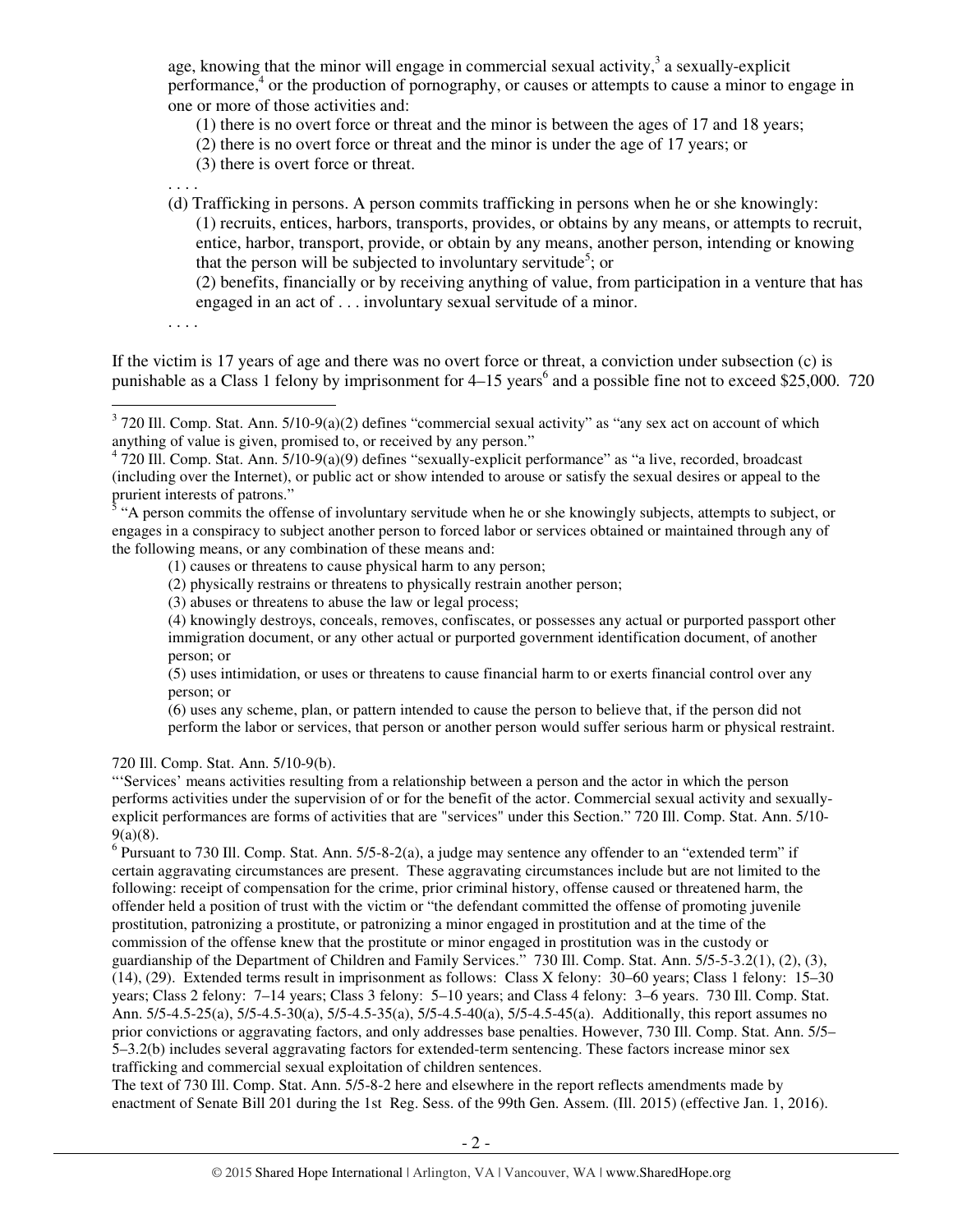Ill. Comp. Stat. Ann. 5/10-9(c); 730 Ill. Comp. Stat. Ann. 5/5-4.5-30(a), 5/5-4.5-50(b). If the victim is under the age of 17 or if there was no overt force or threat, however, a conviction is punishable as a Class X felony by imprisonment for 6–30 years and a possible fine not to exceed \$25,000. 720 Ill. Comp. Stat. Ann. 5/10-9(c); 730 Ill. Comp. Stat. Ann. 5/5-4.5-25(a), 5/5-4.5-50(b). A conviction under subsection (d) is punishable as a Class 1 felony by imprisonment for 4–15 years and a possible fine not to exceed \$25,000. 720 Ill. Comp. Stat. Ann. 5/10-9(d); 730 Ill. Comp. Stat. Ann. 5/5-4.5-30(a), 5/5-4.5-50(b).

*1.2 Commercial sexual exploitation of children (CSEC) is identified as a separate and distinct offense from general sexual offenses, which may also be used to prosecute those who commit commercial sex offenses against minors.* 

The following state laws make CSEC a distinct crime in Illinois:

1. 720 Ill. Comp. Stat. Ann. 5/11-14.1(a) (Solicitation of a sexual act) provides,

Any person who offers a person not his or her spouse any money, property, token, object, or article or anything of value for that person or any other person not his or her spouse to perform any act of sexual penetration<sup>7</sup>... or any touching or fondling of the sex organs of one person by another person for the purpose of sexual arousal or gratification, commits solicitation of a sexual act.

A conviction under this statute, when the victim is under 18, is punishable as a Class 4 felony by imprisonment for 1–3 years and a possible fine up to \$25,000. 720 Ill. Comp. Stat. Ann. 5/11-14.1(b); 730 Ill. Comp. Stat. Ann. 5/5-4.5-45(a), 5/5-4.5-50(b).

2. 720 Ill. Comp. Stat. Ann. 5/11-14.4(a) (Promoting juvenile prostitution) states,

Any person who knowingly performs any of the following acts commits promoting juvenile prostitution:

(1) advances prostitution as defined in Section 11-0.1 [720 ILCS 5/11-0.1 (Definitions)], $8$  where the minor engaged in prostitution, or any person engaged in prostitution in the place, is under 18 years of age . . . at the time of the offense;

<sup>8</sup> 720 Ill. Comp. Stat. Ann. 5/11-0.1 (Definitions) defines "advance prostitution" as,

(1) Soliciting for a prostitute by performing any of the following acts when acting other than as a prostitute or a patron of a prostitute:

- (A) Soliciting another for the purpose of prostitution.
- (B) Arranging or offering to arrange a meeting of persons for the purpose of prostitution.

(C) Directing another to a place knowing the direction is for the purpose of prostitution.

(2) Keeping a place of prostitution by controlling or exercising control over the use of any place that could offer seclusion or shelter for the practice of prostitution and performing any of the following acts when acting other than as a prostitute or a patron of a prostitute:

(A) Knowingly granting or permitting the use of the place for the purpose of prostitution.

(B) Granting or permitting the use of the place under circumstances from which he or she could reasonably know that the place is used or is to be used for purposes of prostitution.

(C) Permitting the continued use of the place after becoming aware of facts or circumstances from which he or she should reasonably know that the place is being used for purposes of prostitution.

 $\overline{a}$  $7$  720 Ill. Comp. Stat. Ann. 5/11-0.1 (Definitions) defines "sexual penetration" as,

any contact, however slight, between the sex organ or anus of one person and an object or the sex organ, mouth, or anus of another person, or any intrusion, however slight, of any part of the body of one person or of any animal or object into the sex organ or anus of another person, including, but not limited to, cunnilingus, fellatio, or anal penetration. Evidence of emission of semen is not required to prove sexual penetration.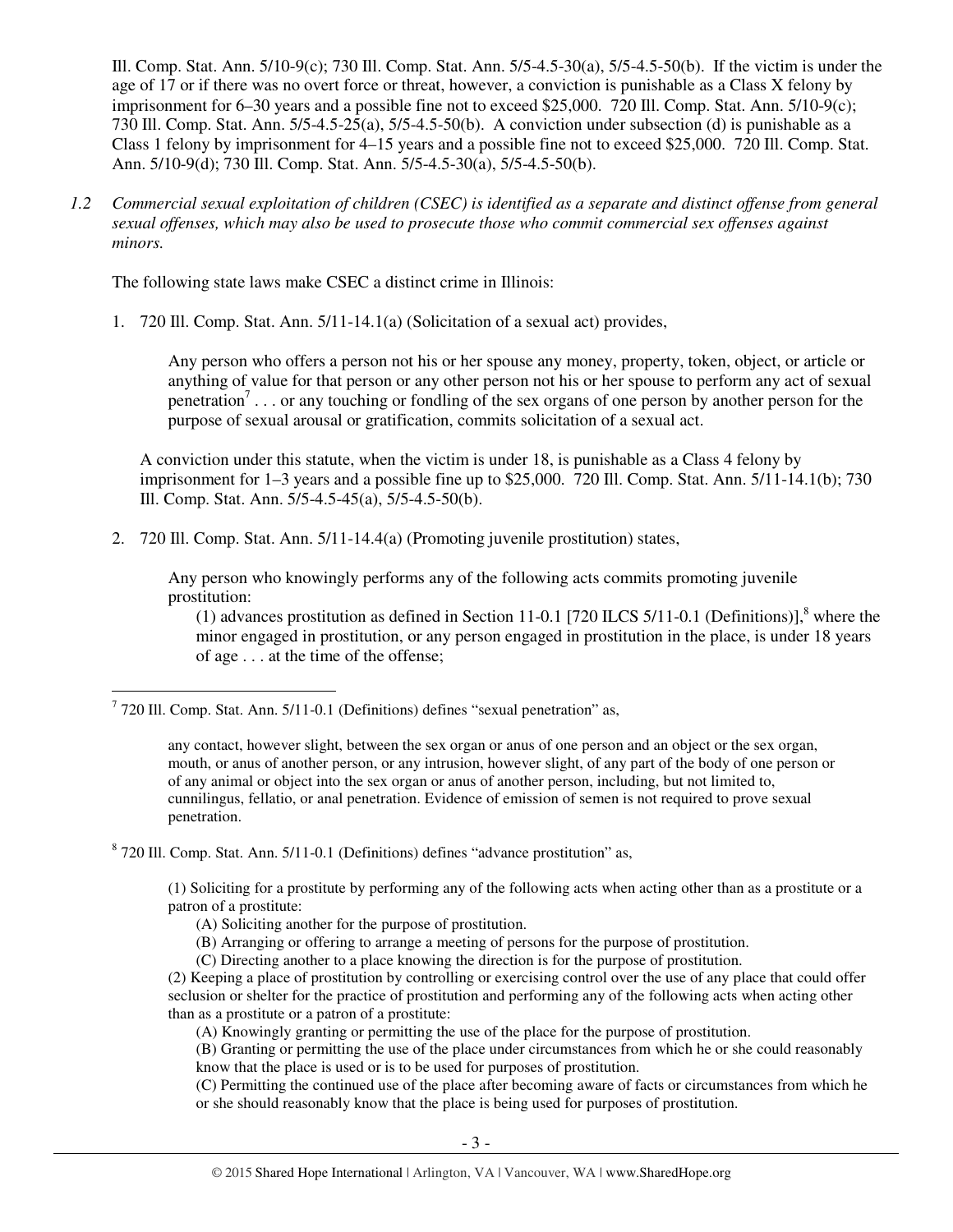(2) profits from prostitution by any means where the prostituted person<sup>9</sup> is under 18 years of age ... at the time of the offense;

(3) profits from prostitution by any means where the prostituted person is under 13 years of age at the time of the offense;

(4) confines a child under the age of 18 . . . against his or her will by the infliction or threat of imminent infliction of great bodily harm or permanent disability or disfigurement or by administering to the child . . . without his or her consent or by threat or deception and for other than medical purposes, any alcoholic intoxicant or a drug [as defined by certain statutes] and:

(A) compels the child . . . to engage in prostitution;

- (B) arranges a situation in which the child . . . may practice prostitution; or
- (C) profits from prostitution by the child  $\dots$

A conviction under (a)(1) or (a)(2) of this statute is generally punishable as a Class 1 felony by imprisonment for  $4-15$  years and a possible fine up to \$25,000.<sup>10</sup> 720 Ill. Comp. Stat. Ann. 5/11-14.4(d); 730 Ill. Comp. Stat. Ann. 5/5-4.5-30(a), 5/5-4.5-50(b). A conviction under (a)(3) of this statute is generally punishable as a Class X felony by imprisonment for 6–30 years and a possible fine up to \$25,000. 720 Ill. Comp. Stat. Ann. 5/11-14.4(d); 730 Ill. Comp. Stat. Ann. 5/5-4.5-25(a), 5/5-4.5-50(b). A conviction under (a)(4) of this statute is punishable as a Class X felony by imprisonment for 6–60 years and a possible fine up to \$25,000. 720 Ill. Comp. Stat. Ann. 5/11-14.4(d); 730 Ill. Comp. Stat. Ann. 5/5-4.5-25(a), 5/5-4.5-  $50(b).$ <sup>11</sup>

3. 720 Ill. Comp. Stat. Ann. 5/11-18.1(a), (a-5) (Patronizing a minor engaged in prostitution) states,

(a) Any person who engages in an act of sexual penetration<sup>12</sup> as defined in Section 11-0.1 of this Code [720 ILCS 5/11-0.1] with a person engaged in prostitution who is under 18 years of age . . . commits patronizing a minor engaged in prostitution.

(a-5) Any person who engages in any touching or fondling, with a person engaged in prostitution who . . . is under 18 years of age . . . of the sex organs of one person by the other person, with the intent to achieve sexual arousal or gratification, commits patronizing a minor engaged in prostitution.

 9 720 Ill. Comp. Stat. Ann. 5/11-14.4(f) (Promoting juvenile prostitution) defines "prostituted person" as "any person who engages in, or agrees or offers to engage in, any act of sexual penetration as defined in Section 11-0.1 [Definitions] of this Code for any money, property, token, object, or article or anything of value, or any touching or fondling of the sex organs of one person by another person, for any money, property, token, object, or article or anything of value, for the purpose of sexual arousal or gratification."

<sup>&</sup>lt;sup>10</sup> A conviction under (a)(1) is elevated to being punishable as a Class X felony if it occurs "within 1,000 feet of real property comprising a school." 720 Ill. Comp. Stat. Ann. 5/11-14.4(d).

 $11$  Pursuant to 720 Ill. Comp. Stat. Ann.  $5/11$ -14.4(d),

A second or subsequent violation of subdivision (a)(1), (a)(2), or (a)(3), or any combination of convictions under subdivision (a)(1), (a)(2), or (a)(3) and Sections 11-14 (prostitution), 11-14.1 (solicitation of a sexual act), 11-14.3 (promoting prostitution), 11-15 (soliciting for a prostitute) [Repealed], 11-15.1 (soliciting for a juvenile prostitute) [Repealed], 11-16 (pandering) [Repealed], 11-17 (keeping a place of prostitution) [Repealed], 11-17.1 (keeping a place of juvenile prostitution) [Repealed], 11-18 (patronizing a prostitute), 11-18.1 (patronizing a juvenile prostitute), 11-19 (pimping) [Repealed], 11-19.1 (juvenile pimping or aggravated juvenile pimping) [Repealed], or 11-19.2 (exploitation of a child) [Repealed] of this Code, is a Class X felony.

<sup>&</sup>lt;sup>12</sup> *See supra* note 7 for the definition of "sexual penetration."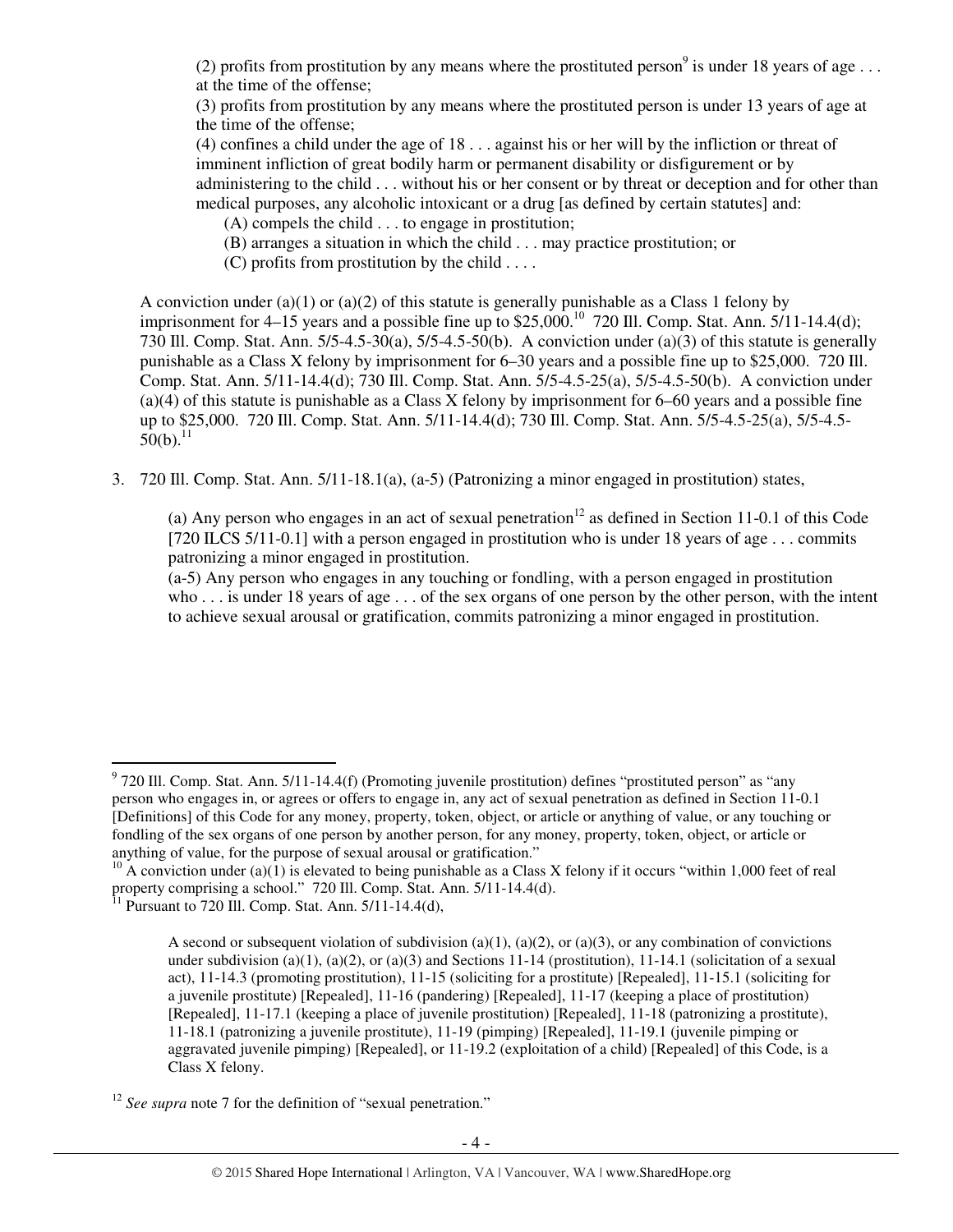A conviction under this statute is punishable as a Class 3 felony by imprisonment for 2–5 years and a possible fine up to \$25,000.<sup>13</sup> 720 Ill. Comp. Stat. Ann. 5/11-18.1(c); 730 Ill. Comp. Stat. Ann. 5/5-4.5-40(a), 5/5-4.5-50(b).

4. 720 Ill. Comp. Stat. Ann. 5/11-9.1A(a), (f) (Permitting sexual abuse of a child) states,

(a) A person responsible for a child's welfare<sup>14</sup> commits permitting sexual abuse of a child<sup>15</sup> if the person has actual knowledge<sup>16</sup> of and permits an act of sexual abuse<sup>17</sup> upon the child, or permits the child to engage in prostitution as defined in [720 Ill. Comp. Stat. Ann.  $\frac{5}{11-14}$ ]<sup>18</sup>

. . . .

 $\overline{a}$ 

(f) A person may not be charged with the offense of permitting sexual abuse of a child under this Section until the person who committed the offense is charged with criminal sexual assault, aggravated criminal sexual assault, predatory criminal sexual assault of a child, criminal sexual abuse, aggravated criminal sexual abuse, or prostitution.

A conviction under this statute is punishable as a Class 1 felony by imprisonment for 4–15 years and a possible fine up to \$25,000. 720 Ill. Comp. Stat. Ann. 5/11-9.1A(g); 730 Ill. Comp. Stat. Ann. 5/5-4.5- 30(a), 5/5-4.5-50(b).

5. 720 Ill. Comp. Stat. Ann. 5/11-25(a) (Grooming) states,

A person commits the offense of grooming when he or she knowingly uses a computer on-line service, Internet service, local bulletin board service, or any other device capable of electronic data storage or transmission to seduce, solicit, lure, or entice, or attempt to seduce, solicit, lure, or entice, a child, a child's guardian, or another person believed by the person to be a child or a child's guardian, to commit any sex offense as defined in [730 Ill. Comp. Stat. Ann.  $150/2$ ]<sup>19</sup> or to otherwise engage in any unlawful sexual conduct<sup>20</sup> with a child or with another person believed by the person to be a child.

A conviction is punishable as a Class 4 felony by imprisonment for 1–3 years and a possible fine up to \$25,000. 720 Ill. Comp. Stat. Ann. 5/11-25(b); 730 Ill. Comp. Stat. Ann. 5/5-4.5-45(a), 5/5-4.5-50(b).

6. 720 Ill. Comp. Stat. Ann. 5/11-26(a) (Traveling to meet a minor) states,

<sup>&</sup>lt;sup>13</sup> A conviction is elevated to being punishable as a Class 2 felony by imprisonment for  $3-7$  years and a possible fine up to \$25,000 if it occurs "within 1,000 feet of real property comprising a school." 720 Ill. Comp. Stat. Ann. 5/11- 18.1(c); 730 Ill. Comp. Stat. Ann. 5/5-4.5-35(a), 5/5-4.5-50(b).

<sup>&</sup>lt;sup>14</sup> 720 Ill. Comp. Stat. Ann. 5/11-9.1A(b) defines "person responsible for the child's welfare" as "the child's parent, step-parent, legal guardian, or other person having custody of a child, who is responsible for the child's care at the time of the alleged sexual abuse."

<sup>&</sup>lt;sup>15</sup> 720 Ill. Comp. Stat. Ann. 5/11-9.1A(b) defines "child" as "a minor under the age of 17 years."

<sup>&</sup>lt;sup>16</sup> 720 Ill. Comp. Stat. Ann. 5/11-9.1A(b) defines "actual knowledge" as "credible allegations made by the child."

<sup>&</sup>lt;sup>17</sup> 720 Ill. Comp. Stat. Ann. 5/11-9.1A(b) defines "sexual abuse" as "criminal sexual abuse or criminal sexual assault as defined in Section 11-1.20 [Criminal sexual assault], 11-1.30 [Aggravated criminal sexual assault], 11-1.40 [Predatory criminal sexual assault of a child], 11-1.50 [Criminal sexual abuse], or 11-1.60 [Aggravated criminal sexual abuse] of this Code." 720 Ill. Comp. Stat. Ann. 5/11-9.1A(b) (citations omitted).

<sup>&</sup>lt;sup>18</sup> Pursuant to 720 Ill. Comp. Stat. Ann  $5/\overline{11-14(a)}$ , "Any person who knowingly performs, offers or agrees to perform any act of sexual penetration . . . for anything of value, or any touching or fondling of the sex organs of one person by another person, for anything of value, for the purpose of sexual arousal or gratification commits an act of prostitution." *See supra* note 7 for the definition of "sexual penetration."

<sup>&</sup>lt;sup>19</sup> See infra Section 2.10 for a full list of offenses classified as "sex offenses," which includes juvenile prostitution. <sup>20</sup> 720 Ill. Comp. Stat. Ann. 5/11-0.1 (Definitions) defines "sexual conduct" as "any knowing touching or fondling by the victim or the accused, either directly or through clothing, of the sex organs, anus, or breast of the victim or the accused, or any part of the body of a child under 13 years of age, or any transfer or transmission of semen by the accused upon any part of the clothed or unclothed body of the victim, for the purpose of sexual gratification or arousal of the victim or the accused."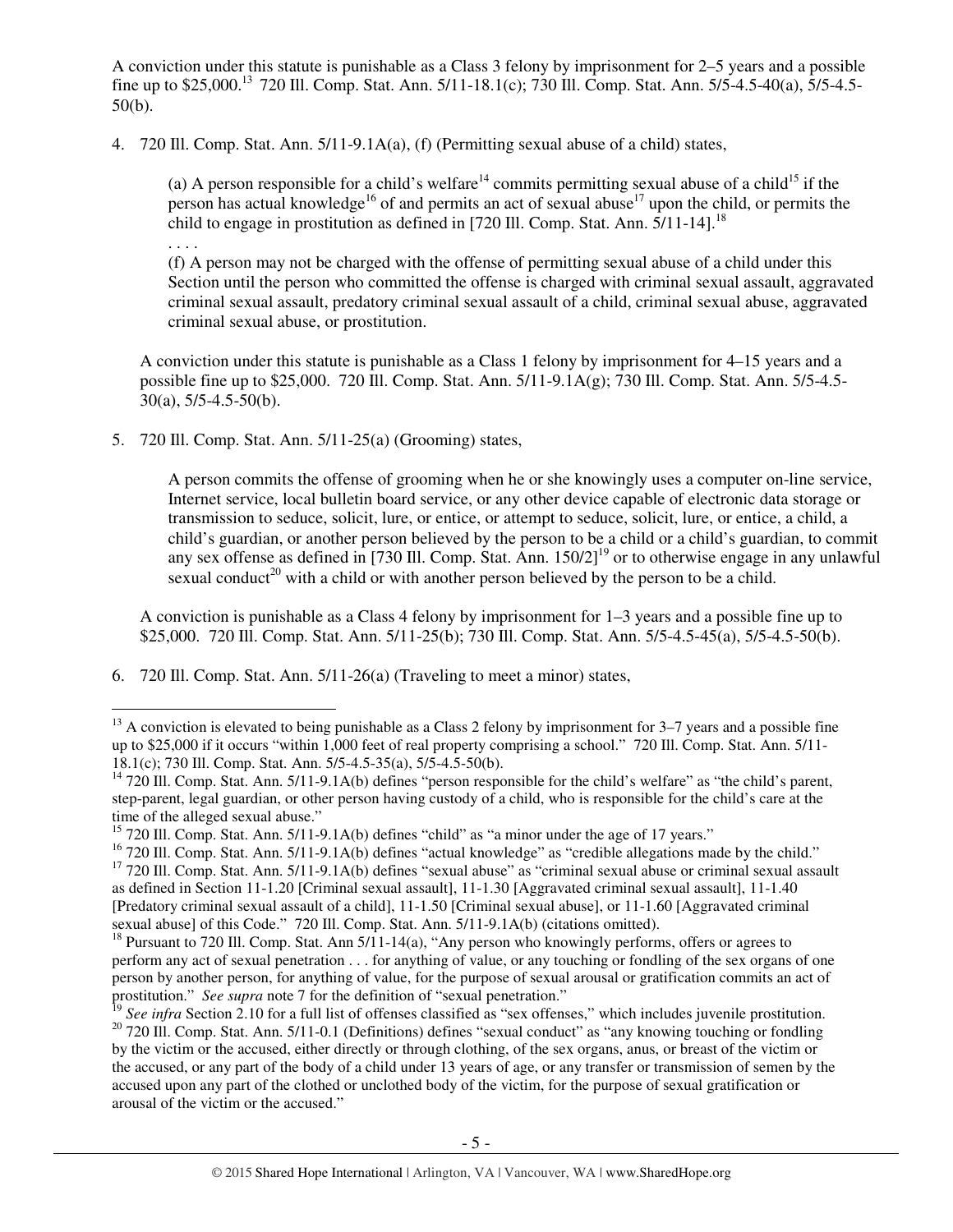A person commits the offense of traveling to meet a minor when he or she travels any distance either within this State, to this State, or from this State by any means, attempts to do so, or causes another to do so or attempt to do so for the purpose of engaging in any sex offense as defined in [730 Ill. Comp. Stat. Ann. 150/2],<sup>21</sup> or to otherwise engage in other unlawful sexual conduct<sup>22</sup> with a child or with another person believed by the person to be a child after using a computer on-line service, Internet service, local bulletin board service, or any other device capable of electronic data storage or transmission to seduce, solicit, lure, or entice, or to attempt to seduce, solicit, lure, or entice, a child or a child's guardian, or another person believed by the person to be a child or a child's guardian, for such purpose.

A conviction is punishable as a Class 3 felony by imprisonment for 2–5 years and a possible fine up to \$25,000. 720 Ill. Comp. Stat. Ann. 5/11-26(b); 730 Ill. Comp. Stat. Ann. 5/5-4.5-40(a), 5/5-4.5-50(b).

Sexual offense laws that may apply in cases of commercial sexual exploitation of a child include the following:

1. 720 Ill. Comp. Stat. Ann. 5/11-9.1(a), (a-5) (Sexual exploitation of a child) states,

(a) A person commits sexual exploitation of a child if in the presence or virtual presence,  $^{23}$  or both, of a  $child^{24}$  and with knowledge that a child or one whom he or she believes to be a child would view his or her acts, that person:

(1) engages in a sexual act; $^{25}$  or

(2) exposes his or her sex organs, anus or breast for the purpose of sexual arousal or gratification of such person or the child or one whom he or she believes to be a child.

(a-5) A person commits sexual exploitation of a child who knowingly entices, coerces, or persuades a child to remove the child's clothing for the purpose of sexual arousal or gratification of the person or the child, or both.

A conviction under this statute is punishable as a Class A misdemeanor by less than 1 year imprisonment and a possible fine up to \$2,500. 720 Ill. Comp. Stat. Ann. 5/11-9.1(c)(1); 730 Ill. Comp. Stat. Ann. 5/5- 4.5-55(a), (e). If the victim is under 13 or the offender has previously been convicted of a sex offense,  $^{26}$ however, a conviction is punishable as a Class 4 felony by imprisonment for 1–3 years and a possible fine up to \$25,000. 720 Ill. Comp. Stat. Ann. 5/11-9.1(c)(2), (3); 730 Ill. Comp. Stat. Ann. 5/5-4.5-45(a), 5/5-  $4.5 - 50(b)$ .

2. 720 Ill. Comp. Stat. Ann. 5/11-1.40(a) (Predatory criminal sexual assault of a child) states that "[a] person commits predatory criminal sexual assault of a child if that person commits an act of sexual penetration or

 $\overline{a}$ <sup>21</sup> *See infra* Section 2.10 for a full list of offenses classified as "sex offenses," which includes juvenile prostitution.

<sup>&</sup>lt;sup>22</sup> See supra note 20 for the definition of "sexual conduct."

 $23$  720 Ill. Comp. Stat. Ann. 5/11-9.1(b) defines "virtual presence" as

an environment that is created with software and presented to the user and or receiver via the Internet, in such a way that the user appears in front of the receiver on the computer monitor or screen or hand held portable electronic device, usually through a web camming program. "Virtual presence" includes primarily experiencing through sight or sound, or both, a video image that can be explored interactively at a personal computer or hand held communication device, or both.

 $24$  720 Ill. Comp. Stat. Ann. 5/11-9.1(b) defines "child" as "a person under 17 years of age."

<sup>&</sup>lt;sup>25</sup> 720 Ill. Comp. Stat. Ann. 5/11-9.1(b) defines "sexual act" as "masturbation, sexual conduct or sexual penetration as defined in [720 Ill. Comp. Stat. Ann. 5/11-0.1]."

<sup>&</sup>lt;sup>26</sup> 720 Ill. Comp. Stat. Ann. 5/11-9.1(b) defines "sex offense" as "any violation of Article 11 of this Code or Section 12-16.2 of this Code." *See infra* Section 2.10 for a list of Article 11 offenses that are included within the classification of the term, "sex offense."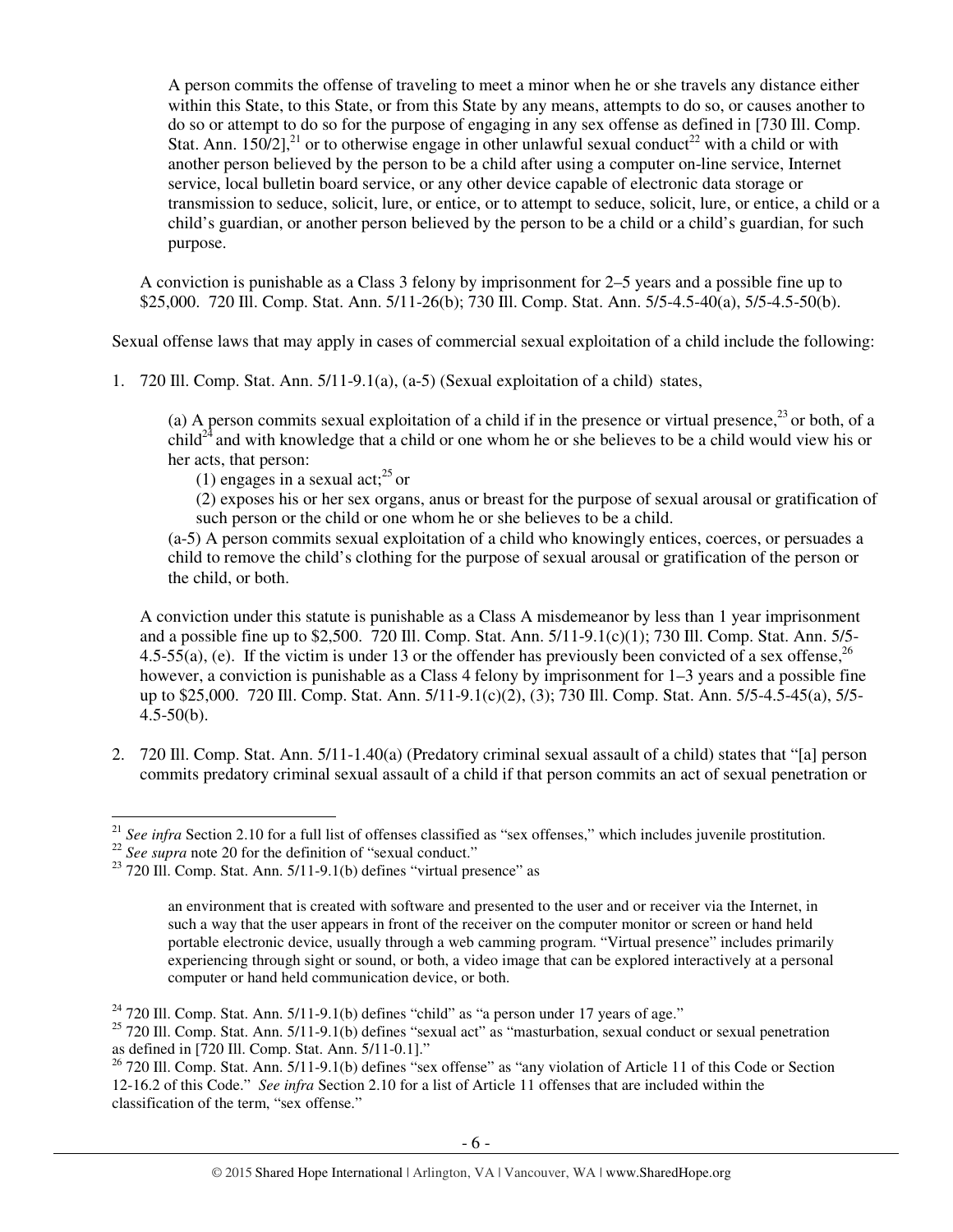an act of contact, however slight between the sex organ or anus of one person and the part of the body of another,<sup>27</sup> and the accused is 17 years of age or older, and  $\dots$  the victim is under 13 years of age."

A conviction under this statute is generally punishable as a Class X felony by imprisonment for 6–60 years and a possible fine up to \$25,000. 720 Ill. Comp. Stat. Ann. 5/11-1.40(b)(1); 730 Ill. Comp. Stat. Ann. 5/5- 4.5-50(b). If the offender was "armed with a firearm," 15 years will be added to the sentence; if the offender "personally discharges a firearm during the commission of the offense," 20 years will be added to the sentence; if the offender permanently disables or causes life threatening injury to the victim, the sentence increases to 50 years to life imprisonment; and if a controlled substance is given without the victim's consent, the sentence increases to imprisonment for 50–60 years. 720 Ill. Comp. Stat. Ann. 5/11- 1.40(b)(1), (1.1). Finally, pursuant to 720 Ill. Comp. Stat. Ann. 5/11-1.40(1.2), "A person convicted of predatory criminal sexual assault of a child committed against 2 or more persons regardless of whether the offenses occurred as the result of the same act or of several related or unrelated acts shall be sentenced to a term of natural life imprisonment."<sup>28</sup>

- 3. 720 Ill. Comp. Stat. Ann. 5/11-1.60(7)(c), (d) (Aggravated criminal sexual abuse) provides,
	- (c) A person commits aggravated criminal sexual abuse if:

 $(1)$  that person is 17 years of age or over and: (i) commits an act of sexual conduct<sup>29</sup> with a victim who is under 13 years of age; or (ii) commits an act of sexual conduct with a victim who is at least 13 years of age but under 17 years of age and the person uses force or threat of force to commit the act; or

. . . . (d) A person commits aggravated criminal sexual abuse if that person commits an act of sexual penetration<sup>30</sup> or sexual conduct with a victim who is at least 13 years of age but under 17 years of age and the person is at least 5 years older than the victim.

A conviction is punishable as Class 2 felony by imprisonment for 3–7 years and a possible fine up to \$25,000. 720 III. Comp. Stat. Ann. 5/11-1.60(7)(g); 730 III. Comp. Stat. Ann. 5/5-4.5-35(a), 5/5-4.5-50(b).

4. 720 Ill. Comp. Stat. Ann. 5/11-6(a), (a-5) (Indecent solicitation of a child) states,

(a) A person of the age of 17 years and upwards commits indecent solicitation of a child if the person, with the intent that the offense of aggravated criminal sexual assault, criminal sexual assault, predatory criminal sexual assault of a child, or aggravated criminal sexual abuse be committed, knowingly solicits<sup>31</sup> a child<sup>32</sup> or one whom he or she believes to be a child to perform an act of sexual penetration<sup>33</sup> or sexual conduct<sup>34</sup> as defined in [720 Ill. Comp. Stat. Ann.  $5/11$ - $0.1$ ].

(a-5) A person of the age of 17 years and upwards commits indecent solicitation of a child if the person knowingly discusses an act of sexual conduct or sexual penetration with a child or with one whom he or she believes to be a child by means of the Internet with the intent that the offense of aggravated criminal sexual assault, predatory criminal sexual assault of a child, or aggravated criminal sexual abuse be

 $\overline{a}$ <sup>27</sup> See supra note 7 for the definition of "sexual penetration."

 $28$  An offender will also face natural life imprisonment if he has previously been convicted under 720 Ill. Comp. Stat. Ann. 5/11-1.20 (Criminal sexual assault), 5/11-1.30 (Aggravated criminal sexual assault), or any law in another state that is substantially equivalent. 720 Ill. Comp. Stat. Ann. 5/11-1.40(b)(2).

<sup>&</sup>lt;sup>29</sup> See supra note 20 for the definition of "sexual conduct."

<sup>&</sup>lt;sup>30</sup> *See supra* note 7 for the definition of "sexual penetration."

 $31$  720 Ill. Comp. Stat. Ann. 5/11-6(b) defines "solicit" as "to command, authorize, urge, incite, request, or advise another to perform an act by any means including, but not limited to, in person, over the phone, in writing, by computer, or by advertisement of any kind."

 $32$  720 Ill. Comp. Stat. Ann. 5/11-6(b) defines "child" as "a person under 17 years of age."

<sup>&</sup>lt;sup>33</sup> See supra note 7 for the definition of "sexual penetration."

<sup>&</sup>lt;sup>34</sup> See supra note 20 for the definition of "sexual conduct."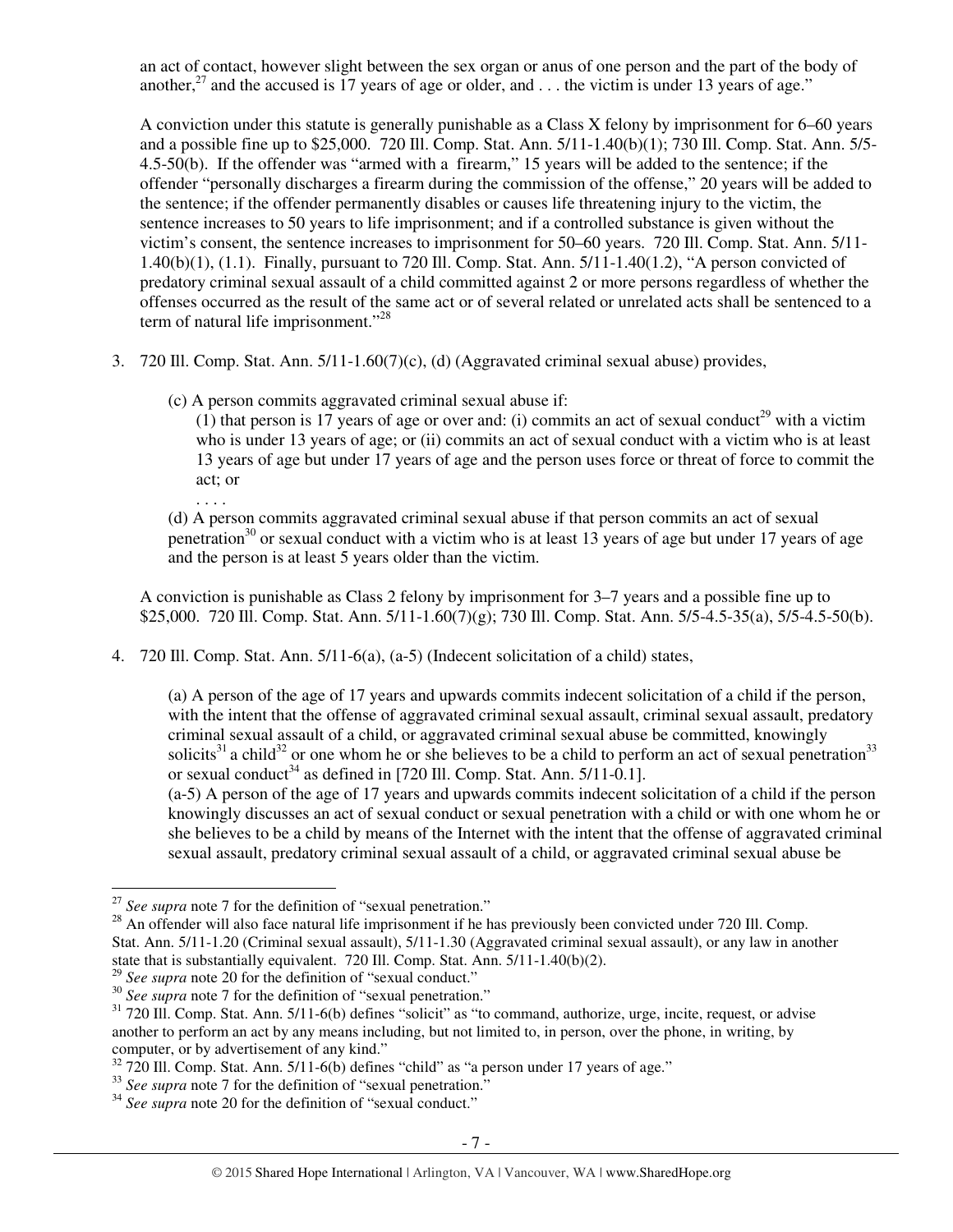committed.

A conviction under subsection (a) of this statute with the intent to commit predatory criminal sexual assault of a child or aggravated criminal sexual assault is punishable as a Class 1 felony by imprisonment for 4–15 years and a possible fine up to \$25,000; a conviction under subsection (a) with the intent to commit criminal sexual assault is punishable as a Class 2 felony by imprisonment for 3–7 years and a possible fine up to \$25,000; and a conviction under subsection (a) with the intent to commit aggravated criminal sexual abuse is punishable as a Class 3 felony by imprisonment for 2–5 years and a possible fine up to \$25,000. 720 Ill. Comp. Stat. Ann. 5/11-6(c)(1)–(3); 730 Ill. Comp. Stat. Ann. 5/5-4.5-30(a), 5/5-4.5-35(a), 5/5-4.5-40(a), 5/5-4.5-50(b). A conviction under subsection (a-5) of this statute is punishable as a Class 4 felony by imprisonment for 1–3 years and a possible fine up to \$25,000. 720 Ill. Comp. Stat. Ann. 5/11-6(c); 730 Ill. Comp. Stat. Ann. 5/5-4.5-45(a), 5/5-4.5-50(b).

5. 720 Ill. Comp. Stat. Ann. 5/11-6.6(a) (Solicitation to meet a child) states,

A person of the age of 18 or more years commits the offense of solicitation to meet a child if the person while using a computer, cellular telephone, or any other device, with the intent to meet a child<sup>35</sup> or one whom he or she believes to be a child, solicits, entices, induces, or arranges with the child to meet at a location without the knowledge of the child's parent or guardian and the meeting with the child is arranged for a purpose other than a lawful purpose under Illinois law.

A conviction under this statute is punishable as a Class A misdemeanor by imprisonment up to 1 year and a possible fine up to \$2,500, except that, where the offender "believes he or she is 5 or more years older than the child," a conviction is punishable as a Class 4 felony by imprisonment for 1–3 years and a possible fine up to \$25,000. 720 Ill. Comp. Stat. Ann. 5/11-6.6(b); 730 Ill. Comp. Stat. Ann. 5/5-4.5-55(a), (e), 5/5-4.5-  $45(a)$ ,  $5/5-4.5-50(b)$ .

6. 720 Ill. Comp. Stat. Ann. 5/11-6.5(a) (Indecent solicitation of an adult) states,

A person commits indecent solicitation of an adult if the person knowingly:

(1) Arranges for a person 17 years of age or over to commit an act of sexual penetration<sup>36</sup> as defined in [720 Ill. Comp. Stat. Ann. 5/11-0.1] with a person:

(i) Under the age of 13 years; or

(ii) Thirteen years of age or over but under the age of 17 years; or

(2) Arranges for a person 17 years of age or over to commit an act of sexual conduct as defined in Section 11-0.1 with a person:

- (i) Under the age of 13 years; or
- (ii) Thirteen years of age or older but under the age of 17 years.

A conviction under subsection (a)(1)(i) is punishable as a Class X felony by imprisonment for 6–30 years and a possible fine up to \$25,000; a conviction under subsection  $(a)(1)(ii)$  is punishable as a Class 1 felony by imprisonment for 4–15 years and a possible fine up to \$25,000; a conviction under subsection (a)(2)(i) is punishable as a Class 2 felony by imprisonment for 3–7 years and a possible fine up to \$25,000; and a conviction under subsection  $(a)(2)(ii)$  is punishable as a Class A misdemeanor by imprisonment up to 1 year and a possible fine up to \$2,500. 720 Ill. Comp. Stat. Ann. 5/11-6.5(b); 730 Ill. Comp. Stat. Ann. 5/5-4.5-  $25(a)$ ,  $5/5-4.5-30(a)$ ,  $5/5-4.5-35(a)$ ,  $5/5-4.5-50(b)$ ,  $5/5-4.5-55(a)$ , (e).

 $\overline{a}$  $35$  720 Ill. Comp. Stat. Ann.  $5/11$ -6.6(c) defines "child" as "any person under 17 years of age."

<sup>36</sup> *See supra* note 7 for the definition of "sexual penetration."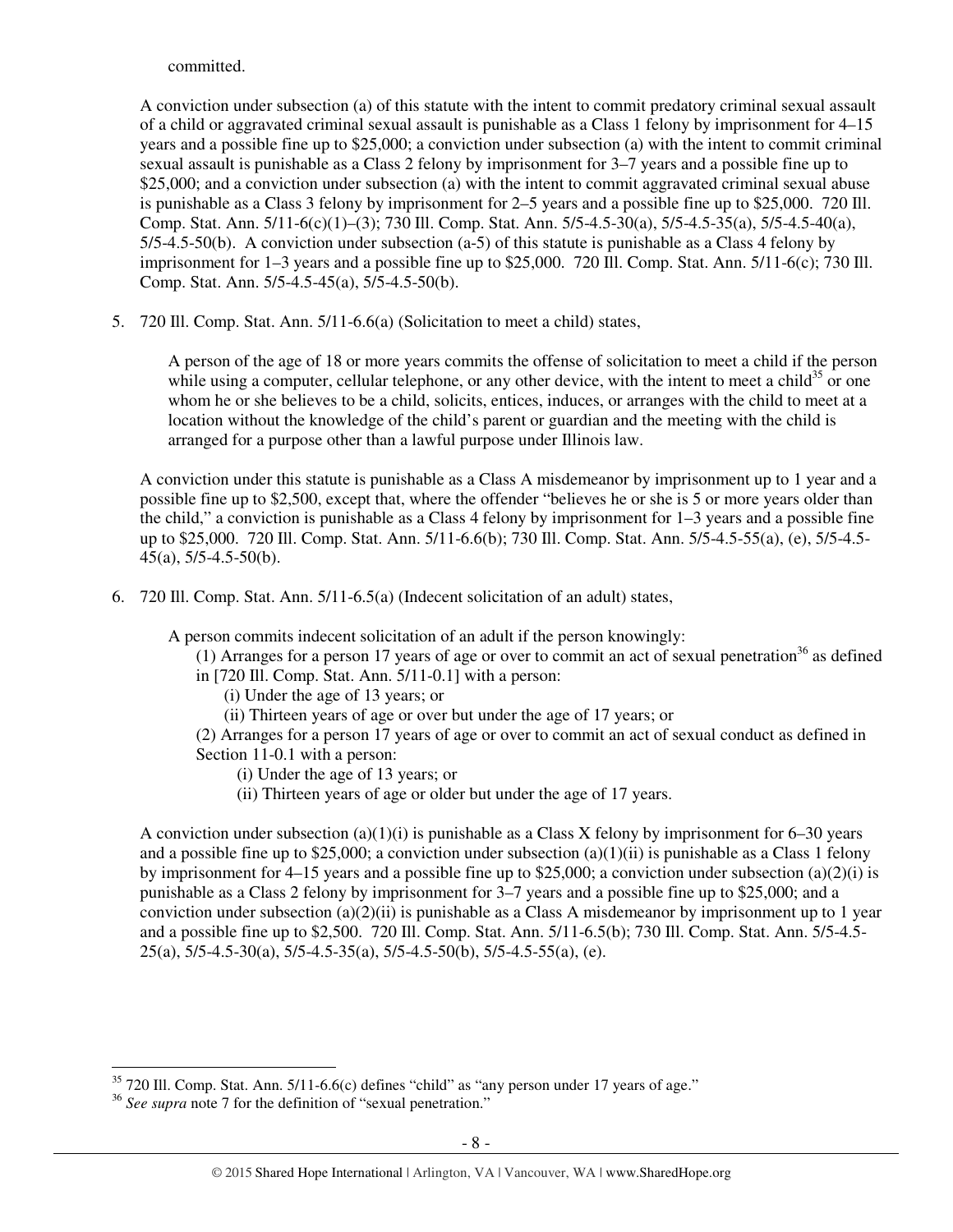*1.3 Prostitution statutes refer to the sex trafficking statute to identify the commercially sexually exploited minor as a trafficking victim.* 

The Illinois prostitution law does refer to the trafficking law. 720 Ill. Comp. Stat. Ann. 5/11-14(d)(Prostitution) states,

[I]f it is determined, after a reasonable detention for investigative purposes, that a person suspected of or charged with a violation of this Section is a person under the age of 18, that person shall be immune from prosecution for a prostitution offense under this Section, and shall be subject to the temporary protective custody provisions of [705 Ill. Comp. Stat. Ann. 405/2-5 and 405/2-6]. Pursuant to the provisions of [705 Ill. Comp. Stat. Ann. 405/2-6], a law enforcement officer who takes a person under 18 years of age into custody under this Section shall immediately report an allegation of a violation of [720 Ill. Comp. Stat. Ann. 5/10-9] to the Illinois Department of Children and Family Services State Central Register, which shall commence an initial investigation into child abuse or child neglect within 24 hours . . . .

Additionally, 720 Ill. Comp. Stat. Ann. 5/11-14(c-5) refers to the human trafficking law to provide an affirmative defense to prostitution charges, stating, "It is an affirmative defense to a charge under this Section that the accused engaged in or performed prostitution as a result of being a victim of involuntary servitude or trafficking in persons as defined in Section 10-9 [Trafficking in persons, involuntary servitude, and related offenses] of this Code."<sup>37</sup>

*1.4 The state racketeering or gang crimes statute includes sex trafficking and commercial sexual exploitation of children (CSEC) offenses as predicate acts allowing the statute to be used to prosecute trafficking crimes.* 

The racketeering statute, 720 Ill. Comp. Stat. Ann. 5/33G-4 (Prohibited activities), states

(a) It is unlawful for any person, who intentionally participates in the operation or management of an enterprise, directly or indirectly, to:

(1) knowingly do so, directly or indirectly, through a pattern of predicate activity;

(2) knowingly cause another to violate this Article; or

(3) knowingly conspire to violate this Article.

 $\overline{a}$ 

Notwithstanding any other provision of law, in any prosecution for a conspiracy to violate this Article, no person may be convicted of that conspiracy unless an overt act in furtherance of the agreement is alleged and proved to have been committed by him, her, or by a coconspirator, but the commission of the overt act need not itself constitute predicate activity underlying the specific violation of this Article.

(b) It is unlawful for any person knowingly to acquire or maintain, directly or indirectly, through a pattern of predicate activity any interest in, or control of, to any degree, of any enterprise, real property, or personal property of any character, including money.

720 Ill. Comp. Stat. Ann. 5/33G-3(f) (Definitions. As used in this Article) defines "pattern of predicate activity" as,

(1) at least 3 occurrences of predicate activity that are in some way related to each other and that have continuity between them, and that are separate acts. Acts are related to each other if they are not isolated events, including if they have similar purposes, or results, or participants, or victims, or are committed a similar way, or have other similar distinguishing characteristics, or are part of

 $37$ The text of 720 Ill. Comp. Stat. Ann.  $5/11$ -14 here and elsewhere in the report reflects amendments made by enactment of Senate Bill 1588 during the 1st Reg. Sess. of the 99th Gen. Assem. (Ill. 2015) (effective July 22, 2015).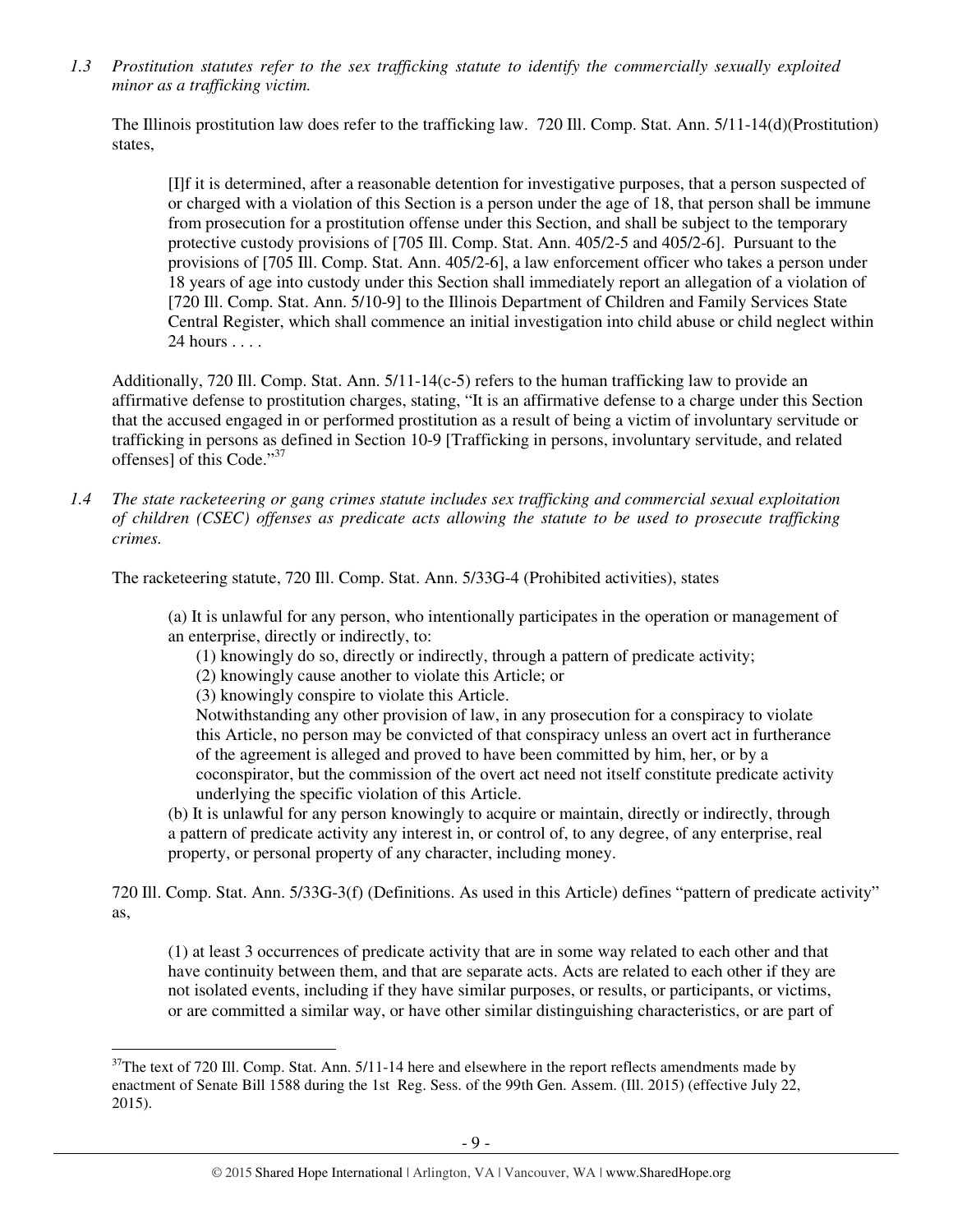the affairs of the same enterprise. There is continuity between acts if they are ongoing over a substantial period, or if they are part of the regular way some entity does business or conducts its affairs; and

(2) which occurs after the effective date of this Article, and the last of which falls within 3 years (excluding any period of imprisonment) after the first occurrence of predicate activity.

720 Ill. Comp. Stat. Ann. 5/33G-3(e) defines "predicate activity" as

any act that is a Class 2 felony or higher and constitutes a violation or violations of any of the following provisions . . . :

(1) under the Criminal Code of  $1961: \ldots 10-1$  (kidnapping),  $10-2$  (aggravated kidnapping),  $10-3.1$ (aggravated unlawful restraint), 10–4 (forcible detention), 10–5(b)(10) (child abduction), 10–9 (trafficking in persons, involuntary servitude, and related offenses), 11–1.20 (criminal sexual assault), 11–1.30 (aggravated criminal sexual assault), 11–1.40 (predatory criminal sexual assault of a child),  $11-1.60$  (aggravated criminal sexual abuse),  $11-6$  (indecent solicitation of a child), ...  $11 14.3(a)(2)(A)$  and  $(a)(2)(B)$  (promoting prostitution),  $11-14.4$  (promoting juvenile prostitution),  $11-$ 18.1 (patronizing a minor engaged in prostitution; patronizing a juvenile prostitute)<sup>38</sup>...

…

 $\overline{a}$ 

Violation of 720 Ill. Comp. Stat. Ann. 5/33G-4(a) is a Class X felony and is punishable by a prison term of 7-30 years "or the sentence applicable to the underlying predicate activity, whichever is higher, and the sentence imposed shall also include restitution, and or a criminal fine, jointly and severally, up to \$250,000 or twice the gross amount of any intended proceeds of the violation, if any, whichever is higher." 720 Ill. Comp. Stat. Ann. 5/33G-5(a). Violation of 720 Ill. Comp. Stat. Ann. 5/33G-4(b) is also a Class X felony "and the sentence imposed shall also include restitution, and or a criminal fine, jointly and severally, up to \$250,000 or twice the gross amount of any intended proceeds of the violation, if any, whichever is higher." Additionally, Illinois's racketeering statute provides for disgorgement. 720 Ill. Comp. Stat. Ann. 5/33G-6 states,

(a) The circuit court shall have jurisdiction to prevent and restrain violations of this Article by issuing appropriate orders, including:

(1) ordering any person to disgorge illicit proceeds obtained by a violation of this Article or divest himself or herself of any interest, direct or indirect, in any enterprise or real or personal property of any character, including money, obtained, directly or indirectly, by a violation of this Article;

Additionally, 720 Ill. Comp. Stat. Ann. 5/33G-4 allows courts to stack convictions:

(e) Any person prosecuted under this Article may be convicted and sentenced either:

<sup>&</sup>lt;sup>38</sup>Since Illinois's racketeering statute was recently passed, it is unclear whether inclusion of the patronizing offense as predicate activity indicates an intention to apply this statute to buyers and the courts have not yet had the opportunity to determine its applicability to buyers. For comparison, the federal anti-racketeering provision has been interpreted broadly, reaching "not just [individuals in] upper management but also . . . lower rung participants in the enterprise," provided those "lower rung participants" have "participated in the operation or management of the enterprise itself." *Reves v. Ernst & Young*, 507 U.S. 170, 183-184 (1993). However, the federal law has two components which encourage a broad reading. 18 U.S.C. § 1962(c) states, "It shall be unlawful for any person employed by or associated with any enterprise . . . to conduct or participate, directly or indirectly, in the conduct of such enterprise's affairs through a pattern of racketeering activity . . . ." The two broadest phrases in this statute are "associat[ing] with any enterprise" and "participat[ing] ... in the conduct of such enterprise's affairs," yet neither of these phrases were incorporated into the Illinois statute, which limits its reach to those who "intentionally participate[] in the operation or management of an enterprise." Courts may interpret the Illinois statute as a codification of the "operation or management test" embraced by the Supreme Court in *Reves*, but even with this broad reading, courts may hesitate to find that a buyer is involved in the "operation or management" of a trafficking enterprise because "*some* part in directing the enterprise's affairs is required" under the Supreme Court's analysis. *Reves*, 507 U.S. at 178 (emphasis in original).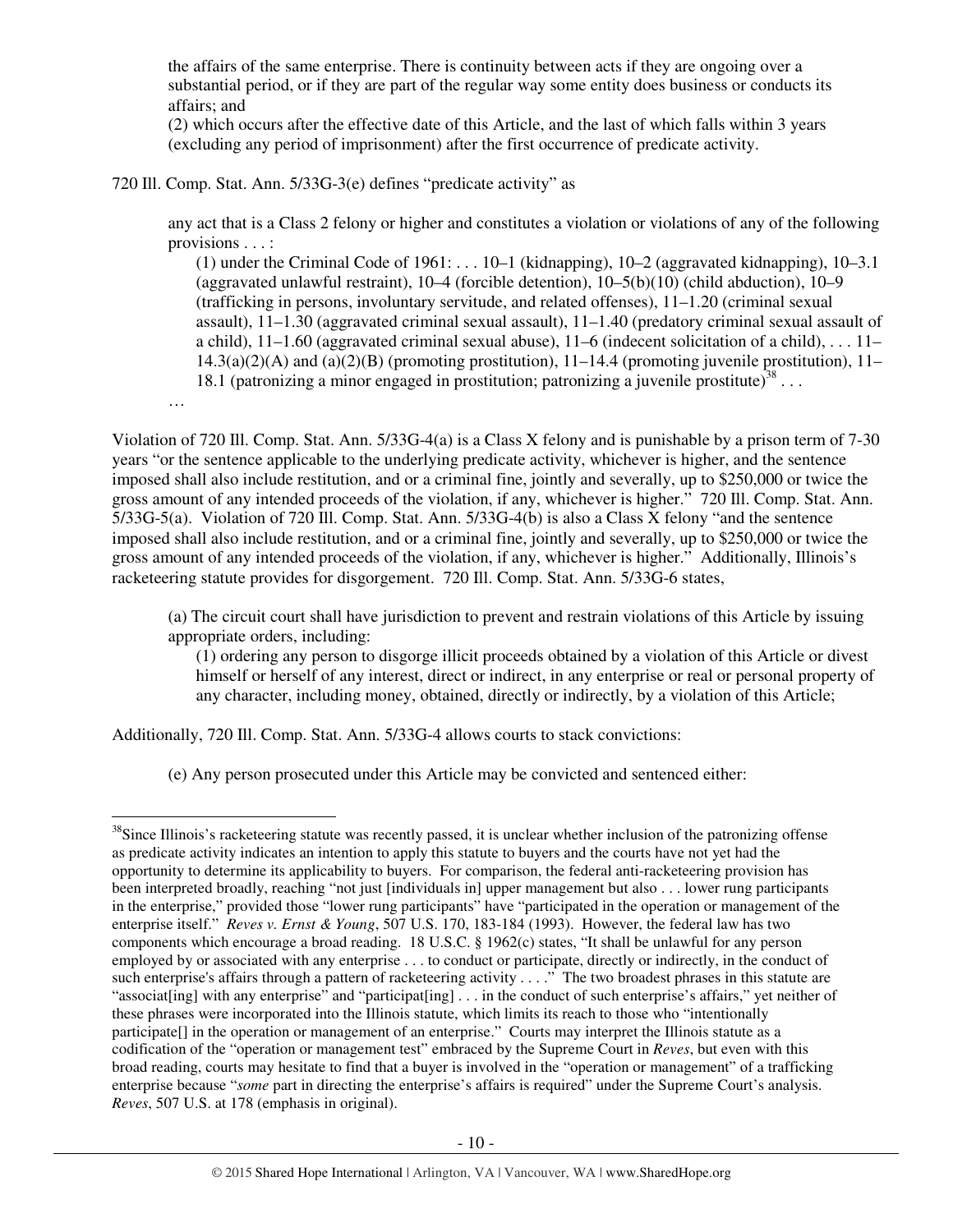(1) for the offense of conspiring to violate this Article, and for any other particular offense or offenses that may be one of the objects of a conspiracy to violate this Article; or (2) for the offense of violating this Article, and for any other particular offense or offenses that may constitute predicate activity underlying a violation of this Article.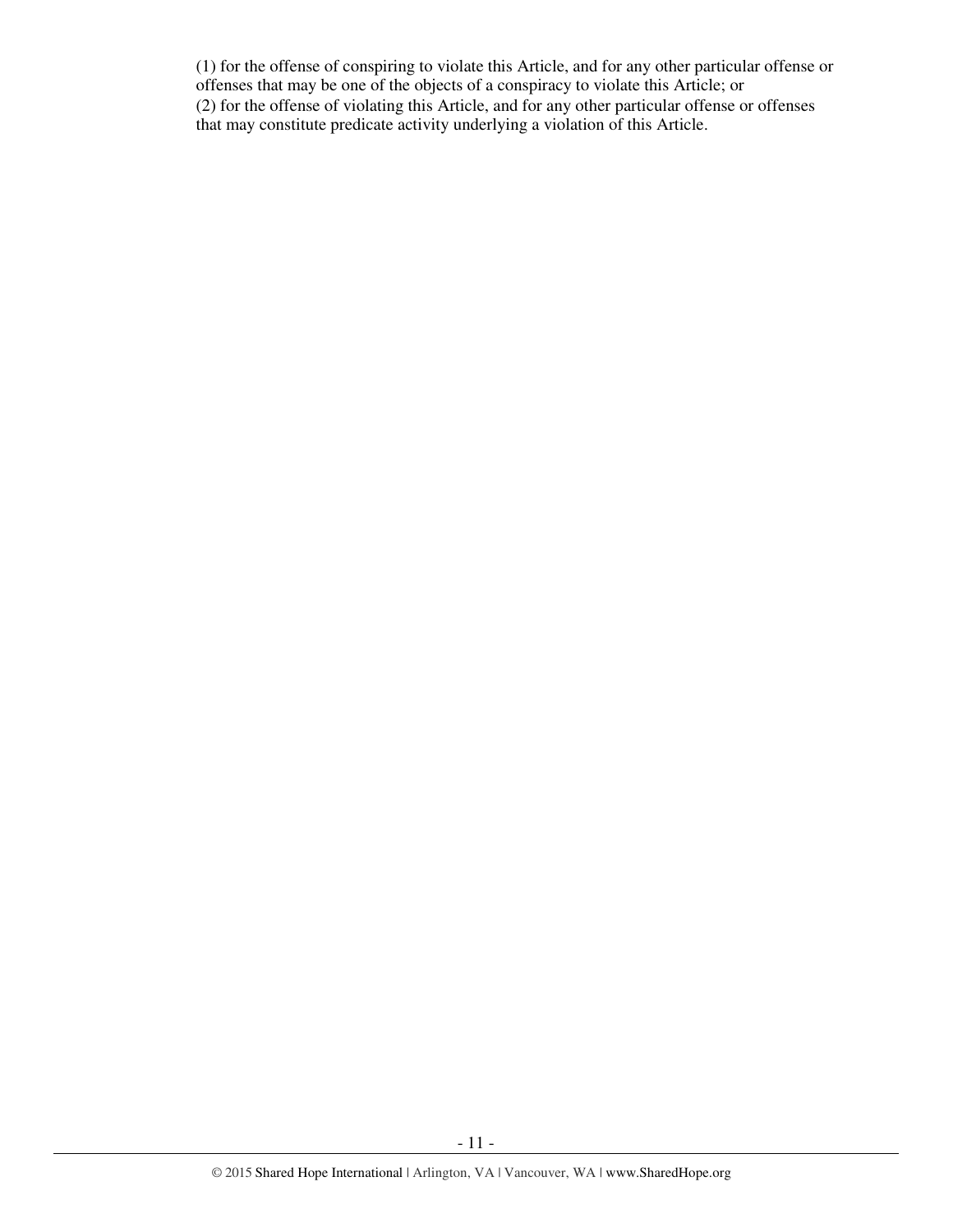#### **FRAMEWORK ISSUE 2: CRIMINAL PROVISIONS FOR DEMAND**

## *Legal Components:*

- *2.1 The state sex trafficking law can be applied to the buyers of commercial sex acts with a victim of domestic minor sex trafficking.*
- *2.2 Buyers of commercial sex acts with a minor can be prosecuted under commercial sexual exploitation of children (CSEC) laws.*
- *2.3 Solicitation laws differentiate buying sex acts with an adult and buying sex acts with a minor under 18.*
- *2.4 Penalties for buyers of commercial sex acts with minors are as high as federal penalties.*
- *2.5 Using the Internet or electronic communications to lure, entice, or purchase, or attempt to lure, entice, or purchase commercial sex acts with a minor is a separate crime or results in an enhanced penalty for buyers.*
- *2.6 No age mistake defense is permitted for a buyer of commercial sex acts with any minor under 18.*
- *2.7 Base penalties for buying sex acts with a minor under 18 are sufficiently high and not reduced for older minors.*
- *2.8 Financial penalties for buyers of commercial sex acts with minors are sufficiently high to make it difficult for buyers to hide the crime.*
- *2.9 Buying and possessing child pornography carries penalties as high as similar federal offenses.*
- *2.10 Convicted buyers of commercial sex acts with minors and child pornography are required to register as sex offenders.*

\_\_\_\_\_\_\_\_\_\_\_\_\_\_\_\_\_\_\_\_\_\_\_\_\_\_\_\_\_\_\_\_\_\_\_\_\_\_\_\_\_\_\_\_\_\_\_\_\_\_\_\_\_\_\_\_\_\_\_\_\_\_\_\_\_\_\_\_\_\_\_\_\_\_\_\_\_\_\_\_\_\_\_\_\_\_\_\_\_\_\_\_\_\_

# *Legal Analysis:*

 $\overline{a}$ 

*2.1 The state sex trafficking law can be applied to the buyers of commercial sex acts with a victim of domestic minor sex trafficking.* 

720 Ill. Comp. Stat. Ann. 5/10-9(c) (Trafficking in persons, involuntary servitude, and related offenses) can apply directly to buyers of sex with minors through the term "causes" or following federal precedent through the term "obtain."<sup>39</sup> Pursuant to 720 Ill. Comp. Stat. Ann. 5/10-9(c) (Trafficking in persons, involuntary servitude, and related offenses),

A person commits involuntary sexual servitude of a minor when he or she knowingly recruits, entices, harbors, transports, provides, or obtains<sup>40</sup> by any means, or attempts to recruit, entice, harbor, provide,

<sup>39</sup> *See United States v. Jungers*, 702 F.3d 1066 (8th Cir. 2013). In this case, the Eighth Circuit held that the federal sex trafficking law, 18 U.S.C. § 1591 (Sex trafficking of children or by force, fraud, or coercion) applies to buyers of sex with minors. Reversing a District of South Dakota ruling that Congress did not intend the string of verbs constituting criminal conduct under 18 U.S.C. § 1591(a)(1) ("recruits, entices, harbors, transports, provides, obtains, or maintains") to reach the conduct of buyers (United States v. Jungers, 834 F. Supp. 2d 930, 931 (D.S.D. 2011)), the Eighth Circuit concluded that 18 U.S.C. § 1591 does not contain "a latent exemption for purchasers" because buyers can "engage in at least some of the prohibited conduct." Jungers, 702 F. 3d 1066, 1072. Congress codified Jungers clarifying that the federal sex trafficking law is intended to apply to buyers in the Justice for Victims of Trafficking Act (JVTA) of 2015 Pub. L. No. 114-22, 129 Stat 227), enacted on May 29, 2015. The JVTA adds the terms "patronize" and "solicit" to the list of prohibited conduct and expressly states, "section 108 of this title amends section 1591 of title 18, United States Code, to add the words 'solicits or patronizes' to the sex trafficking statute making absolutely clear for judges, juries, prosecutors, and law enforcement officials that criminals who purchase sexual acts from human trafficking victims may be arrested, prosecuted, and convicted as sex trafficking offenders when this is merited by the facts of a particular case." Id. at Sec. 109. The Eighth Circuit decision in *United States v. Jungers* and the federal sex trafficking law as amended by the Justice for Victims of Trafficking Act establish persuasive authority when state courts interpret the string of verbs constituting prohibited conduct in state sex trafficking laws (in particular the term "obtains") to the extent such interpretation does not conflict with state case law.

 $40$  720 Ill. Comp. Stat. Ann.  $5/10-9(a)(7)$  defines "obtain" as "in relation to labor or services, to secure performance thereof."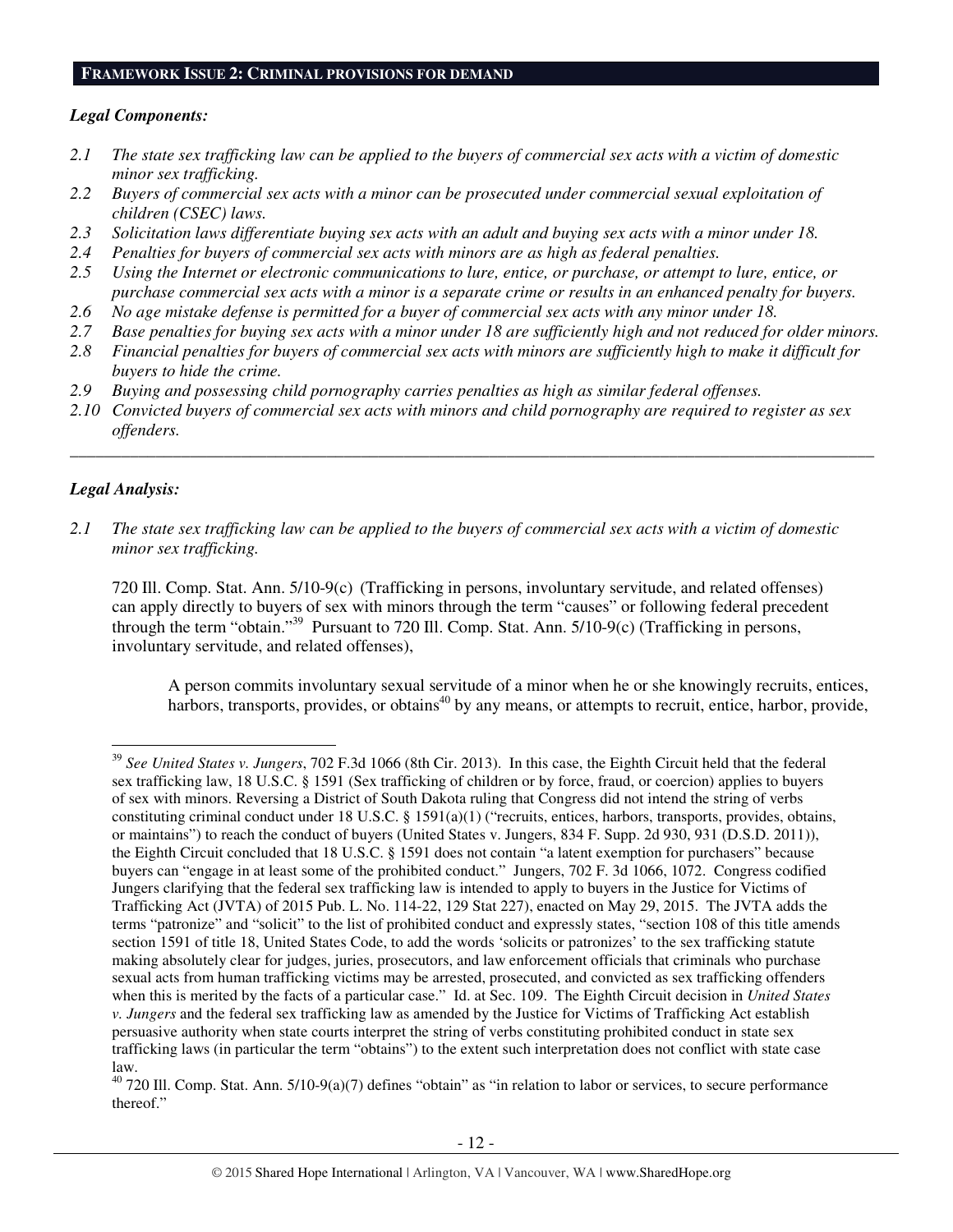or obtain by any means, another person under 18 years of age, knowing that the minor will engage in commercial sexual activity,<sup>41</sup> a sexually-explicit performance,<sup>42</sup> or the production of pornography, or causes or attempts to cause a minor to engage in one or more of those activities and:

(1) there is no overt force or threat and the minor is between the ages of 17 and 18 years;

- (2) there is no overt force or threat and the minor is under the age of 17 years; or
- . . . .
- 2.1.1 Recommendation: Amend 720 Ill. Comp. Stat. Ann. 5/10-9(c) (Trafficking in persons, involuntary servitude, and related offenses) to clarify that buyer conduct is included as a violation of 720 Ill. Comp. Stat. Ann. 5/10-9(c).<sup>43</sup>

# *2.2 Buyers of commercial sex acts with a minor can be prosecuted under commercial sexual exploitation of children (CSEC) laws.*

Several Illinois CSEC laws include the crime of buying sex acts with a minor.

720 Ill. Comp. Stat. Ann. 5/11-18.1(a), (a-5) (Patronizing a minor engaged in prostitution) separately makes it a crime when a buyer "engages in an act of sexual penetration" or "engages in any touching or fondling" with a prostituted person under 18. A conviction under this statute is punishable as a Class 3 felony by imprisonment for 2–5 years and a possible fine up to  $$25,000<sup>44</sup>$  720 Ill. Comp. Stat. Ann. 5/11-18.1(c): 730 Ill. Comp. Stat. Ann.  $5/5-4.5-40(a)$ ,  $5/5-4.5-50(b)$ .<sup>45</sup>

Additionally, 720 Ill. Comp. Stat. Ann. 5/11-14.1(a) (Solicitation of a sexual act), Illinois's age-neutral solicitation statute, imposes a heightened penalty where the person from whom a sexual act is solicited is under 18. As a Class 4 felony, a conviction under 720 Ill. Comp. Stat. Ann. 5/11-14.1(a), where the victim is a minor, is punishable by imprisonment for 1–3 years and a possible fine up to \$25,000. 720 Ill. Comp. Stat. Ann. 5/11- 14.1(b); 730 Ill. Comp. Stat. Ann. 5/5-4.5-45(a), 5/5-4.5-50(b).

A buyer also may be prosecuted under 720 Ill. Comp. Stat. Ann. 5/11-25(a) (Grooming) for soliciting a child to "engage in any unlawful sexual conduct."<sup>46</sup> A conviction under this statute is punishable as a Class 4 felony by imprisonment for 1-3 years and a possible fine up to \$25,000. 720 Ill. Comp. Stat. Ann. 5/11-25(b); 730 Ill. Comp. Stat. Ann. 5/5-4.5-45(a), 5/5-4.5-50(b). If the buyer travels to meet a solicited child, the buyer also may be prosecuted under 720 Ill. Comp. Stat. Ann. 5/11-26(a) (Traveling to meet a minor). A conviction under this statute is punishable as a Class 3 felony by imprisonment for 2–5 years and a possible fine up to \$25,000. 720 Ill. Comp. Stat. Ann. 5/11-26(b); 730 Ill. Comp. Stat. Ann. 5/5-4.5-40(a), 5/5-4.5-50(b).

<sup>43</sup> See generally SHARED HOPE INTERNATIONAL, "Eliminating the Third Party Control Barrier to Identifying Juvenile Sex Trafficking Victims," JuST Response Policy Paper (2015), http://sharedhope.org/wpcontent/uploads/2015/08/Policy-Paper\_Eliminating-Third-Party-Control\_Final1.pdf (discussing need to include buyer conduct in core sex trafficking offense regardless of whether victim is under control of a third party and explaining negative impact on victims and victim-identification when buyers are excluded as sex trafficking offenders).

 $\overline{a}$ 

 $41$  720 Ill. Comp. Stat. Ann.  $5/10-9(a)(2)$  defines "commercial sexual activity" as "any sex act on account of which anything of value is given, promised to, or received by any person."

 $42$  720 Ill. Comp. Stat. Ann.  $5/10-9(a)(9)$  defines "sexually-explicit performance" as "a live, recorded, broadcast (including over the Internet), or public act or show intended to arouse or satisfy the sexual desires or appeal to the prurient interests of patrons."

<sup>44</sup> *See supra* note 13.

<sup>&</sup>lt;sup>45</sup> See supra note 11, except that the punishment for conviction is elevated to a Class 2 felony, not a Class X felony.

<sup>46</sup> *See supra* note 20 for the definition of "sexual conduct."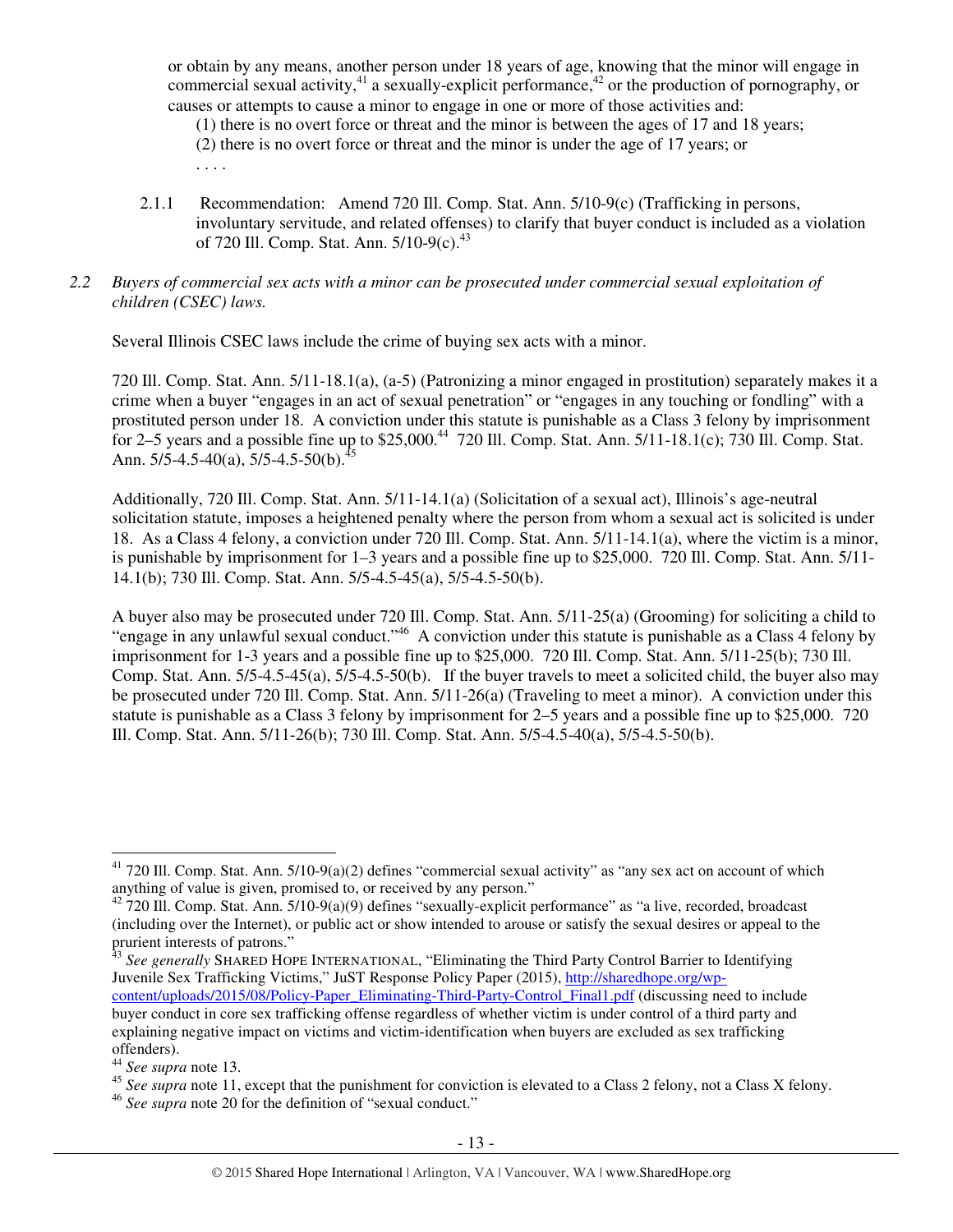## *2.3 Solicitation laws differentiate buying sex acts with an adult and buying sex acts with a minor under 18.*

Illinois makes buying sex with an adult and buying sex with a minor separate crimes. 720 Ill. Comp. Stat. Ann. 5/11-14.1(a) (Solicitation of a sexual act), Illinois's age-neutral solicitation statute, states that it is an offense when someone "offers a person not his or her spouse any money, property, token, object, or article or anything of value for that person or any other person not his or her spouse to perform any act of sexual penetration<sup>47</sup>... or any touching or fondling of the sex organs of one person by another person for the purpose of sexual arousal or gratification." A conviction under this statute, when the victim is under 18, is punishable as a Class 4 felony by imprisonment for 1–3 years and a possible fine up to \$25,000. 720 Ill. Comp. Stat. Ann. 5/11-14.1(b); 730 Ill. Comp. Stat. Ann. 5/5-4.5-45(a), 5/5-4.5-50(b). In contrast, when the victim is 18 or over, a conviction is punishable as a Class A misdemeanor by imprisonment up to 1 year and a possible fine up to \$2,500. 720 Ill. Comp. Stat. Ann. 5/11-14.1(b); 730 Ill. Comp. Stat. Ann. 5/5-4.5-55(a), (e).

Additionally, 720 Ill. Comp. Stat. Ann. 5/11-18.1(a), (a-5) (Patronizing a minor engaged in prostitution) separately makes it a crime when a buyer "engages in an act of sexual penetration" or "engages in any touching or fondling" with a prostituted person under 18. A conviction under this statute is punishable as a Class 3 felony by imprisonment for  $2-\overline{5}$  years and a possible fine up to \$25,000.<sup>48</sup> 720 Ill. Comp. Stat. Ann. 5/11-18.1(c); 730 Ill. Comp. Stat. Ann. 5/5-4.5-40(a), 5/5-4.5-50(b).<sup>49</sup>

# *2.4 Penalties for buyers of commercial sex acts with minors are as high as federal penalties.*

Under 720 Ill. Comp. Stat. Ann. 5/10-9(c) (Trafficking in persons, involuntary servitude, and related offenses), a conviction is punishable as a Class X felony by imprisonment for 6–30 years and a possible fine up to \$25,000, if the victim is under 17. 720 Ill. Comp. Stat. Ann. 5/10-9(c); 730 Ill. Comp. Stat. Ann. 5/5-4.5-25(a),  $5/5-4.5-50(b).$ <sup>50</sup>

A conviction under 720 Ill. Comp. Stat. Ann. 5/11-18.1(a), (a-5) (Patronizing a minor engaged in prostitution) is punishable as a Class 3 felony by imprisonment for  $2-5$  years and a possible fine up to \$25,000.<sup>51</sup> 720 Ill. Comp. Stat. Ann. 5/11-18.1(c); 730 Ill. Comp. Stat. Ann. 5/5-4.5-40(a), 5/5-4.5-50(b).<sup>52</sup>

Buyers also may be prosecuted under 720 Ill. Comp. Stat. Ann. 5/11-25(a) (Grooming), which is punishable as a Class 4 felony by imprisonment for 1–3 years and a possible fine up to \$25,000. 720 Ill. Comp. Stat. Ann. 5/11-25(b); 730 Ill. Comp. Stat. Ann. 5/5-4.5-45(a), 5/5-4.5-50(b). Lastly, a conviction under 720 Ill. Comp. Stat. Ann. 5/11-26(a) (Traveling to meet a minor) is punishable as a Class 3 felony by imprisonment for 2–5 years and a possible fine up to \$25,000. 720 Ill. Comp. Stat. Ann. 5/11-26(b); 730 Ill. Comp. Stat. Ann. 5/5- 4.5-40(a), 5/5-4.5-50(b).

Several sexual offenses could be used to prosecute a buyer of commercial sex acts with a minor but do not specifically criminalize the commercial sexual exploitation of a child, and do not refer to the human trafficking statute to bring these criminal offenses within the ambit of human trafficking under 720 Ill. Comp. Stat. Ann. 5/10-9.

In comparison, if the victim is under the age of 14, a conviction under the TVPA for child sex trafficking is punishable by 15 years to life imprisonment and a fine not to exceed \$250,000. 18 U.S.C. §§ 1591(b)(1),  $3559(a)(1)$ ,  $3571(b)(3)$ . If the victim is between the ages of  $14-17$ , a conviction is punishable by 10 years to life imprisonment and a fine not to exceed \$250,000. 18 U.S.C. §§ 1591(b)(2), 3559(a)(1), 3571(b)(3). A conviction is punishable by mandatory life imprisonment, however, if the buyer has a prior conviction for a

 $\overline{a}$ <sup>47</sup> *See supra* note 7 for the definition of "sexual penetration."

<sup>48</sup> *See supra* note 13.

<sup>&</sup>lt;sup>49</sup> See supra note 11, except that the punishment for conviction is elevated to a Class 2 felony, not a Class X felony.

<sup>50</sup> *See supra* note 6.

<sup>51</sup> *See supra* note 13.

<sup>&</sup>lt;sup>52</sup> See supra note 11, except that the punishment for conviction is elevated to a Class 2 felony, not a Class X felony.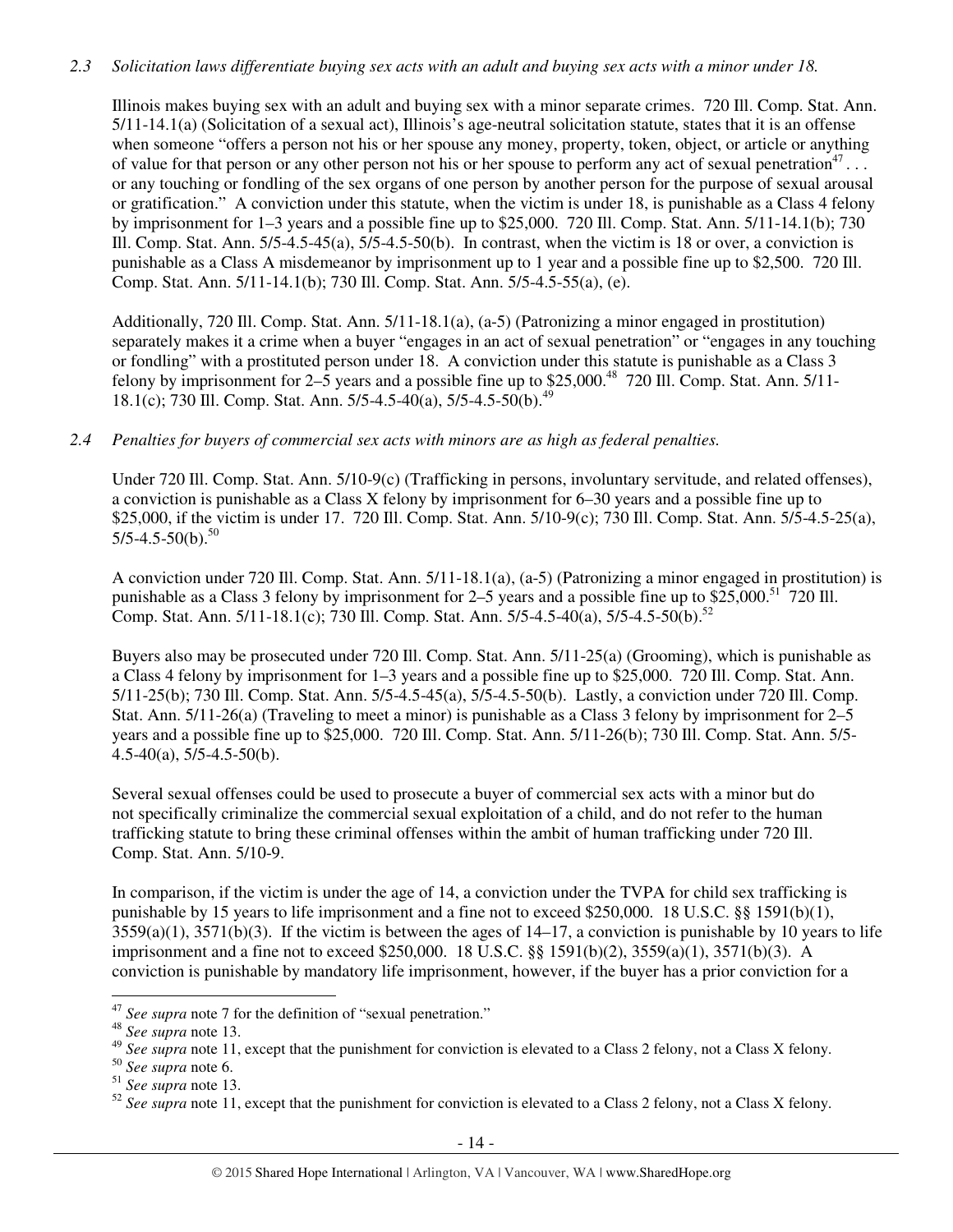federal sex offense<sup>53</sup> against a minor. 18 U.S.C. § 3559(e)(1). To the extent buyers can be prosecuted under other federal CSEC laws,  $54$  a conviction is punishable by penalties ranging from a fine not to exceed \$250,000 to life imprisonment and a fine not to exceed  $$250,000$ .<sup>5</sup>

*2.5 Using the Internet or electronic communications to lure, entice, or purchase, or attempt to lure, entice, or purchase commercial sex acts with a minor is a separate crime or results in an enhanced penalty for buyers.* 

Several statutes make it a crime to use the Internet or electronic communications to lure, entice, recruit, or purchase commercial sex acts with a minor. 720 Ill. Comp. Stat. Ann. 5/11-25(a) (Grooming) makes it a crime when a buyer "knowingly uses a computer on-line service, Internet service, local bulletin board service, or any other device capable of electronic data storage or transmission to seduce, solicit, lure, or entice, or attempt to seduce, solicit, lure, or entice, a child . . . to commit any sex offense as defined in [730 Ill. Comp. Stat. Ann.  $150/2$ ]<sup>56</sup> or to otherwise engage in any unlawful sexual conduct."<sup>57</sup> A conviction under this statute is punishable as a Class 4 felony by imprisonment for 1–3 years and a possible fine up to \$25,000. 720 Ill. Comp. Stat. Ann. 5/11-25(b); 730 Ill. Comp. Stat. Ann.  $5/5-4.5-45(a)$ ,  $5/5-4.5-50(b)$ .

720 Ill. Comp. Stat. Ann. 5/11-26(a) (Traveling to meet a minor) makes it a crime when a buyer travels to meet a child "for the purpose of engaging in any sex offense as defined in [730 Ill. Comp. Stat. Ann.  $150/2$ ],  $58$  or to otherwise engage in other unlawful sexual conduct<sup>59</sup> with a child  $\ldots$  after using a computer on-line service, [or] Internet service." A conviction under this statute is punishable as a Class 3 felony by imprisonment for 2–5 years and a possible fine up to \$25,000. 720 Ill. Comp. Stat. Ann. 5/11-26(b); 730 Ill. Comp. Stat. Ann. 5/5-  $4.5-40(a)$ ,  $5/5-4.5-50(b)$ .

*2.6 No age mistake defense is permitted for a buyer of commercial sex acts with any minor under 18.* 

Although 720 Ill. Comp. Stat. Ann. 5/10-9(c) (Trafficking in persons, involuntary servitude, and related offenses), 5/11-25 (Grooming), and 5/11-26 (Traveling to meet a minor) are silent regarding a defense of age mistake, several of Illinois's CSEC laws expressly provide the defense of age mistake to a buyer. Specifically, 720 Ill. Comp. Stat. Ann. 5/11-14.1(b-5) (Solicitation of a sexual act) and 5/11-18.1(b) (Patronizing a minor engaged in prostitution) provide that a buyer who "reasonably believed" the child was at least 18 may assert such belief as an affirmative defense.

 $\overline{a}$  $53$  Pursuant to 18 U.S.C. § 3559(e)(2), "federal sex offense" is defined as

an offense under section 1591 [18 USCS § 1591] (relating to sex trafficking of children), 2241 [18 USCS § 2241] (relating to aggravated sexual abuse), 2242 [18 USCS § 2242] (relating to sexual abuse),  $2244(a)(1)$  [18 USCS §  $2244(a)(1)$ ] (relating to abusive sexual contact),  $2245$  [18 USCS § 2245] (relating to sexual abuse resulting in death), 2251 [18 USCS § 2251] (relating to sexual exploitation of children), 2251A [18 USCS § 2251A] (relating to selling or buying of children), 2422(b) [18 USCS § 2422(b)] (relating to coercion and enticement of a minor into prostitution), or 2423(a) [18 USCS § 2423(a)] (relating to transportation of minors).

<sup>54</sup> 18 U.S.C. §§ 2251A(b) (Selling or buying of children), 2251(a) (Sexual exploitation of children), 2423(a) (Transportation of a minor with intent for minor to engage in criminal sexual activity), 2422(a) (Coercion and enticement), 2252(a)(2), (a)(4) (Certain activities relating to material involving the sexual exploitation of minors). <sup>55</sup> 18 U.S.C. §§ 2251A(b) (conviction punishable by imprisonment for 30 years to life and a fine), 2251(e) (conviction punishable by imprisonment for 15–30 years and a fine), 2423(a) (conviction punishable by imprisonment for 10 years to life and a fine), 2422(a) (conviction punishable by a fine, imprisonment up to 20 years, or both),  $2252(a)(2)$ , (4) (stating that a conviction under subsection (a)(2) is punishable by imprisonment for 5–20 years and a fine, while a conviction under subsection (a)(4) is punishable by imprisonment up to 10 years, a fine, or both); *see also* 18 U.S.C §§ 3559(a)(1) (classifying all of the above listed offenses as felonies), 3571(b)(3) (providing a fine up to \$250,000 for any felony conviction).

<sup>&</sup>lt;sup>56</sup> See infra Section 2.10 for a list of offenses relevant to buyers that are classified as "sex offenses."

<sup>&</sup>lt;sup>57</sup> See supra note 20 for the definition of "sexual conduct."

<sup>&</sup>lt;sup>58</sup> See infra Section 2.10 for a list of offenses relevant to buyers that are classified as "sex offenses."

<sup>59</sup> *See supra* note 20 for the definition of "sexual conduct."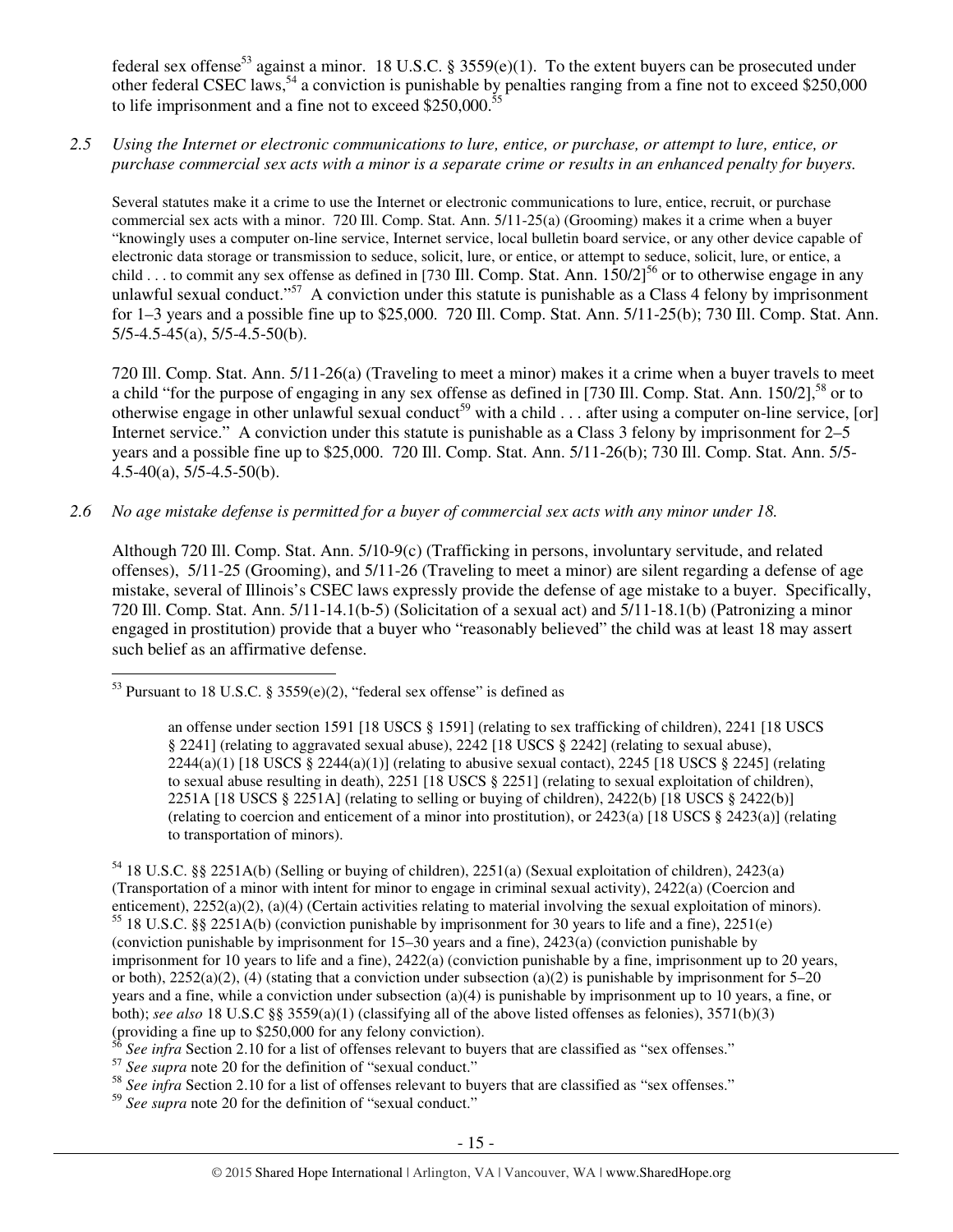For the offenses that are not applicable to buyers, a mistake of age defense is available for traffickers or facilitators who violate 720 Ill. Comp. Stat. Ann. 5/11-14.4 (Promoting juvenile prostitution). 720 Ill. Comp. Stat. Ann. 5/11-14.4(c).

- 2.6.1 Recommendation: Amend 720 Ill. Comp. Stat. Ann. 5/11-14.1(b-5) (Solicitation of a sexual act) and 5/11-18.1(b) (Patronizing a minor engaged in prostitution) to eliminate the defense of mistake of age.
- 2.6.2 Recommendation: Amend 720 Ill. Comp. Stat. Ann. 5/10-9(c) (Trafficking in persons, involuntary servitude, and related offenses), 5/11-25 (Grooming), and 5/11-26 (Traveling to meet a minor) to prohibit buyers of commercial sex with children from asserting an age mistake defense.
- *2.7 Base penalties for buying sex acts with a minor under 18 are sufficiently high and not reduced for older minors.*

720 Ill. Comp. Stat. Ann. 5/10-9(c) (Trafficking in persons, involuntary servitude, and related offenses) staggers its penalties based on the age of the victim and the presence of "overt force or threat" of force. If the minor is under 17 or in the presence of "overt force or threat" of force, a conviction under subsection (c) of this statute is punishable as a Class X felony by imprisonment for 6–30 years and a possible fine up to \$25,000. 720 Ill. Comp. Stat. Ann. 5/10-9(c); 730 Ill. Comp. Stat. Ann. 5/5-4.5-25(a), (e), 5/5-4.5-50(b). If the minor is 17–18, however, and no force or threat of force is present, a conviction under subsection (c) is punishable as a Class 1 felony by imprisonment for 4–15 years and a possible fine up to \$25,000. 720 Ill. Comp. Stat. Ann. 5/10-9(c); 730 Ill. Comp. Stat. Ann. 5/5-4.5-30(a), (e), 5/5-4.5-50(b).

Illinois CSEC laws do not stagger penalties based on the age of the minor involved.

*2.8 Financial penalties for buyers of commercial sex acts with minors are sufficiently high to make it difficult for buyers to hide the crime.* 

Buyers of sex with minors may be subject to fines, asset forfeiture, restitution, and civil remedies. To the extent that 720 Ill. Comp. Stat. Ann. 5/10-9(c) (Trafficking in persons, involuntary servitude, and related offenses) applies to a buyer, a convicted buyer may be required to pay a possible fine up to \$25,000. 720 Ill. Comp. Stat. Ann. 5/10-9(c); 730 Ill. Comp. Stat. Ann. 5/5-4.5-50(b). A buyer convicted under 720 Ill. Comp. Stat. Ann. 5/11-18.1(a), (a-5) (Patronizing a minor engaged in prostitution), 5/11-14.1(a) (Solicitation of a sexual act), 5/11-25(a) (Grooming), or 5/11-26(a) (Traveling to meet a minor), all felonies, also may be required to pay a possible fine up to \$25,000. 720 Ill. Comp. Stat. Ann. 5/11-18.1(c), 5/11-14.1(b), 5/11-25(b), 5/11-26(b); 730 Ill. Comp. Stat. Ann. 5/5-4.5-50(b). Any fine collected for crimes included in 730 Ill. Comp. Stat. Ann. 5/11- 14.1 will be specifically placed in the Specialized Services for Survivors of Human Trafficking Fund.

Additionally, pursuant to 720 Ill. Comp. Stat. Ann.  $5/36-1(a)$ ,  $60$ 

Any vessel or watercraft, vehicle, or aircraft may be seized and impounded by the law enforcement agency if the vessel or watercraft, vehicle, or aircraft is used with the knowledge and consent of the owner in the commission of or in the attempt to commit as defined in Section 8-4 of this Code: (1) an offense prohibited by . . . Section 11-1.20 (criminal sexual assault), Section 11-1.30 (aggravated criminal sexual assault), Section 11-1.40 (predatory criminal sexual assault of a child), subsection (a) of Section 11-1.50 (criminal sexual abuse), subsection (a), (c), or (d) of Section 11-1.60 (aggravated criminal sexual abuse), Section 11-6 (indecent solicitation of a child), Section 11-14.4 (promoting juvenile prostitution except for keeping a place of juvenile prostitution), Section 11-20.1 (child pornography) . . . .

 $\overline{a}$  $60$  The text of 720 Ill. Comp. Stat. Ann. 5/6-1 included here and elsewhere in this report includes amendments made by enactment of House Bill 3149 during the 1st Reg. Sess. of the 99th Gen. Assem. (effective Jan. 1, 2015).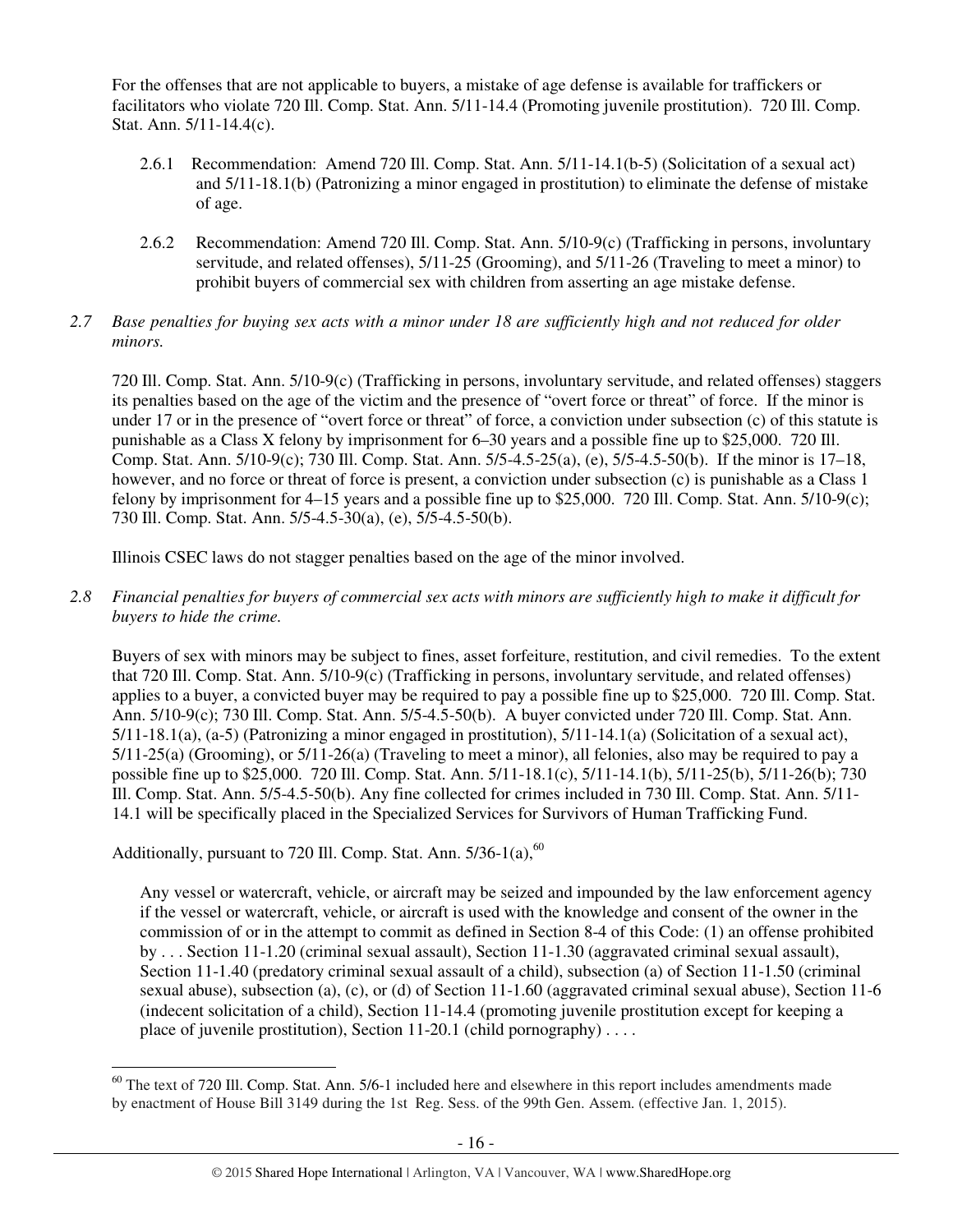Buyers may also be subject to mandatory criminal asset forfeiture. Buyers convicted of trafficking or involuntary servitude are subject to asset forfeiture under three provisions. Pursuant to 725 Ill. Comp. Stat. Ann. 5/124B-10 (Applicability; offenses), the following offense is subject to forfeiture:

(1) A violation of Section 10-9 or 10A-10 [Repealed] of the Criminal Code of 1961 or the Criminal Code of 2012 [720 ILCS 5/10-09 or 720 ILCS 5/10A-10 (repealed)] (involuntary servitude; involuntary servitude of a minor; or trafficking in persons).

720 Ill. Comp. Stat. Ann. 5/10-9(j) also provides,

 $\overline{a}$ 

A person who commits involuntary servitude, involuntary sexual servitude of a minor, or trafficking in persons under subsection (b), (c), or (d) of this Section is subject to the property forfeiture provisions set forth in Article 124B [Forfeiture] of the Code of Criminal Procedure of 1963 [725 ILCS 5/124B-5 et seq.].

725 Ill. Comp. Stat. Ann. 5/124B-300 (Persons and property subject to forfeiture) states,

A person who commits the offense of involuntary servitude, involuntary servitude of a minor, or trafficking of persons . . . shall forfeit to the State of Illinois any profits or proceeds and any property he or she has acquired or maintained in violation of Section 10A-10 [Repealed] or Section 10-9<sup>61</sup> of the Criminal Code of 1961 or the Criminal Code of 2012, promoting juvenile prostitution, keeping a place of juvenile prostitution, or promoting prostitution that involves keeping a place of prostitution . . . that the sentencing court determines, after a forfeiture hearing under this Article, to have been acquired or maintained as a result of maintaining a person in involuntary servitude or participating in trafficking of persons for forced labor or services.

Buyers may also be subject to the forfeiture laws found under Article 124B (Forfeiture) for repeatedly offending child pornography laws. Pursuant to 725 Ill. Comp. Stat. Ann. 5/124B-10 (Applicability; offenses), forfeiture applies to violations of 720 Ill. Comp. Stat. Ann. 5/11-20.1 (Child pornography).<sup>62</sup> 725 Ill. Comp. Stat. Ann. 5/124B-500(3) (Persons and property subject to forfeiture) states that a person who commits child pornography or aggravated child pornography must forfeit, among other things, "[a]ny computer that contains a depiction of child pornography in any encoded or decoded format."

Pursuant to 725 Ill. Comp. Stat. Ann. 5/124B-150, "Upon application of the State, the circuit court presiding over the trial of the person or persons charged with the offense giving rise to forfeiture may enter a restraining order or injunction, or take other appropriate action, to preserve the availability of property for forfeiture under this Article." Distribution of the property and sale proceeds is governed by 725 Ill. Comp. Stat. Ann. 5/124B-305 which states,

All moneys and the sale proceeds of all other property forfeited and seized under this Part 300 shall be distributed as follows:

<sup>&</sup>lt;sup>61</sup> Pursuant to 725 Ill. Comp. Stat. Ann. 5/124B-310 (Standard forfeiture provisions incorporated by reference), "All of the provisions of Part 100 of this Article are incorporated by reference into this Part 300." Pursuant to 725 Ill. Comp. Stat. Ann. 5/124B-100 (Definition; "offense"), "For purposes of this Article, 'offense' is defined as follows: (1) In the case of forfeiture authorized under Section 10A-15 of the Criminal Code of 1961 or Section 10-9 of the Criminal Code of 2012, 'offense' means the offense of involuntary servitude, involuntary servitude of a minor, or trafficking in persons in violation of Section 10-9 or 10A-10 of those Codes."

<sup>&</sup>lt;sup>62</sup> In *People v. Alexander*, the Supreme Court of Illinois held the definition of "child pornography" listed in 720 Ill. Comp. Stat. Ann. 5/11-20.1(f)(7) unconstitutional because the definition could include virtual images of children that the Supreme Court of the United States held in *Ashcroft v. Free Speech Coalition*, 535 U.S. 234 (2003) were protected under the First Amendment. 791 N.E.2d 506, 513-14 (Ill. 2003). The rest of the statute remains valid because subsection (f)(7) was held to be severable. *Id.* at 514.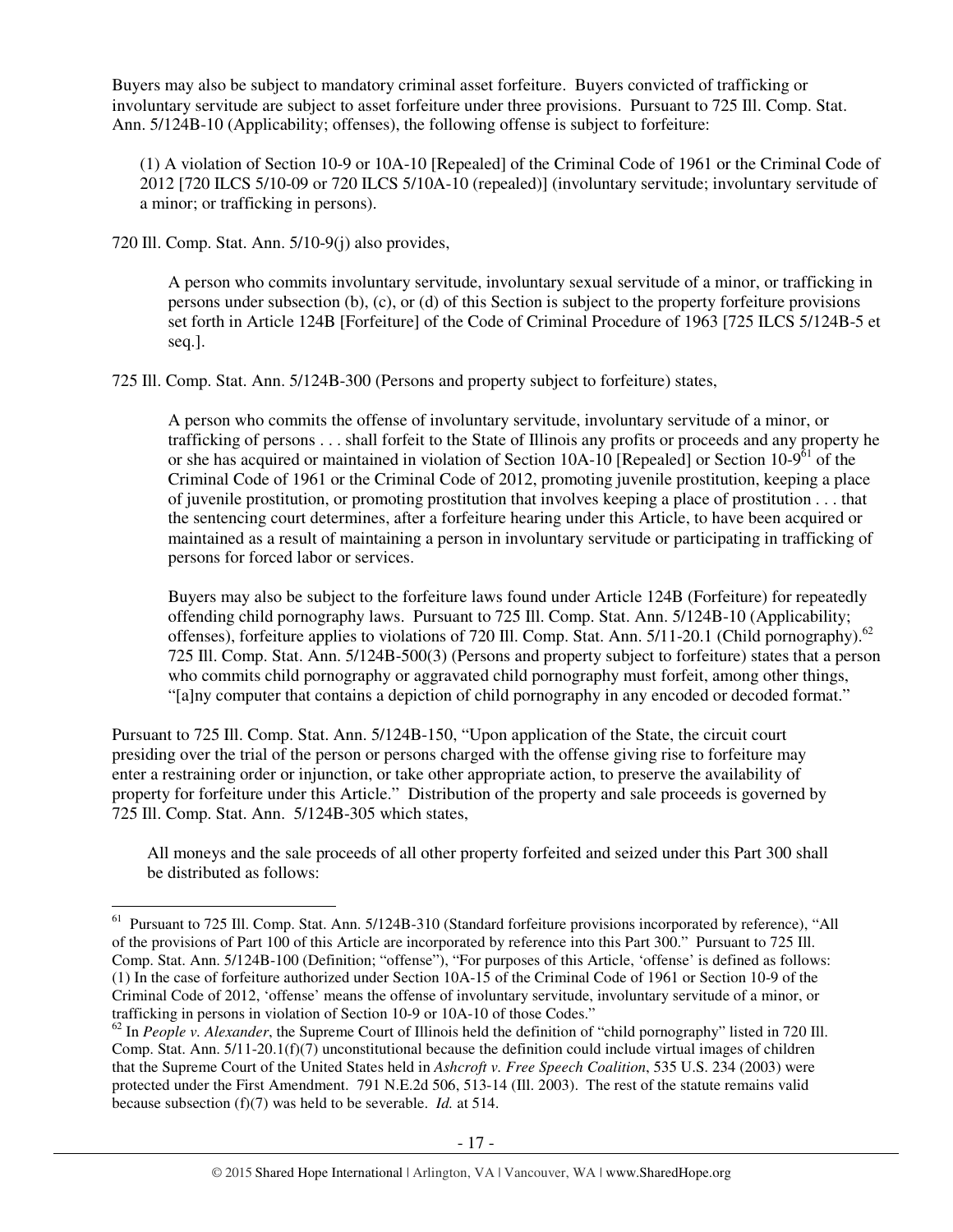(1) 45% shall be divided equally between all State agencies and units of local government whose officers or employees conducted the investigation that resulted in the forfeiture. (2) 50% shall be deposited into the Specialized Services for Survivors of Human Trafficking Fund and disbursed in accordance with subsections (d), (e), and (f) of Section 5-9-1.21 of the Unified Code of Corrections.

(3) 5% shall be paid to the Office of the State's Attorneys Appellate Prosecutor to train State's Attorneys on forfeiture proceedings and topics related to human trafficking.

Additionally, pursuant to 720 Ill. Comp. Stat. Ann. 5/36.5-5(a), (b) (Vehicle impoundment),

(a) In addition to any other penalty provided by law, a peace officer who arrests a person for a violation of Section 10-9 (Trafficking in persons, involuntary servitude, and related offenses), 11-14 (Prostitution),  $11-14.1$  (Solicitation of a sexual act), ...  $11-14.4$  (Promoting juvenile prostitution), ... or 11-18.1 (Patronizing a minor engaged in prostitution) . . . may tow and impound any vehicle used by the person in the commission of the offense. The person arrested for one or more such violations shall be charged a \$ 1,000 fee, to be paid to the unit of government that made the arrest. The person may recover the vehicle from the impound after a minimum of 2 hours after arrest upon payment of the fee. (b) \$ 500 of the fee shall be distributed to the unit of government whose peace officers made the arrest, for the costs incurred by the unit of government to tow and impound the vehicle. Upon the defendant's conviction of one or more of the offenses in connection with which the vehicle was impounded and the fee imposed under this Section, the remaining \$ 500 of the fee shall be deposited into the DHS State Projects Fund and shall be used by the Department of Human Services to make grants to nongovernmental organizations to provide services for persons encountered during the course of an investigation into any violation of [the above listed offenses], provided such persons constitute prostituted persons or other victims of human trafficking.

Buyers convicted of trafficking in persons are required to make restitution to their victims. 720 Ill. Comp. Stat. Ann. 5/10-9(g) states,

Restitution is mandatory under this Section. In addition to any other amount of loss identified, the court shall order restitution including the greater of (1) the gross income or value to the defendant of the victim's labor or services or (2) the value of the victim's labor as guaranteed under the Minimum Wage Law and overtime provisions of the Fair Labor Standards Act (FLSA) [29 U.S.C. § 201 et seq.] or the Minimum Wage Law [820 ILCS 105/1 et seq.], whichever is greater.

Furthermore, 730 Ill. Comp. Stat. Ann. 5/5-5-6 (Restitution) states that the court shall order restitution for all convictions for violations of its Criminal Code that result in injury to the victim's person or "damage to his or her real or personal property." In addition, the offender may be required to pay the victim's long-term physical health care costs, which also includes mental health care costs. 730 Ill. Comp. Stat. Ann. 5/5-5-6(f-1). An offender may also be required to "meet all or any portion of the financial obligations of treatment, including but not limited to medical, psychiatric, or rehabilitative treatment or psychological counseling, prescribed for the victim or victims of the offense." 730 Ill. Comp. Stat. Ann. 5/5-5-6(g).

*2.9 Buying and possessing child pornography carries penalties as high as similar federal offenses.* 

Possessing child pornography portraying a minor under 18 years of age is illegal under 720 Ill. Comp. Stat. Ann.  $5/11-20.1(a)(6)$  (Child pornography),<sup>63</sup> which makes it a crime when any person

with knowledge of the nature or content thereof, possesses any film, videotape, photograph or other similar visual reproduction or depiction by computer of any child . . . whom the person knows or

 $\overline{a}$ 

<sup>63</sup> *See supra* note 62.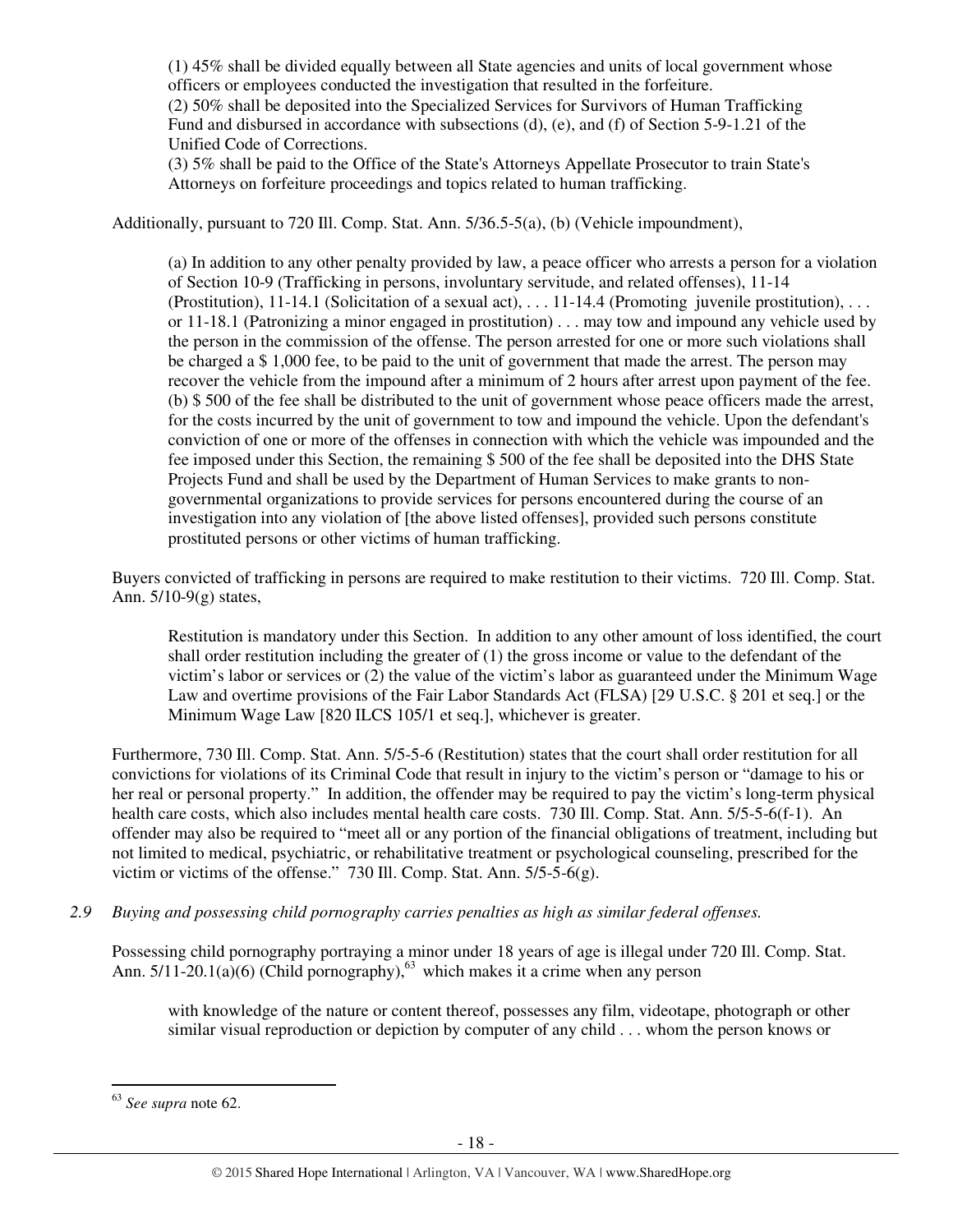reasonably should know to be under the age of 18. . . engaged in any activity described in subparagraphs (i) through (vii) of paragraph (1) of this subsection;  $^{64}$  ...

A conviction under this statute that involves a "film, videotape, or other moving depiction"<sup>65</sup> is punishable as a Class 2 felony by imprisonment for 3–7 years and a fine of \$1,000–\$100,000; otherwise, a conviction is punishable as a Class 3 felony by imprisonment for 2–5 years and a fine of \$1,000–\$100,000. 720 Ill. Comp. Stat. Ann. 5/11-20.1(c); 730 Ill. Comp. Stat. Ann. 5/5-4.5-35(a), 5/5-4.5-40(a).

Buyers who violate 720 Ill. Comp. Stat. Ann. 5/11-20.1(a)(6) will also be subject to the forfeiture provisions listed in Chapter 725, Article 124B (Forfeiture)<sup>66</sup> and will therefore be required to forfeit the child pornography in their possession. 720 Ill. Comp. Stat. Ann. 5/11-20.1(e).

In addition to any other penalty imposed, 730 Ill. Comp. Stat. Ann. 5/5-9-1.14<sup>67</sup> (Additional child pornography fines) imposes a fine of \$500 to anyone convicted of child pornography under Section 11-20.1 of the Criminal Code of 1961 or the Criminal Code of 2012.

In comparison, a federal conviction for possession of child pornography<sup>68</sup> is generally punishable by imprisonment for 5–20 years and a fine not to exceed \$250,000.<sup>69</sup> Subsequent convictions, however, are punishable by imprisonment up to 40 years and a fine not to exceed \$250,000.<sup>70</sup>

- 2.9.1 Recommendation: Amend 720 Ill. Comp. Stat. Ann.  $5/11-20.1(a)(6)$  (Child pornography) to increase penalties closer to reflect the seriousness of the offense.
- *2.10 Convicted buyers of commercial sex acts with minors and child pornography are required to register as sex offenders.*

Buyers convicted of certain offenses are required to register as sex offenders or sexual predators. 730 Ill. Comp. Stat. Ann. 150/3(a) (Duty to register) states that "[a] sex offender, as defined in Section 2 of this Act

 $\overline{a}$ 

 $69$  18 U.S.C. §§ 2252(b) (stating that a conviction under subsection (a)(2) is punishable by imprisonment for 5–20 years and a fine, while a conviction under subsection (a)(4) is punishable by imprisonment up to 10 years, a fine, or both), 2252A(b)(1) (a conviction is punishable by imprisonment for 5–20 years and a fine), 1466A(a), (b) (stating that a conviction under subsection (a) is "subject to the penalties provided in section  $2252A(b)(1)$ ," imprisonment for 5–20 years and a fine, while a conviction under subsection (b) is "subject to the penalties provided in section 2252A(b)(2)," imprisonment up to 10 years, a fine, or both); *see also* 18 U.S.C §§ 3559(a)(1) (classifying all of the above listed offenses as felonies), 3571(b)(3) (providing a fine up to \$250,000 for any felony conviction).

 $70$  18 U.S.C. §§ 2252(b) (stating if a person has a prior conviction under subsection (a)(2), or a list of other statutes, a conviction is punishable by a fine and imprisonment for 15–40 years, but if a person has a prior conviction under subsection (a)(4), or a list of other statutes, a conviction is punishable by a fine and imprisonment for  $10-20$  years),  $2252A(b)(1)$  (stating if a person has a prior conviction under subsection (a)(2), (a)(3), or a list of other statutes, a conviction is punishable by a fine and imprisonment for  $15-40$  years),  $1466A(a)$ , (b) (stating that the penalty scheme for section 2252A(b) applies); *see also* 18 U.S.C §§ 3559(a)(1) (classifying all of the above listed offenses as felonies), 3571(b)(3) (providing a fine up to \$250,000 for any felony conviction).

 $64$  *See infra* Section 3.2 for the provisions of 720 Ill. Comp. Stat. Ann. 5/11-20.1(a)(1)(i)–(vii).

<sup>&</sup>lt;sup>65</sup> Pursuant to 720 Ill. Comp. Stat. Ann. 5/11-20.1(a-5), "The possession of each individual film, videotape, photograph, or other similar visual reproduction or depiction by computer in violation of this Section constitutes a single and separate violation. This subsection (a-5) does not apply to multiple copies of the same film, videotape, photograph, or other similar visual reproduction or depiction by computer that are identical to each other." <sup>66</sup> See supra Section 2.8 for a discussion of the applicable forfeiture provisions.

<sup>&</sup>lt;sup>67</sup> The text of 730 Ill. Comp. Stat. Ann. 5/5-9-1.14 included here and elsewhere in this report includes amendments made by the passage of House Bill 181 during the 1st Reg. Sess. of the 98th Gen. Assem. (Ill. 2013) (effective Jan. 1, 2014 ).

 $68$  18 U.S.C. §§ 2252(a)(2), (a)(4) (Certain activities relating to material involving the sexual exploitation of minors),  $2252A(a)(2)$ –(3) (Certain activities relating to material constituting or containing child pornography), 1466A(a), (b) (Obscene visual representations of the sexual abuse of children).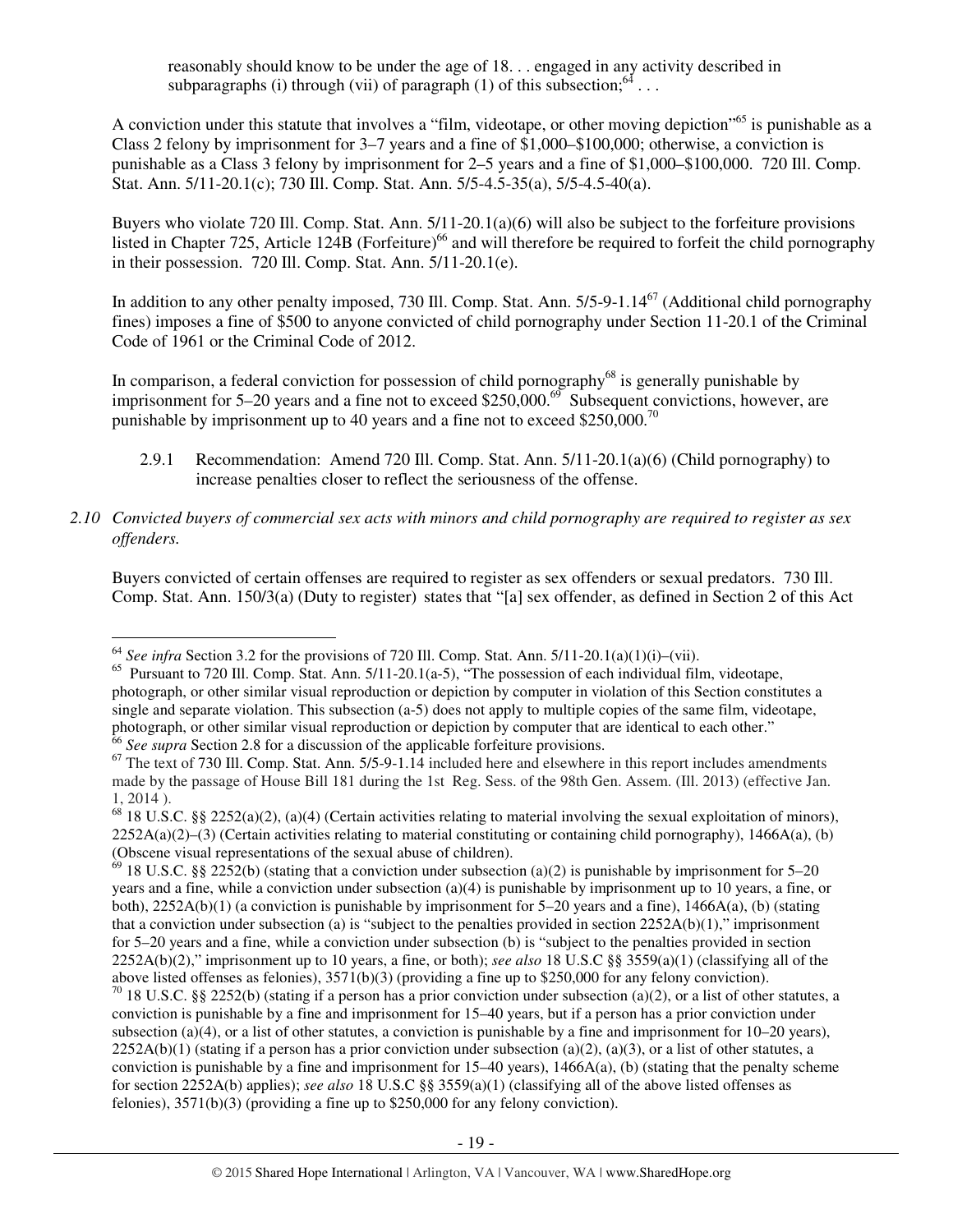[730 ILCS 150/2], or sexual predator shall . . . register in person and provide accurate information as required by the Department of State Police."

730 Ill. Comp. Stat. Ann. 150/2(A) (Definitions) defines "sex offender" as "any person who is . . . charged pursuant to Illinois law . . . with a sex offense set forth in subsection (B) of this Section or the attempt to commit an included sex offense, and . . . is convicted of such offense or an attempt to commit such offense."

730 Ill. Comp. Stat. Ann. 150/2(B) defines "sex offense" as a violation of or attempt to commit a violation of, among others, 720 Ill. Comp. Stat. Ann. 5/11-20.1 (Child pornography), 5/11-18.1 (Patronizing a minor engaged in prostitution), 5/11-25 (Grooming), 5/11-26 (Traveling to meet a minor), or 5/11-1.40 (Predatory criminal sexual assault of a child).

730 Ill. Comp. Stat. Ann. 150/2(E) defines "sexual predator" as "any person who, after July 1, 1999, is . . . [c]onvicted of a violation or attempted violation of," among others, 720 Ill. Comp. Stat. Ann. 5/11-20.1 or 5/11- 1.40 (Predatory criminal sexual assault of a child).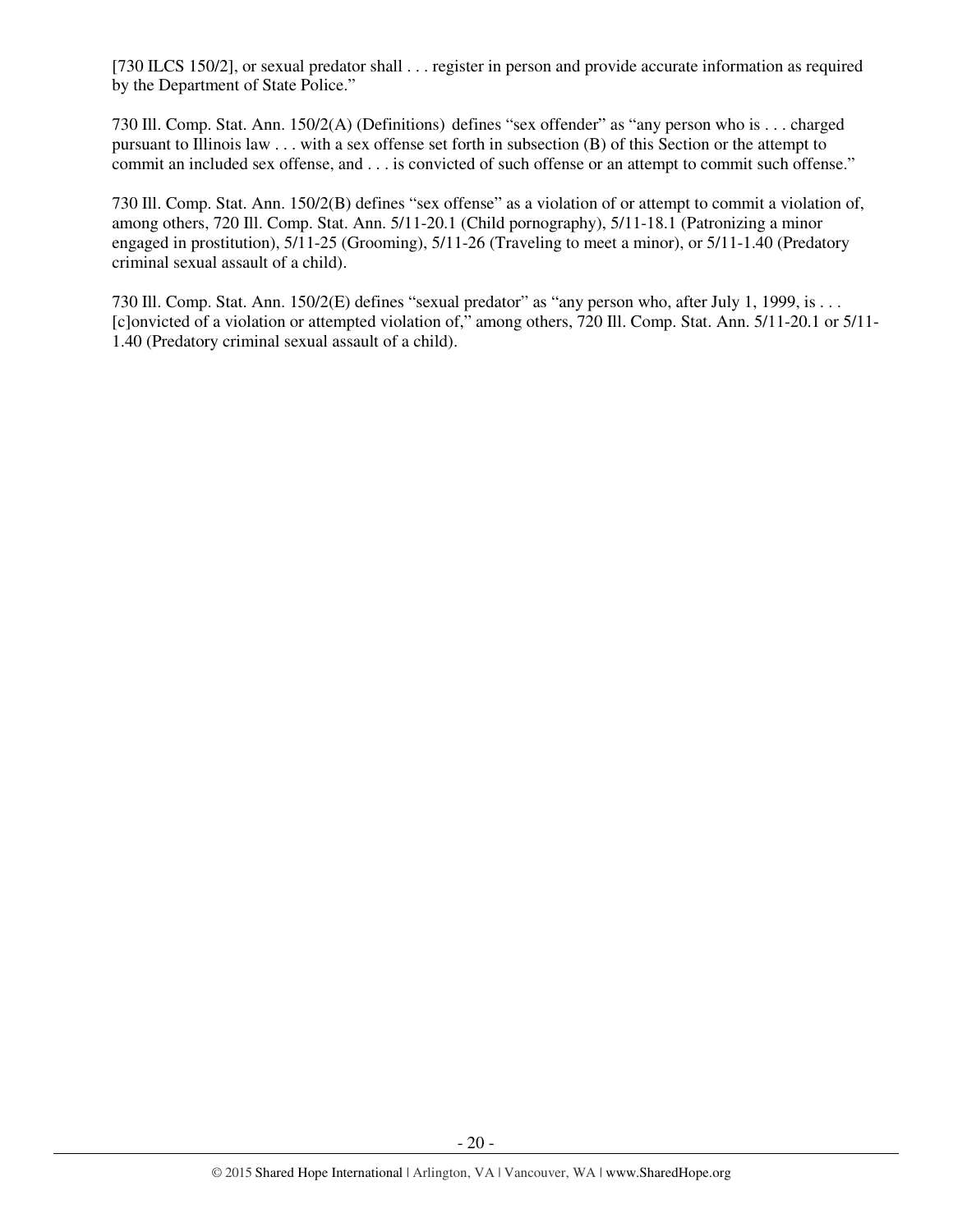#### **FRAMEWORK ISSUE 3: CRIMINAL PROVISIONS FOR TRAFFICKERS**

### *Legal Components:*

- *3.1 Penalties for trafficking a child for sexual exploitation are as high as federal penalties.*
- *3.2 Creating and distributing child pornography carries penalties as high as similar federal offenses.*
- *3.3 Using the Internet or electronic communications to lure, entice, recruit or sell commercial sex acts with a minor is a separate crime or results in an enhanced penalty for traffickers.*
- *3.4 Financial penalties for traffickers, including asset forfeiture, are sufficiently high.*
- *3.5 Convicted traffickers are required to register as sex offenders.*
- *3.6 Laws relating to termination of parental rights for certain offenses include sex trafficking or commercial sexual exploitation of children (CSEC) offenses in order to remove the children of traffickers from their control and potential exploitation.*

*\_\_\_\_\_\_\_\_\_\_\_\_\_\_\_\_\_\_\_\_\_\_\_\_\_\_\_\_\_\_\_\_\_\_\_\_\_\_\_\_\_\_\_\_\_\_\_\_\_\_\_\_\_\_\_\_\_\_\_\_\_\_\_\_\_\_\_\_\_\_\_\_\_\_\_\_\_\_\_\_\_\_\_\_\_\_\_\_\_\_\_\_\_\_* 

### *Legal Analysis:*

*3.1 Penalties for trafficking a child for sexual exploitation are as high as federal penalties.* 

A conviction under subsection (c) of 720 Ill. Comp. Stat. Ann. 5/10-9 (Trafficking in persons, involuntary servitude, and related offenses), $71$  if the victim is under 17 or in the presence of "overt force or threat" of force, is punishable as a Class X felony by imprisonment for 6–30 years and a possible fine up to \$25,000; if the victim is 17–18, with no force or threat, a conviction under subsection (c) is punishable as a Class 1 felony by imprisonment for 4–15 years and a possible fine up to \$25,000. 720 Ill. Comp. Stat. Ann. 5/10-9(c); 730 Ill. Comp. Stat. Ann.  $5/5-4.5-25(a)$ ,  $5/5-4.5-30(a)$ ,  $5/5-4.5-50(b)$ . A conviction under subsection (d) is punishable as a Class 1 felony by imprisonment for 4–15 years and a possible fine up to \$25,000. 720 Ill. Comp. Stat. Ann. 5/10-9(d); 730 Ill. Comp. Stat. Ann. 5/5-4.5-30(a), 5/5-4.5-50(b).<sup>72</sup>

A trafficker who violates 720 Ill. Comp. Stat. Ann. 5/11-14.4(a) (Promoting juvenile prostitution) will be guilty of either a Class X felony or Class 1 felony. A conviction under (a)(1) or (a)(2) of this statute is generally punishable as a Class 1 felony by imprisonment for  $4-15$  years and a possible fine up to \$25,000.<sup>73</sup> 720 Ill. Comp. Stat. Ann. 5/11-14.4(d); 730 Ill. Comp. Stat. Ann. 5/5-4.5-30(a), 5/5-4.5-50(b). A conviction under (a)(3) of this statute is punishable as a Class X felony by imprisonment for 6–30 years and a possible fine up to \$25,000. 720 Ill. Comp. Stat. Ann. 5/11-14.4(d); 730 Ill. Comp. Stat. Ann. 5/5-4.5-25(a), 5/5-4.5-50(b). A conviction under (a)(4) of this statute is punishable as a Class X felony by imprisonment for 6–60 years and a possible fine up to \$25,000. 720 Ill. Comp. Stat. Ann. 5/11-14.4(d); 730 Ill. Comp. Stat. Ann. 5/5-4.5-25(a),  $5/5-4.5-50(b)$ .<sup>7</sup>

To the extent that the trafficker has custody of a child and is responsible for the child's care, the trafficker may be convicted under 720 Ill. Comp. Stat. Ann. 5/11-9.1A(a), (f) (Permitting sexual abuse of a child), which is punishable as a Class 1 felony by imprisonment for 4–15 years and a possible fine up to \$25,000. 720 Ill. Comp. Stat. Ann. 5/11-9.1A(g); 730 Ill. Comp. Stat. Ann. 5/5-4.5-30(a), 5/5-4.5-50(b).

720 Ill. Comp. Stat. Ann. 5/11-25(a) (Grooming) and 5/11-26(a) (Traveling to meet a minor) may be used to prosecute traffickers who solicit or attempt to solicit a child for the purpose of committing a violation of 720 Ill. Comp. Stat. Ann. 5/11-14.4 (Promoting juvenile prostitution). A conviction under 720 Ill. Comp. Stat. Ann. 5/11-25(a) is punishable as a Class 4 felony by imprisonment for 1–3 years and a possible fine up to \$25,000.

 $\overline{a}$ 

<sup>71</sup> *See supra* Section 1.1 for the provisions of 720 Ill. Comp. Stat. Ann. 5/10-9(c), (d).

<sup>72</sup> *See supra* note 6.

<sup>&</sup>lt;sup>73</sup> A conviction under (a)(1) is elevated to being punishable as a Class X felony if it occurs "within 1,000 feet of real property comprising a school." 720 Ill. Comp. Stat. Ann. 5/11-14.4(d).

<sup>74</sup> *See supra* note 11.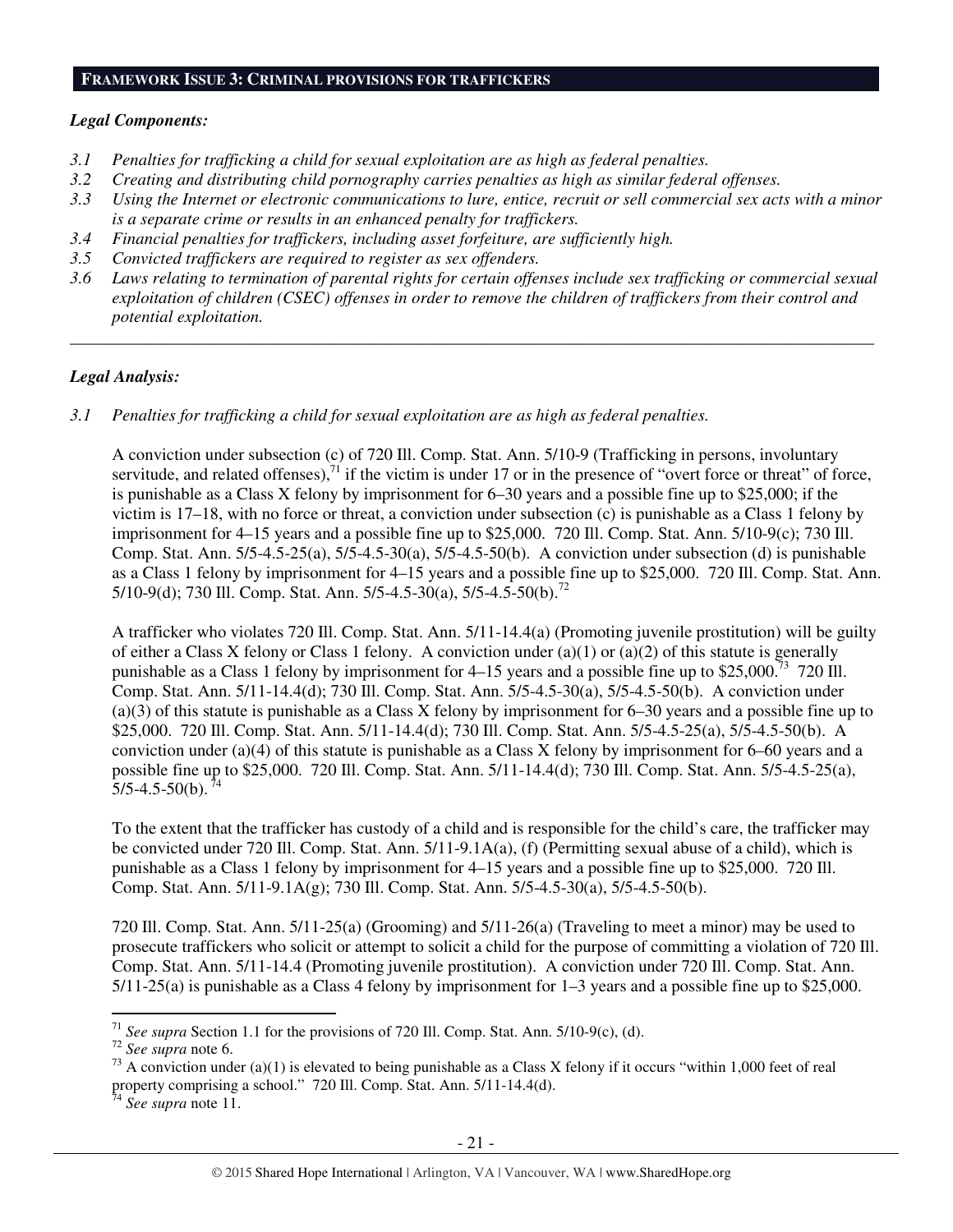720 Ill. Comp. Stat. Ann. 5/11-25(b); 730 Ill. Comp. Stat. Ann. 5/5-4.5-45(a), 5/5-4.5-50(b). A conviction under 720 Ill. Comp. Stat. Ann. 5/11-26(a) is punishable as a Class 3 felony by imprisonment for 2–5 years and a possible fine up to \$25,000. 720 Ill. Comp. Stat. Ann. 5/11-26(b); 730 Ill. Comp. Stat. Ann. 5/5-4.5-40(a),  $5/5-4.5-50(b)$ .

A trafficker may also be convicted under 720 Ill. Comp. Stat. Ann. 5/29B-1(a)(1), (1.5) (Money laundering), which provides,

A person commits the offense of money laundering:

(1) when, knowing that the property involved in a financial transaction represents the proceeds of some form of unlawful activity, he or she conducts or attempts to conduct such a financial transaction which in fact involves criminally derived property:

(A) with the intent to promote the carrying on of the unlawful activity from which the criminally derived property was obtained; or

(B) where he or she knows or reasonably should know that the financial transaction is designed in whole or in part:

(i) to conceal or disguise the nature, the location, the source, the ownership or the control of the criminally derived property; $^{75}$  or

(ii) to avoid a transaction reporting requirement under State law; or

(1.5) when he or she transports, transmits, or transfers, or attempts to transport, transmit, or transfer a monetary instrument:

(A) with the intent to promote the carrying on of the unlawful activity from which the criminally derived property was obtained; or

(B) knowing, or having reason to know, that the financial transaction is designed in whole or in part:

(i) to conceal or disguise the nature, the location, the source, the ownership or the control of the criminally derived property; or

(ii) to avoid a transaction reporting requirement under State law  $\dots$ .

The felony classifications for violations of 720 Ill. Comp. Stat. Ann. 29B-1(a) vary based on the value of the laundered property. Specifically, 720 Ill. Comp. Stat. Ann. 29B-1(c) provides,

(1) Laundering of criminally derived property of a value not exceeding \$10,000 is a Class 3 felony;

(2) Laundering of criminally derived property of a value exceeding \$10,000 but not exceeding \$100,000 is a Class 2 felony;

(3) Laundering of criminally derived property of a value exceeding \$100,000 but not exceeding \$500,000 is a Class 1 felony;

. . .

 $\overline{a}$ 

(5) Laundering of criminally derived property of a value exceeding \$500,000 is a Class 1 nonprobationable felony;

(6) In a prosecution under clause (a) $(1.5)(B)(ii)$  of this Section, the sentences are as follows:

(A) Laundering of property of a value not exceeding \$10,000 is a Class 3 felony;

(B) Laundering of property of a value exceeding \$10,000 but not exceeding \$100,000 is a Class 2 felony;

(C) Laundering of property of a value exceeding \$100,000 but not exceeding \$500,000 is a Class 1 felony;

(D) Laundering of property of a value exceeding \$500,000 is a Class 1 non‑probationable felony.

 $75$  720 Ill. Comp. Stat. Ann.  $5/29B-1(b)(4)$  defines "criminally derived property" as

(A) any property, real or personal, constituting or derived from proceeds obtained, directly or indirectly, from activity that constitutes a felony under State, federal, or foreign law; or (B) any property represented to be property constituting or derived from proceeds obtained, directly or indirectly, from activity that constitutes a felony under State, federal, or foreign law.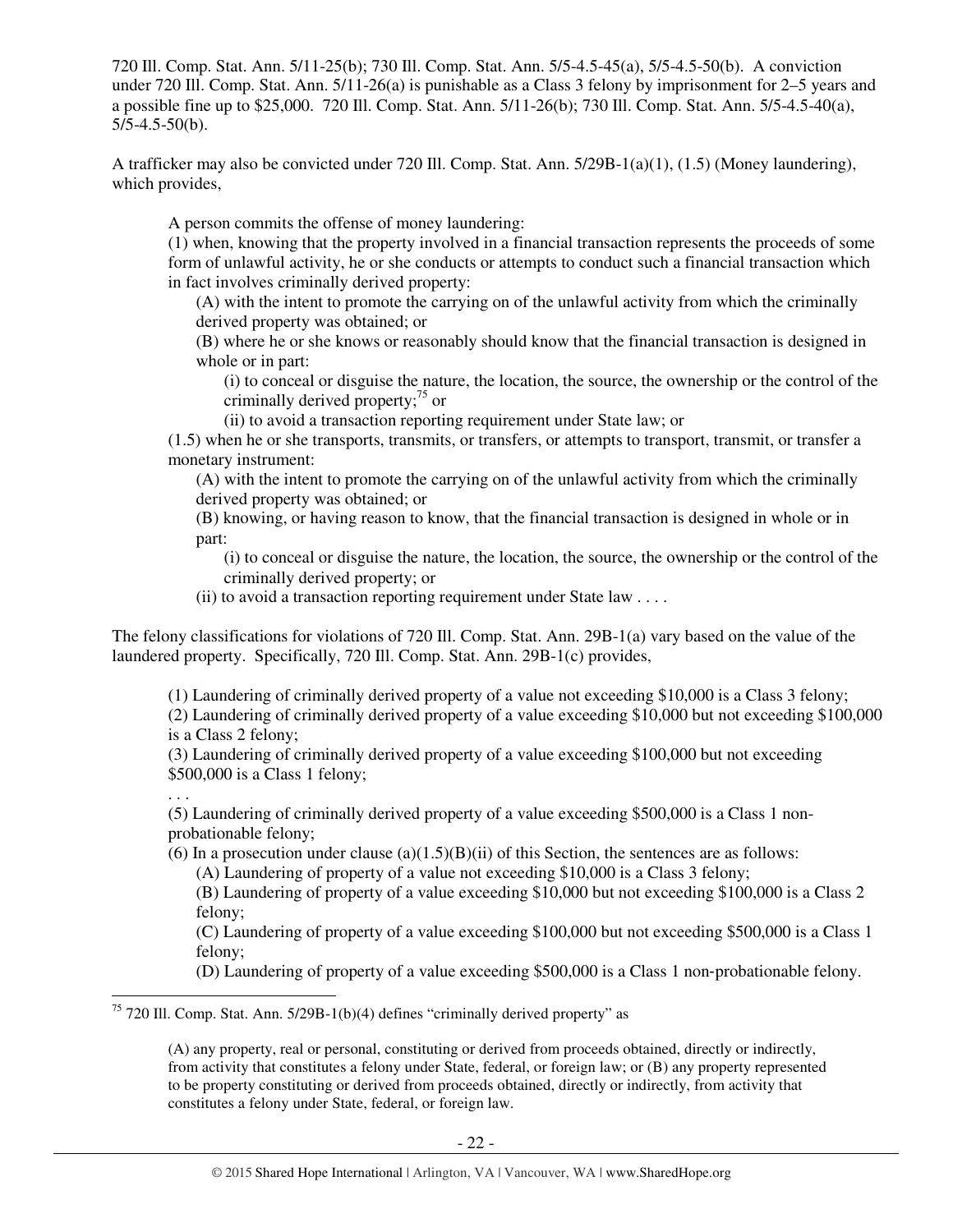Class 3 felonies are punishable by imprisonment for 2–5 years, Class 2 felonies are punishable by imprisonment for 3–7 years, Class 1 felonies are punishable by imprisonment for 4–15 years, and Class X felonies are punishable by imprisonment for 6–30 years. 730 Ill. Comp. Stat. Ann. 5/5-4.5-40(a), 5/5-4.5-35(a), 5/5-4.5- 30(a), 5/5-4.5-25(a). In addition to terms of imprisonment, punishments for all felonies involve possible fines up to \$25,000. 730 Ill. Comp. Stat. Ann. 5/5-4.5-50(b).

In comparison, if the victim is under the age of 14, a conviction under the Trafficking Victims Protection Act (TVPA) for child sex trafficking is punishable by 15 years to life imprisonment and a fine not to exceed \$250,000. 18 U.S.C. §§ 1591(b)(1), 3559(a)(1), 3571(b)(3). If the victim is between the ages of 14–17, a conviction is punishable by 10 years to life imprisonment and a fine not to exceed \$250,000. 18 U.S.C. §§ 1591(b)(2), 3559(a)(1), 3571(b)(3). A conviction is punishable by mandatory life imprisonment, however, if the trafficker has a prior conviction for a federal sex offense<sup>76</sup> against a minor.

### *3.2 Creating and distributing child pornography carries penalties as high as similar federal offenses.*

720 Ill. Comp. Stat. Ann. 5/11-20.1 (Child pornography)<sup>77</sup> makes it illegal for a trafficker to create and distribute child pornography depicting a child 13–18 years old. 720 Ill. Comp. Stat. Ann. 5/11-20.1(a) states,

A person commits child pornography who:

(1) films, videotapes, photographs, or otherwise depicts or portrays by means of any similar visual medium or reproduction or depicts by computer any child whom he or she knows or reasonably should know to be under the age of 18 and at least 13 years of age  $\dots$  where such child  $\dots$  is:

(i) actually or by simulation engaged in any act of sexual penetration or sexual conduct with any person or animal; or

(ii) actually or by simulation engaged in any act of sexual penetration or sexual conduct involving the sex organs of the child . . . and the mouth, anus, or sex organs of another person or animal; or which involves the mouth, anus or sex organs of the child . . . and the sex organs of another person or animal; or

(iii) actually or by simulation engaged in any act of masturbation; or

(iv) actually or by simulation portrayed as being the object of, or otherwise engaged in, any act of lewd fondling, touching, or caressing involving another person or animal; or

(v) actually or by simulation engaged in any act of excretion or urination within a sexual context; or (vi) actually or by simulation portrayed or depicted as bound, fettered, or subject to sadistic, masochistic, or sadomasochistic abuse in any sexual context; or

(vii) depicted or portrayed in any pose, posture or setting involving a lewd exhibition of the unclothed or transparently clothed genitals, pubic area, buttocks, or, if such person is female, a fully or partially developed breast of the child or other person; or

(2) with the knowledge of the nature or content thereof, reproduces,<sup>78</sup> disseminates,<sup>79</sup> offers to disseminate, exhibits or possesses with intent to disseminate any film, videotape, photograph or other similar visual reproduction or depiction by computer of any child . . . whom the person knows or reasonably should know to be under the age of 18 and at least 13 years of age . . . engaged in any activity described in subparagraphs (i) through (vii) of paragraph (1) of this subsection; or (3) with knowledge of the subject matter or theme thereof, produces<sup>80</sup> any stage play, live performance,

 $\overline{a}$ <sup>76</sup> *See supra* note 53 for the definition of "federal sex offense."

<sup>77</sup> *See supra* note 62.

 $78$  720 Ill. Comp. Stat. Ann. 5/11-20.1(f)(3) defines "reproduce" as "to make a duplication or copy."

 $79$  720 Ill. Comp. Stat. Ann. 5/11-20.1(f)(1) defines "disseminate" as "(i) to sell, distribute, exchange or transfer possession, whether with or without consideration or (ii) to make a depiction by computer available for distribution or downloading through the facilities of any telecommunications network or through any other means of transferring computer programs or data to a computer."

 $80\,720$  Ill. Comp. Stat. Ann. 5/11-20.1(f)(2) defines "produce" as "to direct, promote, advertise, publish, manufacture, issue, present or show."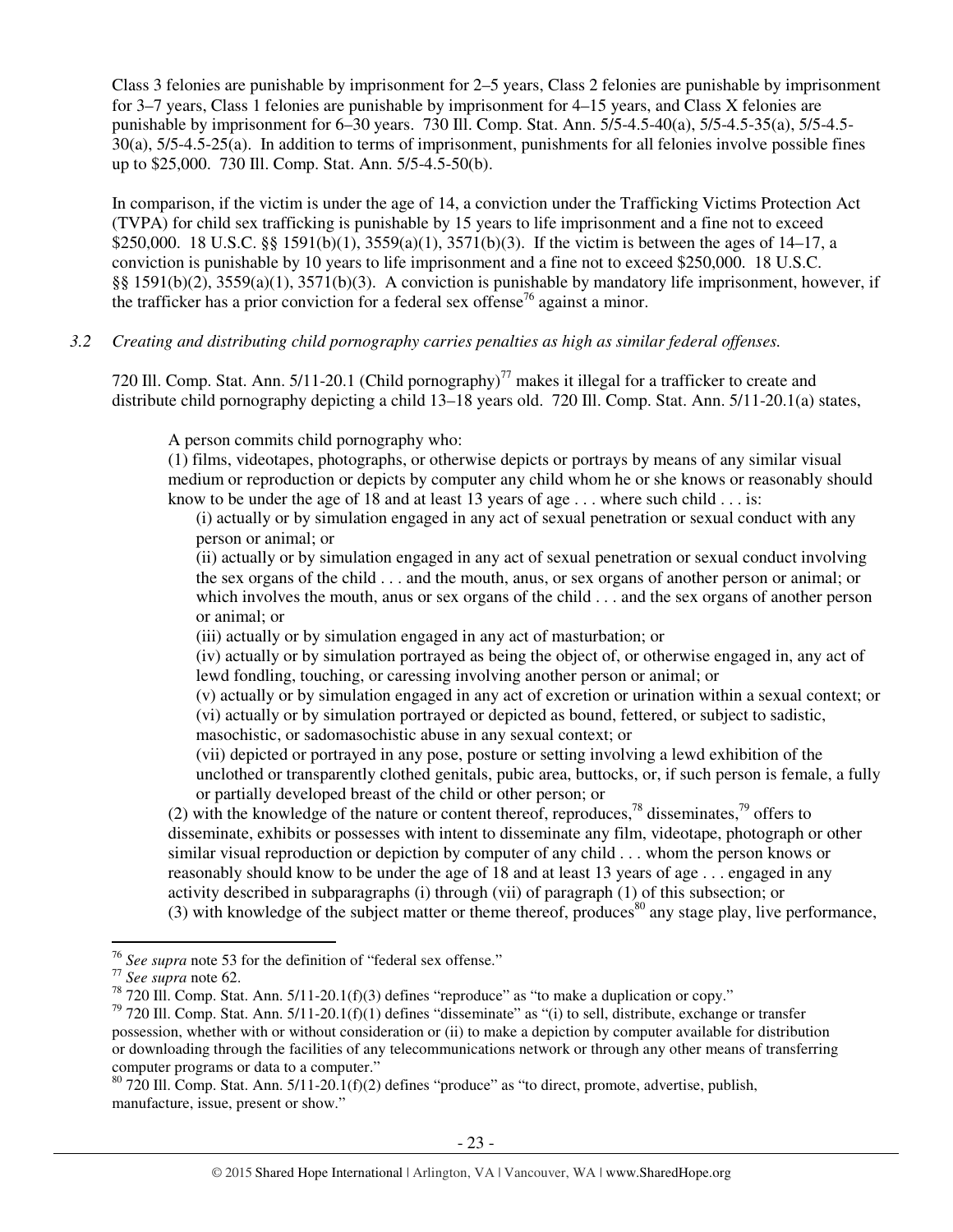film, videotape or other similar visual portrayal or depiction by computer which includes a child whom the person knows or reasonably should know to be under the age of 18 and at least 13 years of age . . . engaged in any activity described in subparagraphs (i) through (vii) of paragraph (1) of this subsection; or

(4) solicits, uses, persuades, induces, entices, or coerces any child whom he or she knows or reasonably should know to be under the age of 18 and at least 13 years of age . . . to appear in any stage play, live presentation, film, videotape, photograph or other similar visual reproduction or depiction by computer in which the child . . . is or will be depicted, actually or by simulation, in any act, pose or setting described in subparagraphs (i) through (vii) of paragraph (1) of this subsection; or

. . .

(7) solicits, or knowingly uses, persuades, induces, entices, or coerces, a person to provide a child under the age of 18 and at least 13 years of age . . . to appear in any videotape, photograph, film, stage play, live presentation, or other similar visual reproduction or depiction by computer in which the child . . . will be depicted, actually or by simulation, in any act, pose, or setting described in subparagraphs (i) through (vii) of paragraph (1) of this subsection.

A conviction under any of the above provisions is punishable as a Class X felony by imprisonment for 6–30 years and a fine of \$2,000–\$100,000 in cases where "the violation involves a film, videotape, or other moving depiction." 720 Ill. Comp. Stat. Ann. 5/11-20.1(c); 730 Ill. Comp. Stat. Ann. 5/5-4.5-25(a). Otherwise, a conviction is punishable as a Class 1 felony by imprisonment for 4–15 years and a fine of \$2,000–\$100,000. 720 Ill. Comp. Stat. Ann. 5/11-20.1(c); 730 Ill Comp. Stat. Ann. 5/5-4.5-30(a). However, the minimum fine for convictions under subsection (a)(3) is \$1,500, and the minimum fine for convictions under subsection (a)(2) is \$1,000. 720 Ill. Comp. Stat. Ann. 5/11-20.1(c).

In addition to any other penalty imposed, 730 Ill. Comp. Stat. Ann. 5/5-9-1.14<sup>81</sup> (Additional child pornography fines) imposes a fine of \$500 to anyone convicted of child pornography under Section 11-20.1 of the Criminal Code of 1961 or the Criminal Code of 2012.

In comparison, if the victim is under the age of 14, a conviction under the TVPA for child sex trafficking is punishable by 15 years to life imprisonment and a fine not to exceed \$250,000. 18 U.S.C. §§ 1591(b)(1),  $3559(a)(1)$ ,  $3571(b)(3)$ . If the victim is between the ages of  $14-17$ , a conviction is punishable by 10 years to life imprisonment and a fine not to exceed \$250,000. 18 U.S.C. §§ 1591(b)(2), 3559(a)(1), 3571(b)(3). A conviction is punishable by mandatory life imprisonment, however, if the trafficker has a prior conviction for a federal sex offense<sup>82</sup> against a minor. Additionally, a federal conviction for distribution of child pornography<sup>83</sup> is generally punishable by imprisonment for  $5-20$  years and a fine not to exceed \$250,000.<sup>84</sup> Subsequent convictions, however, are punishable by imprisonment up to 40 years and a fine not to exceed \$250,000.<sup>85</sup>

 $\overline{a}$ <sup>81</sup> *See supra* note 67.

<sup>&</sup>lt;sup>82</sup> See supra note 53 for the definition of "federal sex offense."

 $83$  18 U.S.C. §§ 2252(a)(1), (a)(2), (a)(3) (Certain activities relating to material involving the sexual exploitation of minors),  $2252A(a)(2)$ –(3) (Certain activities relating to material constituting or containing child pornography), 1466A(a) (Obscene visual representations of the sexual abuse of children).

<sup>&</sup>lt;sup>84</sup> 18 U.S.C. §§ 2252(b) (stating that a conviction under subsection (a)(1), (a)(2), or (a)(3) is punishable by imprisonment for 5–20 years and a fine), 2252A(b)(1) (a conviction is punishable by imprisonment for 5–20 years and a fine), 1466A(a), (b) (stating that a conviction under subsection (a) is "subject to the penalties provided in section 2252A(b)(1)," imprisonment for 5–20 years and a fine, while a conviction under subsection (b) is "subject to the penalties provided in section 2252A(b)(2)," imprisonment up to 10 years, a fine, or both); *see also* 18 U.S.C §§ 3559(a)(1) (classifying all of the above listed offenses as felonies),  $3571(b)(3)$  (providing a fine up to \$250,000 for any felony conviction).

<sup>&</sup>lt;sup>85</sup> 18 U.S.C. §§ 2252(b) (stating if a person has a prior conviction under subsection (a)(1), (a)(2), or (a)(3) or a list of other statutes, a conviction is punishable by a fine and imprisonment for 15–40 years), 2252A(b)(1) (stating if a person has a prior conviction under subsection (a)(2), (a)(3), or a list of other statutes, a conviction is punishable by a fine and imprisonment for 15–40 years),  $1466A(a)$ , (b) (stating that the penalty scheme for section 2252A(b) applies); *see also* 18 U.S.C §§ 3559(a)(1) (classifying all of the above listed offenses as felonies), 3571(b)(3) (providing a fine up to \$250,000 for any felony conviction).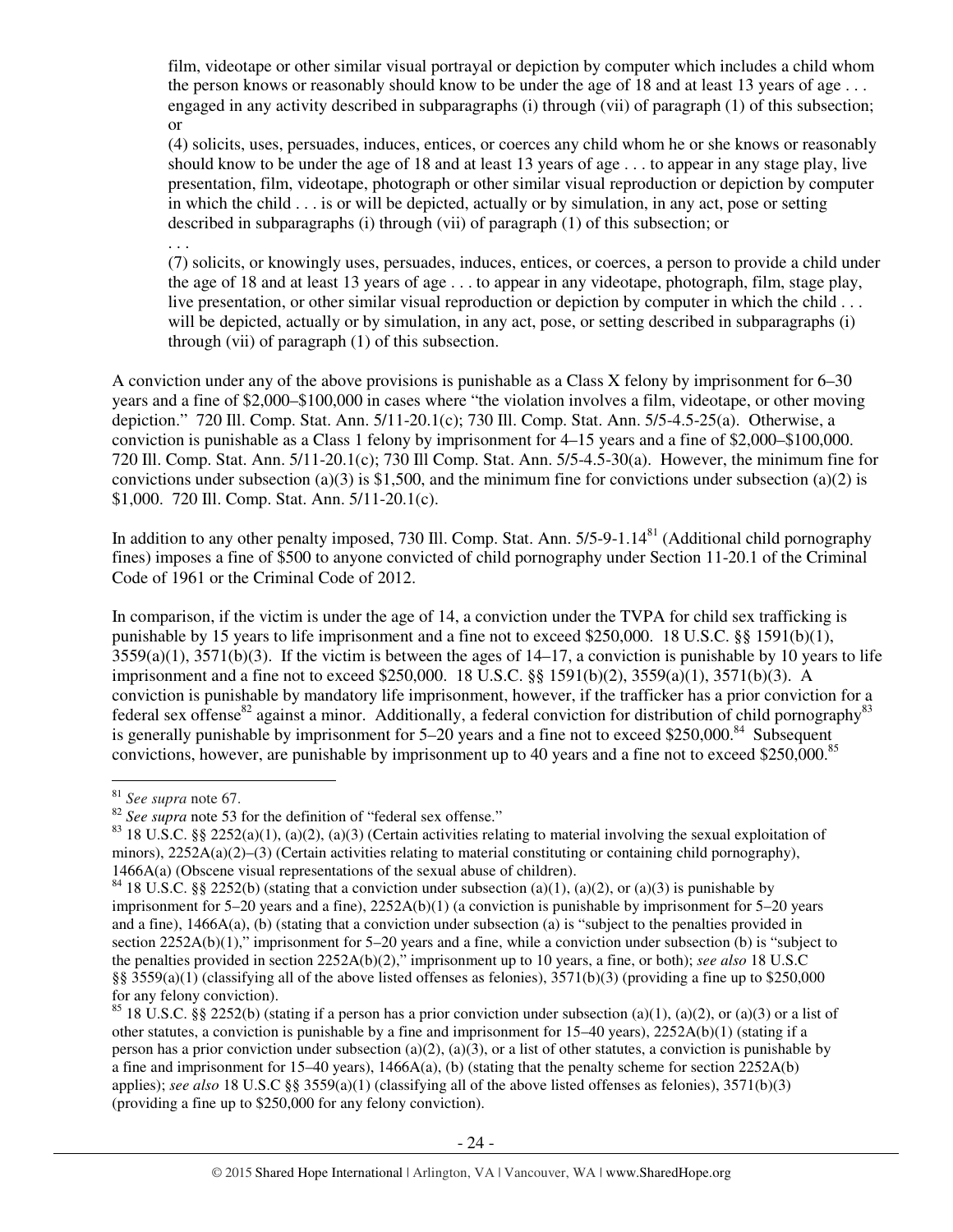*3.3 Using the Internet or electronic communications to lure, entice, recruit or sell commercial sex acts with a minor is a separate crime or results in an enhanced penalty for traffickers.* 

Several statutes make it a crime to use the Internet or electronic communications to lure, entice, recruit, or purchase commercial sex acts with a minor. 720 Ill. Comp. Stat. Ann. 5/11-25(a) (Grooming) makes it a crime when a person "knowingly uses a computer on-line service, Internet service, local bulletin board service, or any other device capable of electronic data storage or transmission to seduce, solicit, lure or entice or attempt to seduce, solicit, lure, or entice, a child . . . to commit any sex offense as defined in [730 Ill. Comp. Stat. Ann. 150/2]."<sup>86</sup> A conviction under this statute is punishable as a Class 4 felony by imprisonment for 1–3 years and a possible fine up to \$25,000. 720 Ill. Comp. Stat. Ann. 5/11-25(b); 730 Ill. Comp. Stat. Ann. 5/5-4.5-45(a), 5/5- 4.5-50(b).

720 Ill. Comp. Stat. Ann. 5/11-26(a) (Traveling to meet a minor) makes it a crime when a person travels to meet a child "for the purpose of engaging in any sex offense as defined in [730 Ill. Comp. Stat. Ann.  $150/2$ ]<sup>87</sup>... after using a computer on-line service, [or] Internet service." A conviction under this statute is punishable as a Class 3 felony by imprisonment for 2–5 years and a possible fine up to \$25,000. 720 Ill. Comp. Stat. Ann. 5/11- 26(b); 730 Ill. Comp. Stat. Ann. 5/5-4.5-40(a), 5/5-4.5-50(b).

# *3.4 Financial penalties for traffickers, including asset forfeiture, are sufficiently high.*<sup>88</sup>

A trafficker who violates any of the felony trafficking or CSEC offenses, including 720 Ill. Comp. Stat. Ann. 5/10-9(c), (d) (Trafficking in persons, involuntary servitude, and related offenses), 5/11-14.4(a) (Promoting juvenile prostitution), 5/11-9.1A(a), (f) (Permitting sexual abuse of a child), 5/11-25(a) (Grooming), 5/11-26(a) (Traveling to meet a minor ), or 5/29B-1(a) (Money laundering) may be required to pay a fine up to \$25,000 for each felony offense. 720 Ill. Comp. Stat. Ann. 5/10-9(c), (d), 5/11-14.4(d), 5/11-9.1A(g), 5/11-25(b), 5/11- 26(b), 5/29B-1(c); 730 Ill. Comp. Stat. Ann. 5/5-4.5-50(b).

Traffickers may also be required to make restitution to their victims. Section 720 Ill. Comp. Stat. Ann. 5/10-  $9$ (g) requires a trafficker convicted of violating 720 Ill. Comp. Stat. Ann.  $5/10-9$ (c), (d) to make restitution to the victim.<sup>89</sup> Furthermore, 730 Ill. Comp. Stat. Ann.  $5/5$ -5-6 (Restitution)<sup>90</sup> requires the court to order a trafficker convicted of violating Illinois's criminal laws to make restitution to a victim who suffered "any injury to his or her person or damage to his or her real or personal property as a result of the criminal act" of the trafficker.

Additionally, pursuant to 720 Ill. Comp. Stat. Ann.  $5/36-1(a)$ ,  $91$ 

Any vessel or watercraft, vehicle, or aircraft may be seized and impounded by the law enforcement agency if the vessel or watercraft, vehicle, or aircraft is used with the knowledge and consent of the owner in the commission of or in the attempt to commit as defined in Section 8-4 of this Code: (1) an offense prohibited by . . . Section 11-1.20 (criminal sexual assault), Section 11-1.30 (aggravated criminal sexual assault), Section 11-1.40 (predatory criminal sexual assault of a child), subsection (a) of Section 11-1.50 (criminal sexual abuse), subsection (a), (c), or (d) of Section 11-1.60 (aggravated criminal sexual abuse), Section 11-6 (indecent solicitation of a child), Section 11-14.4 (promoting juvenile prostitution except for keeping a place of juvenile prostitution), Section 11-20.1 (child pornography) . . . .

<sup>91</sup> *See supra* note 60.

 $\overline{a}$ 

<sup>&</sup>lt;sup>86</sup> See infra Section 3.5 for a list of offenses applicable to traffickers that are classified as "sex offenses."

<sup>&</sup>lt;sup>87</sup> See infra Section 3.5 for a list of offenses applicable to traffickers that are classified as "sex offenses."

<sup>&</sup>lt;sup>88</sup> Heightened penalties under the following statues may apply: 730 Ill. Comp. Stat. Ann. 5/5-4.5-95 (General

Recidivism Provisions), 5/5-9-1.7(b)(2) (Sexual assault fines) and 5/5-9-1.15(a) (Sex offender fines).

See supra Section 2.8 for the substantive provisions of 720 Ill. Comp. Stat. Ann. 5/10-9(g).

<sup>&</sup>lt;sup>90</sup> See supra Section 2.8 for the substantive provisions of 730 Ill. Comp. Stat. Ann. 5/5-5-6.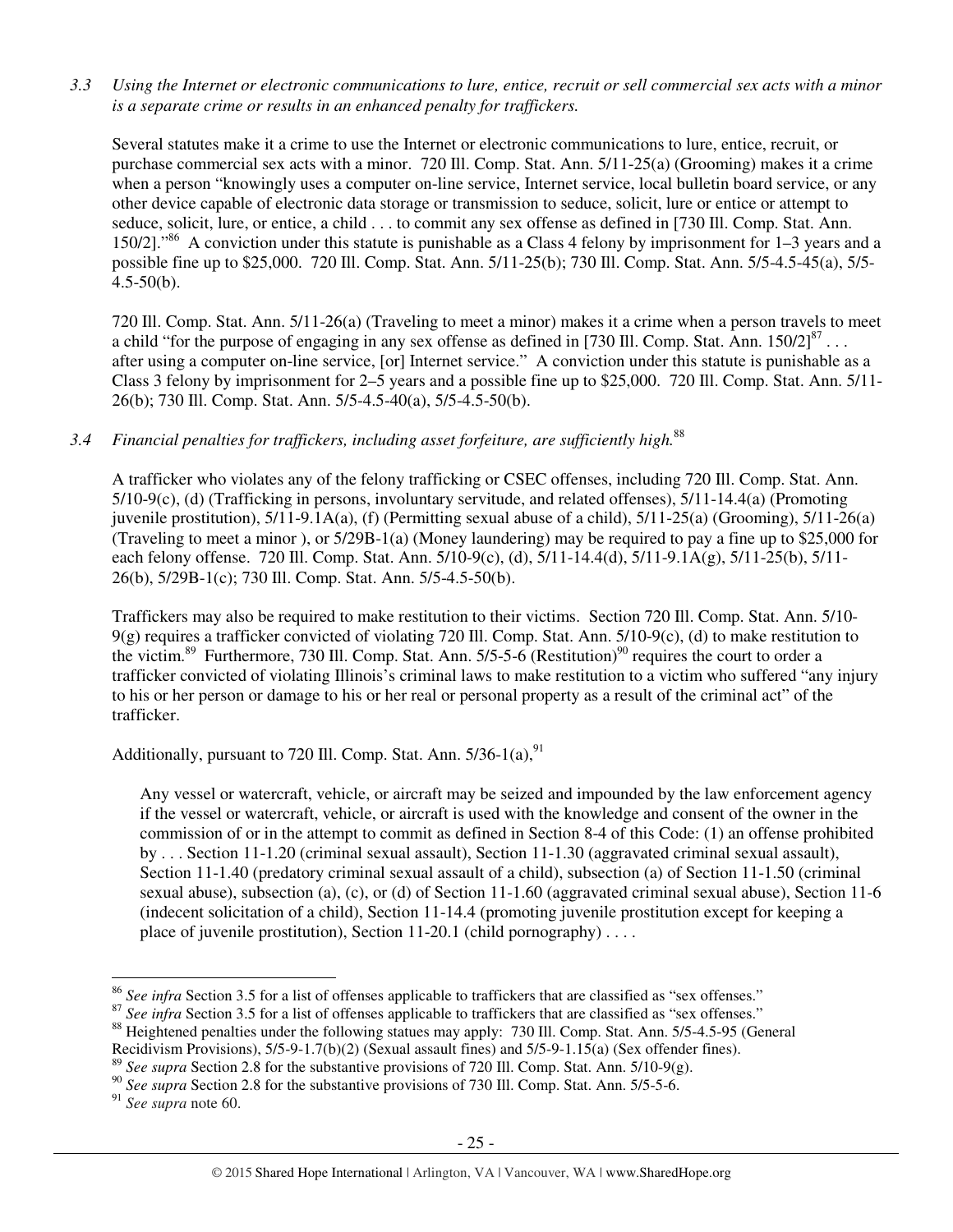Traffickers are subject to mandatory criminal asset forfeiture for a variety of offenses. Pursuant to 725 Ill. Comp. Stat. Ann. 5/124B-10 (Applicability; offenses) the following offenses are subject to forfeiture:

(1) A violation of Section 10-9 or 10A-10 [Repealed] of the Criminal Code of 1961 or the Criminal Code of 2012 [720 ILCS 5/10-09 or 720 ILCS 5/10A-10 (repealed)] (involuntary servitude; involuntary servitude of a minor; or trafficking in persons).

(2) A violation of subdivision (a)(1) of Section 11-14.4 of the Criminal Code of 1961 or the Criminal Code of 2012 [720 ILCS 5/11-14.4] (promoting juvenile prostitution) or a violation of Section 11-17.1 of the Criminal Code of 1961 (keeping a place of juvenile prostitution) [Repealed] .

(3) A violation of subdivision (a)(4) of Section 11-14.4 of the Criminal Code of 1961 or the Criminal Code of 2012 (promoting juvenile prostitution) or a violation of Section 11-19.2 of the Criminal Code of 1961 (exploitation of a child) [Repealed].

(4) A second or subsequent violation of Section 11-20 of the Criminal Code of 1961 or the Criminal Code of 2012 (obscenity).

(5) A violation of Section 11-20.1 of the Criminal Code of 1961 or the Criminal Code of 2012 (child pornography).

(6) A violation of Section 11-20.1B [Repealed] or 11-20.3 [Renumbered as Section 11-20.1B— Repealed] of the Criminal Code of 1961 (aggravated child pornography).

. . . .

 $\overline{a}$ 

Pursuant to 725 Ill. Comp. Stat. Ann. 5/124B-150 (Protective order; probable cause), "[u]pon application of the State, the circuit court presiding over the trial of the person or persons charged with the offense giving rise to forfeiture may enter a restraining order or injunction, or take other appropriate action, to preserve the availability of property for forfeiture under this Article."

Property subject to forfeiture pursuant to 725 Ill. Comp. Stat. Ann. 5/124B-300 (Persons and property subject to forfeiture—Involuntary Servitude and Trafficking in Persons) for violations of involuntary servitude includes:

. . . . any profits or proceeds and any property he or she has acquired or maintained in violation of Section 10A-10 [Repealed] or Section  $10-9^{92}$  of the Criminal Code of 1961 or the Criminal Code of 2012, promoting juvenile prostitution, keeping a place of juvenile prostitution, or promoting prostitution that involves keeping a place of prostitution . . . that the sentencing court determines, after a forfeiture hearing under this Article, to have been acquired or maintained as a result of maintaining a person in involuntary servitude or participating in trafficking of persons for forced labor or services.

Property subject to forfeiture pursuant to 725 Ill. Comp. Stat. Ann. 5/124B-500<sup>93</sup> (Persons and property subject to forfeiture—Other Sex Offenses) includes the following:

(1) Any profits or proceeds and any property the person has acquired or maintained in violation of Section 11-20.1 [Child pornography], 11-20.1B [Aggravated child pornography—Repealed], 11- 20.3 [Renumbered as Section 11-20.1B—Repealed] or 11-23.5 [Non-consensual dissemination of private sexual images] of the Criminal Code of 1961 or the Criminal Code of 2012 that the sentencing court determines, after a forfeiture hearing under this Article, to have been acquired or maintained as a result of child pornography, or aggravated child pornography [Repealed].

 $92$  Pursuant to 725 Ill. Comp. Stat. Ann. 5/124B-310 (Standard forfeiture provisions incorporated by reference), "All of the provisions of Part 100 of this Article are incorporated by reference into this Part 300." Pursuant to 725 Ill. Comp. Stat. Ann. 5/124B-100 (Definition; "offense"), "For purposes of this Article, 'offense' is defined as follows: (1) In the case of forfeiture authorized under Section 10A-15 of the Criminal Code of 1961 or Section 10-9 of the Criminal Code of 2012, 'offense' means the offense of involuntary servitude, involuntary servitude of a minor, or trafficking in persons in violation of Section 10-9 or 10A-10 of those Codes."

<sup>&</sup>lt;sup>93</sup> The text of 725 Ill. Comp. Stat. Ann. 5/124B-500 here and elsewhere in the report reflects amendments made by enactment of Senate Bill 1009 during the 1st Reg. Sess. of the 99th Gen. Assem. (Ill. 2015) (effective June 1, 2015).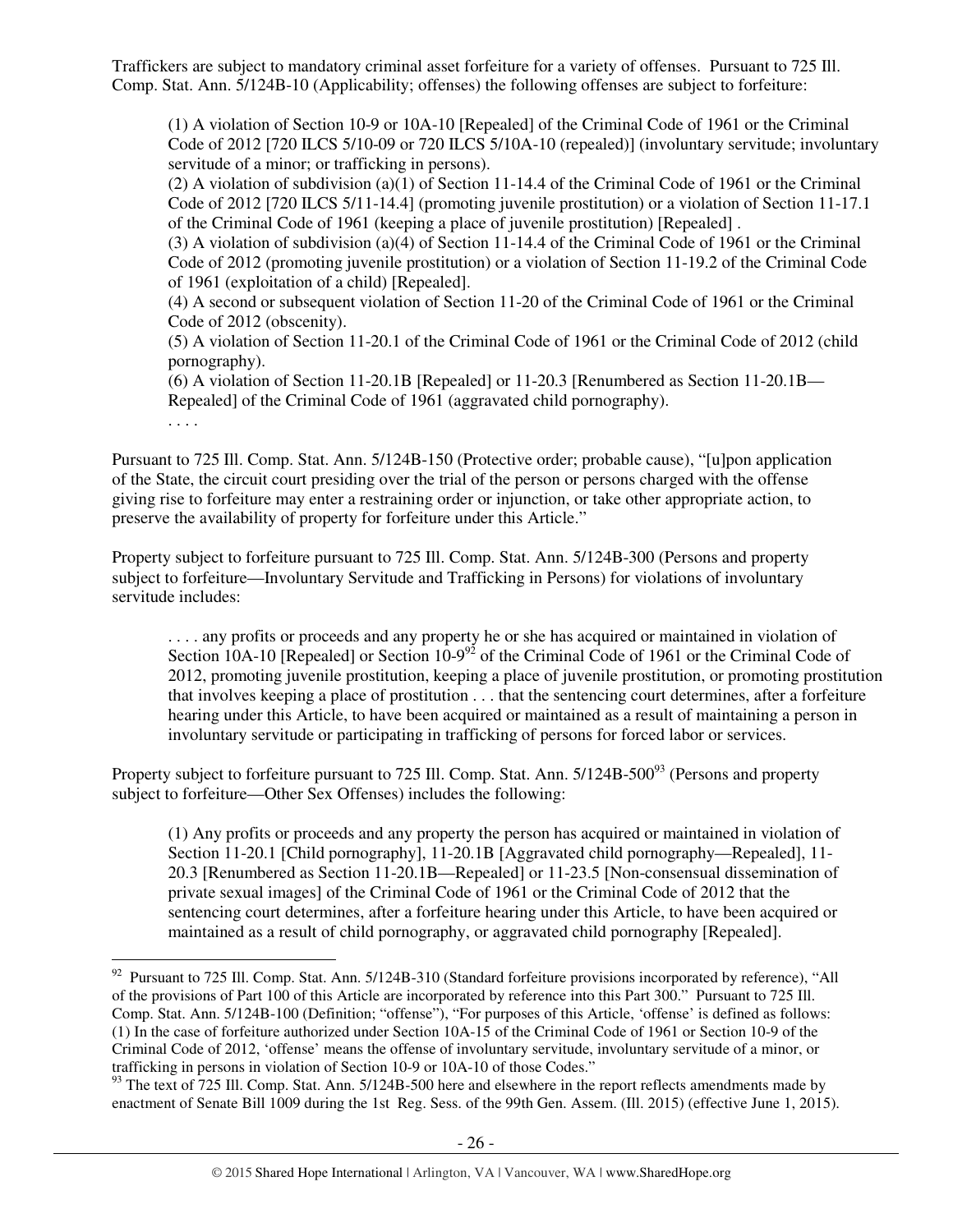(2) Any interest in, securities of, claim against, or property or contractual right of any kind affording a source of influence over any enterprise that the person has established, operated, controlled, or conducted in violation of Section 11-20.1 [Child pornography], 11-20.1B [Aggravated child pornography—Repealed], 11-20.3 [Renumbered as Section 11-20.1B— Repealed] or 11-23.5 [Non-consensual dissemination of private sexual images] of the Criminal Code of 1961 or the Criminal Code of 2012 that the sentencing court determines, after a forfeiture hearing under this Article, to have been acquired or maintained as a result of child pornography or aggravated child pornography [Repealed].

(3) Any computer that contains a depiction of child pornography in any encoded or decoded format in violation of Section 11-20.1 [Child pornography], 11-20.1B [Aggravated child pornography—Repealed], or 11-20.3 [Renumbered as Section 11-20.1B—Repealed] of the Criminal Code of 1961 or the Criminal Code of 2012. For purposes of this paragraph (3), "computer" has the meaning ascribed to it in Section 17-0.5 of the Criminal Code 2012 [720 ILCS 5/17-0.5].

Distribution of the above property is governed by 725 Ill. Comp. Stat. Ann. § 5/124B-305 and § 5/124B-505, both of which state:

All moneys and the sale proceeds of all other property forfeited and seized under this Part . . . shall be distributed as follows:

(1) 50% shall be divided equally between all State agencies and units of local government whose officers or employees conducted the investigation that resulted in the forfeiture.

(2) 50% shall be deposited into the DHS State Projects Fund and targeted to services for victims of the offenses of involuntary servitude, involuntary sexual servitude of a minor, and trafficking in persons.

Under section 300, the funds deposited in the DHS State Projects Fund shall be targeted to services for victims of the offenses of involuntary servitude, involuntary sexual servitude of a minor, and trafficking in persons. 725 Ill. Comp. Stat. Ann. § 5/124B-305.

Pursuant to 725 Ill. Comp. Stat. Ann. § 5/124B-405, property subject to forfeiture for obscenity offenses shall include the following:

(1) Any property constituting or derived from any proceeds that the person obtained, directly or indirectly, as a result of the offense.

2) Any of the person's property used in any manner, wholly or in part, to commit the offense.

Distribution of this property is governed by 725 Ill. Comp. Stat. Ann. §5/124B-420, which provides that the moneys and sale proceeds shall be distributed to units of government, the county in which the prosecution was instituted to be used for the "enforcement of laws governing obscenity and child pornography," and to the Obscenity Profits Forfeiture Fund.

Also, some traffickers may face vehicle impoundment and a \$1000 fee for committing certain offenses, pursuant to 720 Ill. Comp. Stat. Ann.  $5/36.5-5(a)$ , (b) (Vehicle impoundment).<sup>94</sup>

Additionally, pursuant to 720 Ill. Comp. Stat. Ann. 5/10-9(g-5), "[i]f the court imposes a fine under subsection (b), (c), or (d) of this Section<sup>95</sup>, it shall be collected and distributed to the Specialized Services for Survivors of Human Trafficking Fund …"

 $\overline{a}$ 

<sup>94</sup> *See supra* Section 2.8 for the substantive provisions of 720 Ill. Comp. Stat. Ann. 5/36.5-5(a), (b).

<sup>&</sup>lt;sup>95</sup> Sections (b), (c) and (d) cover acts of involuntary servitude, involuntary sexual servitude of a minor and trafficking in persons, respectively.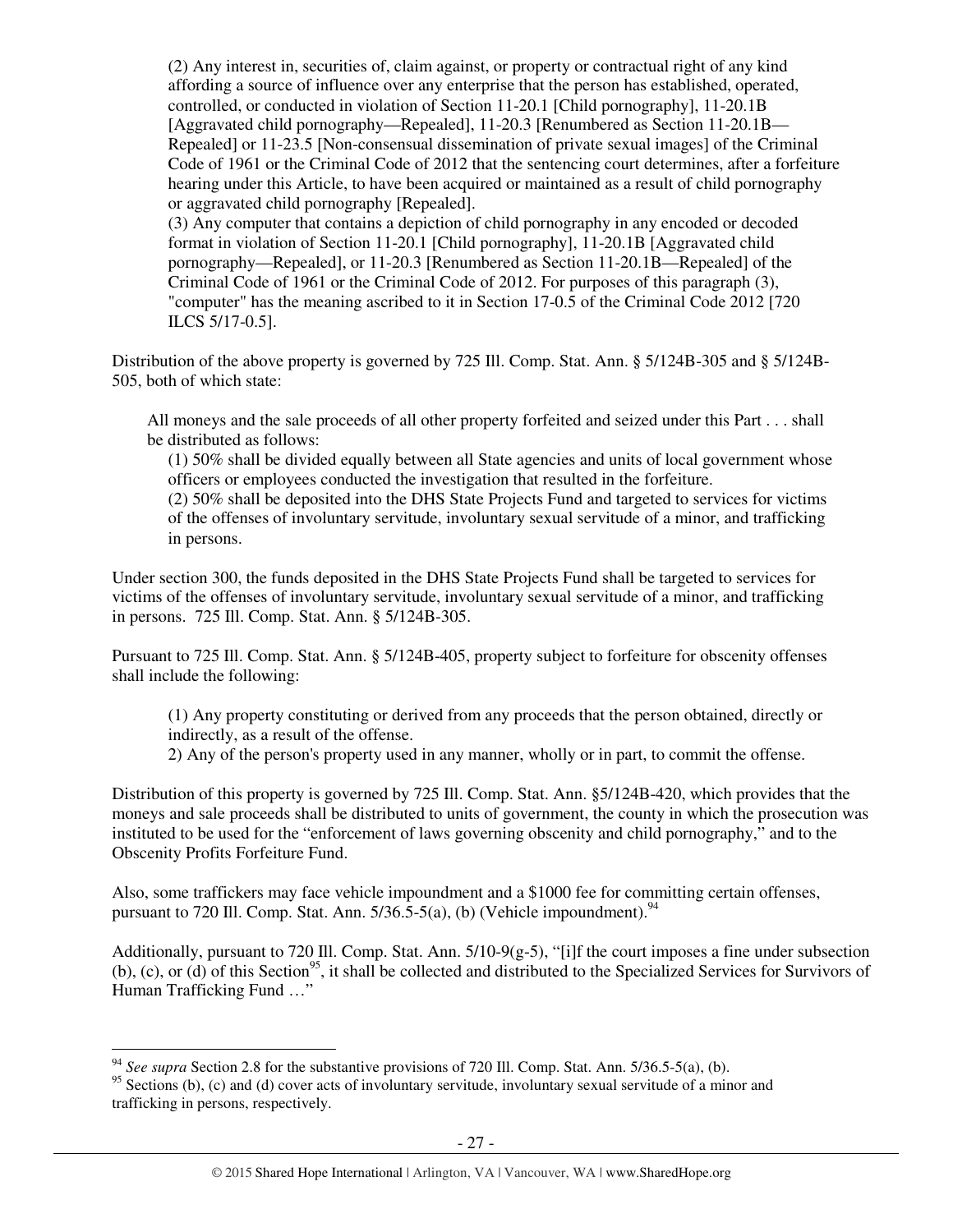# *3.5 Convicted traffickers are required to register as sex offenders.*

Traffickers convicted of certain offenses are required to registers as sex offenders or sexual predators. Persons convicted under 720 Ill. Comp. Stat. Ann. 5/10-9 (Trafficking in persons, involuntary servitude, and related offenses) are not required to register as sex offenders. 730 Ill. Comp. Stat. Ann. 150/3(a) (Duty to register) requires sexual offenders,<sup>96</sup> who are persons convicted of sexual offenses, and sexual predators<sup>97</sup> to register. 730 Ill. Comp. Stat. Ann. 150/2(B) (Definitions) provides that a "sex offense" includes violations of 720 Ill. Comp. Stat. Ann. 11-9.1A (Permitting sexual abuse), 5/11-20.1 (Child pornography), 5/11-14.4 (Promoting juvenile prostitution), 5/11-25 (Grooming), or 5/11-26 (Traveling to meet a minor). A "sexual predator" is defined in 730 Ill. Comp. Stat. Ann. 150/2(E)(1) as a person who was convicted after July 1, 1999 of, among other things, 720 Ill. Comp. Stat. Ann. 5/11-14.4(a)(2)–(4), 5/11-20.1.

- 3.5.1 Recommendation: Amend 730 Ill. Comp. Stat. Ann. 150/2(B) (Definitions) to add 720 Ill. Comp. Stat. Ann. 5/10-9 (Trafficking in persons, involuntary servitude, and related offenses) as a conviction for which registration is required.
- *3.6 Laws relating to termination of parental rights for certain offenses include sex trafficking or commercial sexual exploitation of children (CSEC) offenses in order to remove the children of traffickers from their control and potential exploitation.*

Illinois law authorizes the termination of parental rights where a parent commits a violation of 720 Ill. Comp. Stat. Ann. 5/10-9 (Trafficking in persons, involuntary servitude, and related offenses) or allows a minor to engage in prostitution. 705 Ill. Comp. Stat. Ann. 405/2-21(5) (Findings and adjudication) provides that the court can terminate parental rights if:

(i) the original or amended petition contains a request for termination of parental rights and appointment of a guardian with power to consent to adoption; and

(ii) the court has found by a preponderance of evidence, introduced or stipulated to at an adjudicatory hearing, that the child comes under the jurisdiction of the court as an abused, neglected, or dependent minor $^{98}$  under Section 2-18 [705 Ill. Comp. Stat. Ann. 405/2-18]; and

(iii) the court finds, on the basis of clear and convincing evidence admitted at the adjudicatory hearing that the parent is an unfit person under subdivision D of Section 1 of the Adoption Act [750 ILCS 50/1]; and

(iv) the court determines in accordance with the rules of evidence for dispositional proceedings, that: (A) it is in the best interest of the minor and public that the child be made a ward of the court; (A-5) reasonable efforts under subsection (l-1) of Section 5 of the Children and Family Services Act [20 ILCS 505/5] are inappropriate or such efforts were made and were unsuccessful; and (B) termination of parental rights and appointment of a guardian with power to consent to adoption is in the best interest of the child pursuant to Section 2-29 [705 ILCS 405/2-29].

705 Ill. Comp. Stat. Ann. 405/2-3(2)(vi), (vii) (Neglected or abused minor) states that "abused" minors include

(2) any minor under 18 years of age whose parent or immediate family member, or any person responsible for the minor's welfare, or any person who is in the same family or household as the minor, or any individual residing in the same home as the minor, or a paramour of the minor's parent:

(vi) commits or allows to be committed the offense of involuntary servitude, involuntary sexual servitude of a minor, or trafficking in persons for forced labor or services defined in Section 10-9

. . .

 $\overline{a}$ 

<sup>96</sup> *See supra* Section 2.10 for the definition of "sex offender" provided under 730 Ill. Comp. Stat. Ann. 150/2(A).

<sup>&</sup>lt;sup>97</sup> See supra Section 2.10 for the substantive provisions of 730 Ill. Comp. Stat. Ann. 150/3(a).

<sup>98 705</sup> Ill. Comp. Stat. Ann. 405/2-4 (Dependent minor) defines a "dependent minor" as including one who is under 18 and "without a parent, guardian or legal custodian."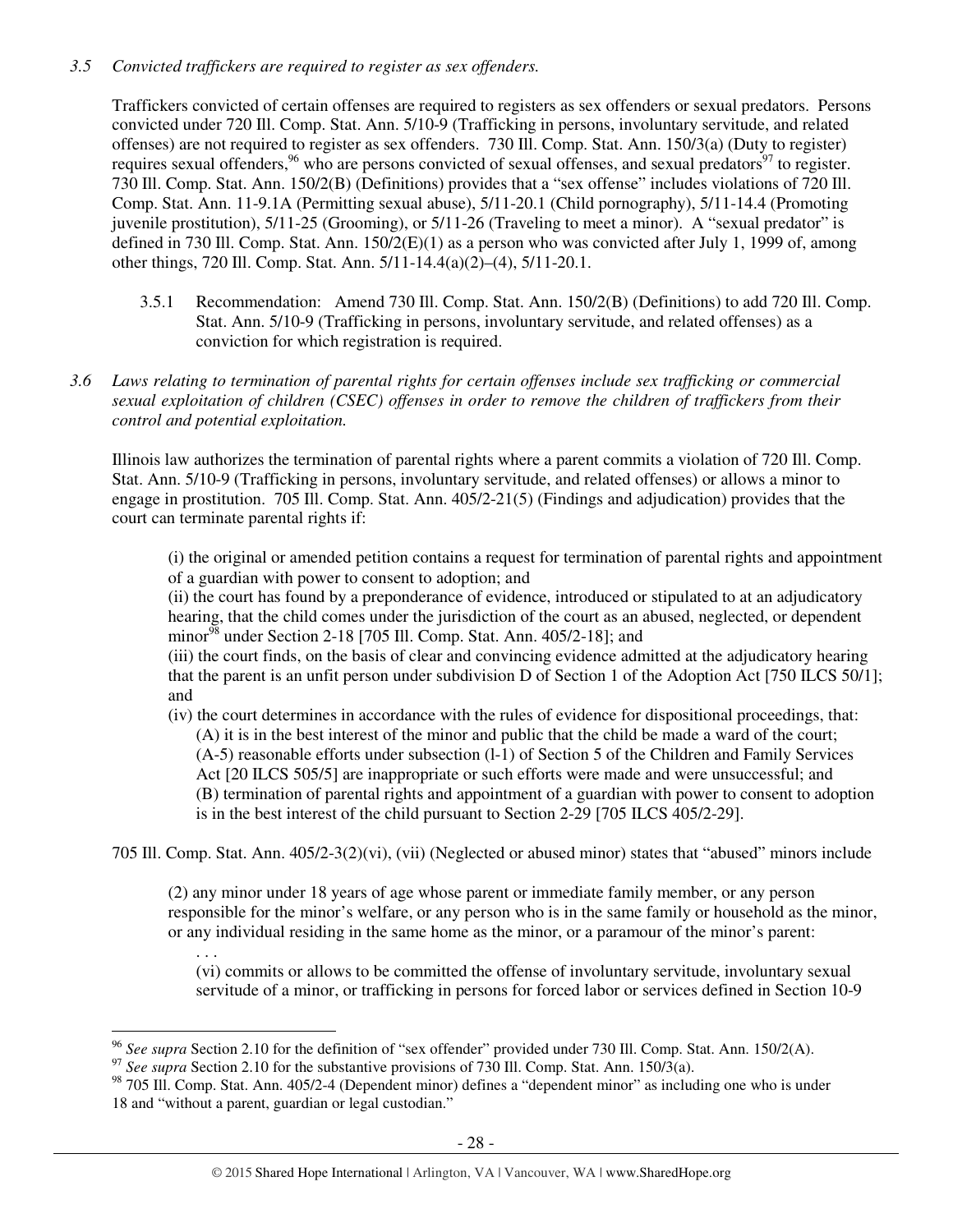[720 Ill. Comp. Stat. Ann. 5/10-9] of the Criminal Code of 1961 or the Criminal Code of 2012, upon such minor; or

(vii) allows, encourages or requires a minor to commit any act of prostitution, as defined in the Criminal Code of 1961 or the Criminal Code of 2012, and extending those definitions to include minors under 18 years of age.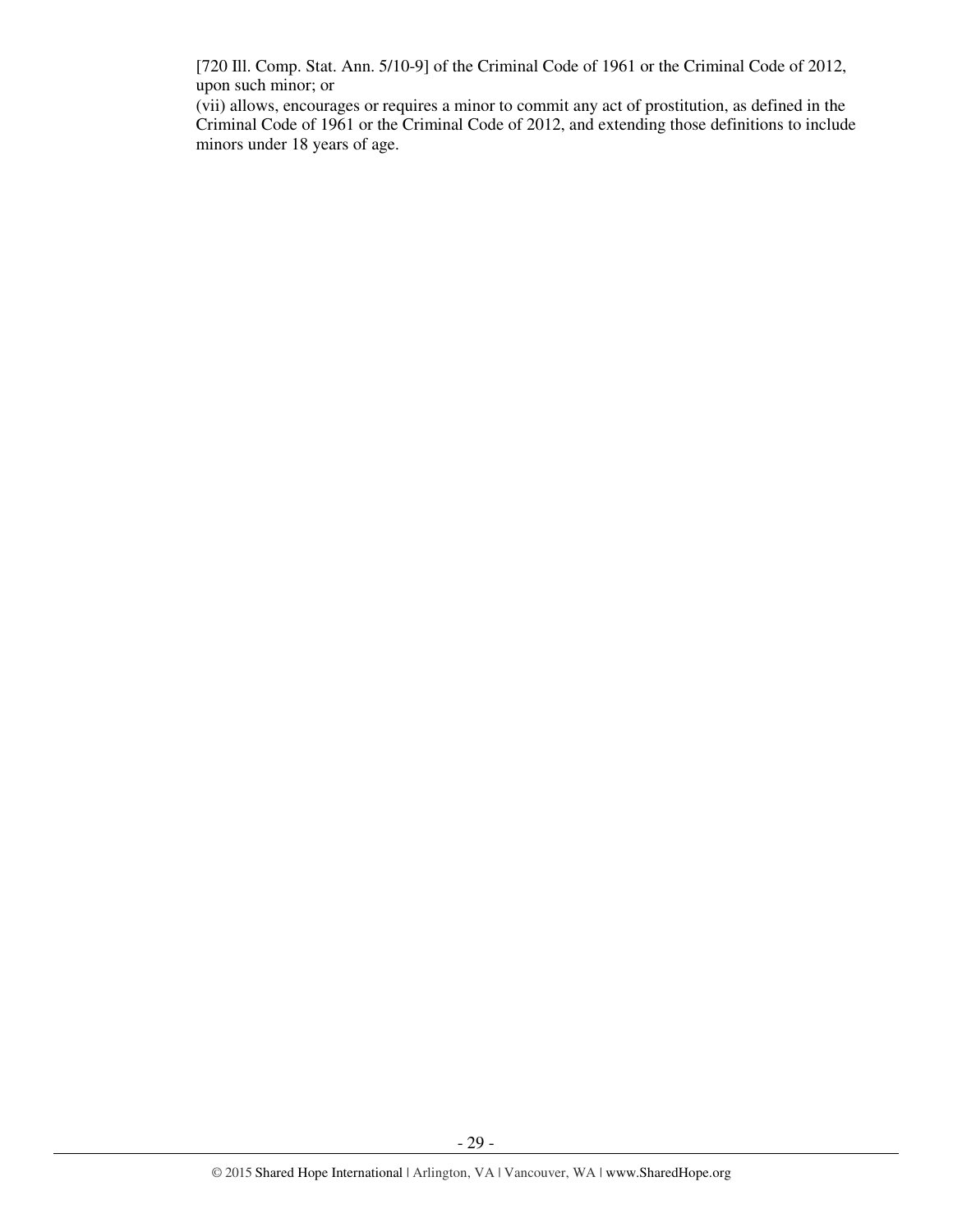#### **FRAMEWORK ISSUE 4: CRIMINAL PROVISIONS FOR FACILITATORS**

#### *Legal Components:*

- *4.1 The acts of assisting, enabling, or financially benefitting from child sex trafficking are included as criminal offenses in the state sex trafficking statute.*
- *4.2 Financial penalties, including asset forfeiture laws, are in place for those who benefit financially from or aid and assist in committing domestic minor sex trafficking.*

*\_\_\_\_\_\_\_\_\_\_\_\_\_\_\_\_\_\_\_\_\_\_\_\_\_\_\_\_\_\_\_\_\_\_\_\_\_\_\_\_\_\_\_\_\_\_\_\_\_\_\_\_\_\_\_\_\_\_\_\_\_\_\_\_\_\_\_\_\_\_\_\_\_\_\_\_\_\_\_\_\_\_\_\_\_\_\_\_\_\_\_\_\_\_* 

- *4.3 Promoting and selling child sex tourism is illegal.*
- *4.4 Promoting and selling child pornography is illegal.*

#### *Legal Analysis:*

*4.1 The acts of assisting, enabling, or financially benefitting from child sex trafficking are included as criminal offenses in the state sex trafficking statute.* 

Facilitators may be prosecuted under 720 Ill. Comp. Stat. Ann. 5/10-9(d) (Trafficking in persons, involuntary servitude, and related offenses). 720 Ill. Comp. Stat. Ann. 5/10-9(d)(2) expressly makes it a crime when a person "benefits, financially or by receiving anything of value, from participation in a venture that has engaged in an act of . . . involuntary sexual servitude of a minor." A conviction under this statute is punishable as a Class 1 felony by imprisonment for 4–15 years and a possible fine up to \$25,000. 720 Ill. Comp. Stat. Ann. 5/10-9(d); 730 Ill. Comp. Stat. Ann. 5/5-4.5-30(a), 5/5-4.5-50(b).

A facilitator may also be prosecuted under 720 Ill. Comp. Stat. Ann. 5/11-14.4(a)(2), (3) (Promoting juvenile prostitution), which is committed when a person "profits from prostitution by any means." When the victim is 13–18, a conviction under this statute is punishable as a Class 1 felony by imprisonment for 4–15 years and a possible fine up to \$25,000. 720 Ill. Comp. Stat. Ann. 5/11-14.4(d); 730 Ill. Comp. Stat. Ann. 5/5-4.5-30(a), 5/5-4.5-50(b). When the victim is under 13, a conviction is punishable as a Class X felony by imprisonment for 6–30 years and a possible fine up to \$25,000. 720 Ill. Comp. Stat. Ann. 5/11-14.4(d); 730 Ill. Comp. Stat. Ann.  $5/5-4.5-25(a)$ ,  $5/5-4.5-50(b)$ .<sup>99</sup>

A facilitator also may be prosecuted under 720 Ill. Comp. Stat. Ann. 5/29B-1(a) (Money laundering),<sup>100</sup> to the extent that "he or she conducts or attempts to conduct such a financial transaction which in fact involves criminally derived property" or "transports, transmits, or transfers, or attempts to transport, transmit, or transfer a monetary instrument" intending to promote criminal activity or disguise some aspect of criminally derived property. The felony classifications for a conviction under this statute range from a Class 3 felony to a Class X felony, based on the value of the property that is laundered. 720 Ill. Comp. Stat. Ann. 5/29B-1(c).<sup>101</sup> In addition to a possible fine up to \$25,000 for all felonies, Class 3 felonies are punishable by imprisonment for 2– 5 years, Class 2 felonies are punishable by imprisonment for 3–7 years, Class 1 felonies are punishable by imprisonment for 4–15 years, and Class X felonies are punishable by imprisonment for 6–30 years. 730 Ill. Comp. Stat. Ann. 5/5-4.5-50(b), 5/5-4.5-40(a), 5/5-4.5-35(a), 5/5-4.5-30(a), 5/5-4.5-25(a).

*4.2 Financial penalties, including asset forfeiture laws, are in place for those who benefit financially from or aid and assist in committing domestic minor sex trafficking.* 

Facilitators may be required to pay fines up to \$25,000 for convictions under 720 Ill. Comp. Stat. Ann. 5/10- 9(c), (d) (Trafficking in persons, involuntary servitude, and related offenses), 5/11-14.4(a)(2), (3) (Promoting juvenile prostitution), or 5/29B-1(a) (Money laundering). 720 Ill. Comp. Stat. Ann. 5/10-9(c), (d), 5/11-14.4(d),

 $\overline{a}$ <sup>99</sup> *See supra* note 11.

<sup>&</sup>lt;sup>100</sup> *See supra* Section 3.1 for the provisions of 720 Ill. Comp. Stat. Ann. 5/29B-1(a).

<sup>&</sup>lt;sup>101</sup> See supra Section 3.1 for the felony classifications listed in 720 Ill. Comp. Stat. Ann. 5/29B-1(c).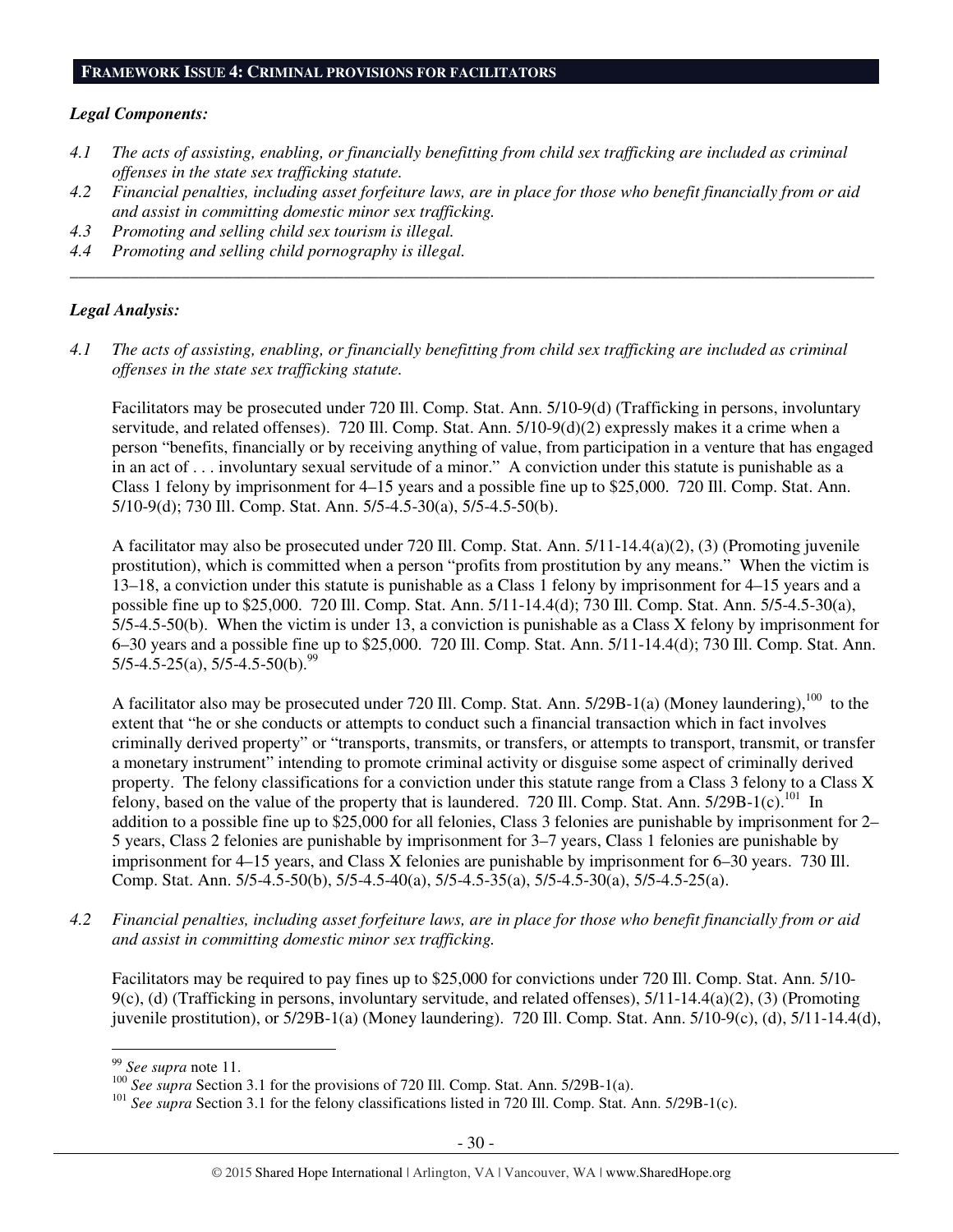Facilitators are subject to mandatory criminal asset forfeiture for a variety of offenses. Pursuant to 725 Ill. Comp. Stat. Ann. 5/124B-10 (Applicability; offenses) the following offenses are subject to forfeiture:

(1) A violation of Section 10-9 or 10A-10 [Repealed] of the Criminal Code of 1961 or the Criminal Code of 2012 [720 ILCS 5/10-09 or 720 ILCS 5/10A-10 (repealed)] (involuntary servitude; involuntary servitude of a minor; or trafficking in persons).

(2) A violation of subdivision (a)(1) of Section 11-14.4 of the Criminal Code of 1961 or the Criminal Code of 2012 [720 ILCS 5/11-14.4] (promoting juvenile prostitution) or a violation of Section 11-17.1 of the Criminal Code of 1961 (keeping a place of juvenile prostitution) [Repealed] .

(3) A violation of subdivision (a)(4) of Section 11-14.4 of the Criminal Code of 1961 or the Criminal Code of 2012 (promoting juvenile prostitution) or a violation of Section 11-19.2 of the Criminal Code of 1961 (exploitation of a child) [Repealed].

(4) A second or subsequent violation of Section 11-20 of the Criminal Code of 1961 or the Criminal Code of 2012 (obscenity).

(5) A second or subsequent violation of Section 11-20.1 of the Criminal Code of 1961 or the Criminal Code of 2012 (child pornography).

. . . .

 $\overline{a}$ 

Pursuant to 725 Ill. Comp. Stat. Ann. 5/124B-150 (Protective order; probable cause), "Upon application of the State, the circuit court presiding over the trial of the person or persons charged with the offense giving rise to forfeiture may enter a restraining order or injunction, or take other appropriate action, to preserve the availability of property for forfeiture under this Article."

Property seized pursuant to 725 Ill. Comp. Stat. Ann. 5/124B-300 (Persons and property subject to forfeiture— Involuntary Servitude and Trafficking in Persons) for violations of involuntary servitude includes:

any profits or proceeds and any property he or she has acquired or maintained in violation of Section  $10A-10$  [Repealed] or Section  $10-9^{102}$  of the Criminal Code of 1961 or the Criminal Code of 2012, promoting juvenile prostitution, keeping a place of juvenile prostitution, or promoting prostitution that involves keeping a place of prostitution . . . that the sentencing court determines, after a forfeiture hearing under this Article, to have been acquired or maintained as a result of maintaining a person in involuntary servitude or participating in trafficking of persons for forced labor or services.

Property subject to forfeiture pursuant to 725 Ill. Comp. Stat. Ann. 5/124B-500 (Persons and property subject to forfeiture—Other Sex Offenses) includes the following:

(1) Any profits or proceeds and any property the person has acquired or maintained in violation of Section 11-20.1 [Child pornography], 11-20.1B [Aggravated child pornography—Repealed], or 11-20.3 [Renumbered as Section 11-20.1B—Repealed] of the Criminal Code of 1961 or the Criminal Code of 2012 that the sentencing court determines, after a forfeiture hearing under this Article, to have been acquired or maintained as a result of child pornography, or aggravated child pornography [Repealed].

(2) Any interest in, securities of, claim against, or property or contractual right of any kind affording a source of influence over any enterprise that the person has established, operated, controlled, or conducted in violation of Section 11-20.1 [Child pornography], 11-20.1B

<sup>&</sup>lt;sup>102</sup> Pursuant to 725 Ill. Comp. Stat. Ann. 5/124B-310 (Standard forfeiture provisions incorporated by reference), "All of the provisions of Part 100 of this Article are incorporated by reference into this Part 300." Pursuant to 725 Ill. Comp. Stat. Ann. 5/124B-100 (Definition; "offense"), "For purposes of this Article, 'offense' is defined as follows: (1) In the case of forfeiture authorized under Section 10A-15 of the Criminal Code of 1961 or Section 10-9 of the Criminal Code of 2012, 'offense' means the offense of involuntary servitude, involuntary servitude of a minor, or trafficking in persons in violation of Section 10-9 or 10A-10 of those Codes."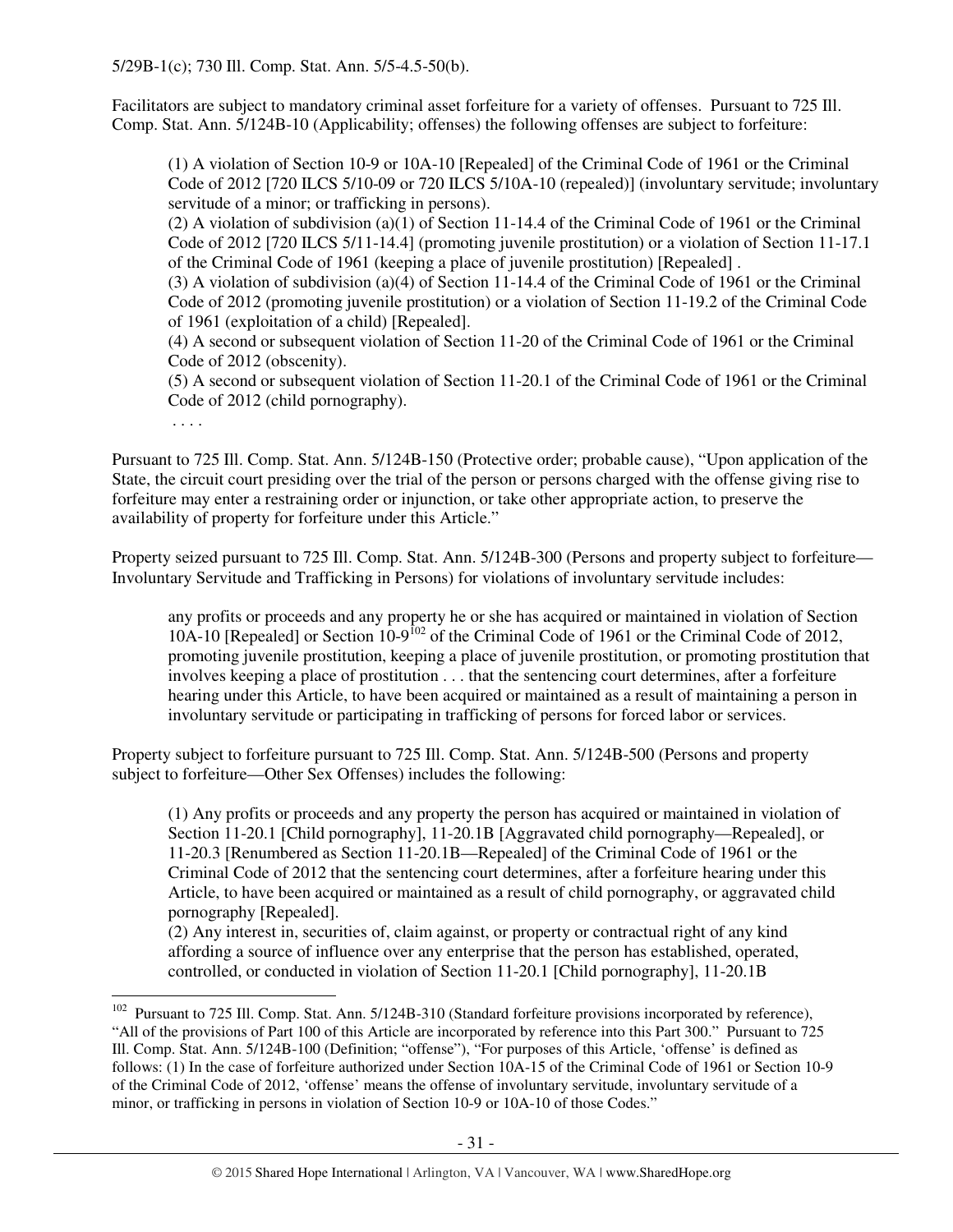[Aggravated child pornography—Repealed], or 11-20.3 [Renumbered as Section 11-20.1B— Repealed] of the Criminal Code of 1961 or the Criminal Code of 2012 that the sentencing court determines, after a forfeiture hearing under this Article, to have been acquired or maintained as a result of child pornography or aggravated child pornography [Repealed]. (3) Any computer that contains a depiction of child pornography in any encoded or decoded format in violation of Section 11-20.1 [Child pornography], 11-20.1B [Aggravated child pornography—Repealed], or 11-20.3 [Renumbered as Section 11-20.1B—Repealed] of the Criminal Code of 1961. For purposes of this paragraph (3), "computer" has the meaning ascribed to it in Section 17-0.5 of the Criminal Code of 2012.

Also, some facilitators may face vehicle impoundment and a \$1000 fee for committing certain offenses, pursuant to 720 Ill. Comp. Stat. Ann.  $5/36.5-5(a)$ , (b) (Vehicle impoundment).<sup>103</sup>

Facilitators may be subject to mandatory orders of restitution under certain code sections. 720 Ill. Comp. Stat. Ann. 5/10-9(g) expressly requires a facilitator convicted of violating 720 Ill. Comp. Stat. Ann. 5/10-9(c), (d) to make restitution,<sup>104</sup> while 730 Ill. Comp. Stat. Ann. 5/5-5-6 (Restitution) requires facilitators of other crimes to make restitution.<sup>105</sup>

### *4.3 Promoting and selling child sex tourism is illegal.*

There is no specific provision in the Illinois code prohibiting child sex tourism.

- 4.3.1 Recommendation: Enact a law that prohibits selling or offering to sell travel services that include or facilitate travel for the purpose of engaging in commercial sexual exploitation of a minor or prostitution of a minor, if the travel is occurring in Illinois.
- *4.4 Promoting and selling child pornography is illegal.*

Promoting or selling child pornography is illegal in Illinois. 720 Ill. Comp. Stat. Ann. 5/11-20.1(a)(2) (Child pornography) makes it unlawful when any person

with the knowledge of the nature or content thereof, reproduces,  $106$  disseminates,  $107$  offers to disseminate, exhibits or possesses with intent to disseminate any film, videotape, photograph or other similar visual reproduction or depiction by computer of any child . . . whom the person knows or reasonably should know to be under the age of 18 and at least 13 years of age . . . engaged in any activity described in subparagraphs (i) through (vii) of paragraph (1) of this subsection; ...

A conviction under this statute is punishable as a Class X felony by imprisonment for 6–30 years and a fine of \$1,000–\$100,000 in cases where "the violation involves a film, videotape, or other moving depiction." 720 Ill. Comp. Stat. Ann. 5/11-20.1(c); 730 Ill. Comp. Stat. Ann. 5/5-4.5-25(a). Otherwise, a conviction is punishable as a Class 1 felony by imprisonment for 4–15 years and a fine of \$1,000–\$100,000. 720 Ill. Comp. Stat. Ann. 5/11-20.1(c); 730 Ill. Comp. Stat. Ann. 5/5-4.5-30(a).

In addition to any other penalty imposed, 730 Ill. Comp. Stat. Ann. 5/5-9-1.14<sup>108</sup> (Additional child pornography fines) imposes a fine of \$500 to anyone convicted of child pornography under Section 11-20.1 of the Criminal Code of 1961 or the Criminal Code of 2012.

 $\overline{a}$ 

<sup>&</sup>lt;sup>103</sup> See supra Section 2.8 for the substantive provisions of 720 Ill. Comp. Stat. Ann. 5/36.5-5(a), (b).

<sup>&</sup>lt;sup>104</sup> *See supra* Section 2.8 for the provisions of 720 Ill. Comp. Stat. Ann. 5/10-9(g).

<sup>&</sup>lt;sup>105</sup> *See supra Section 2.8 for the provisions of 730 Ill. Comp. Stat. Ann. 5/5-5-6.* 

<sup>&</sup>lt;sup>106</sup> See supra note 78 for the definition of "reproduce."

<sup>&</sup>lt;sup>107</sup> See supra note 79 for the definition of "disseminate."

<sup>108</sup> *See supra* note 67.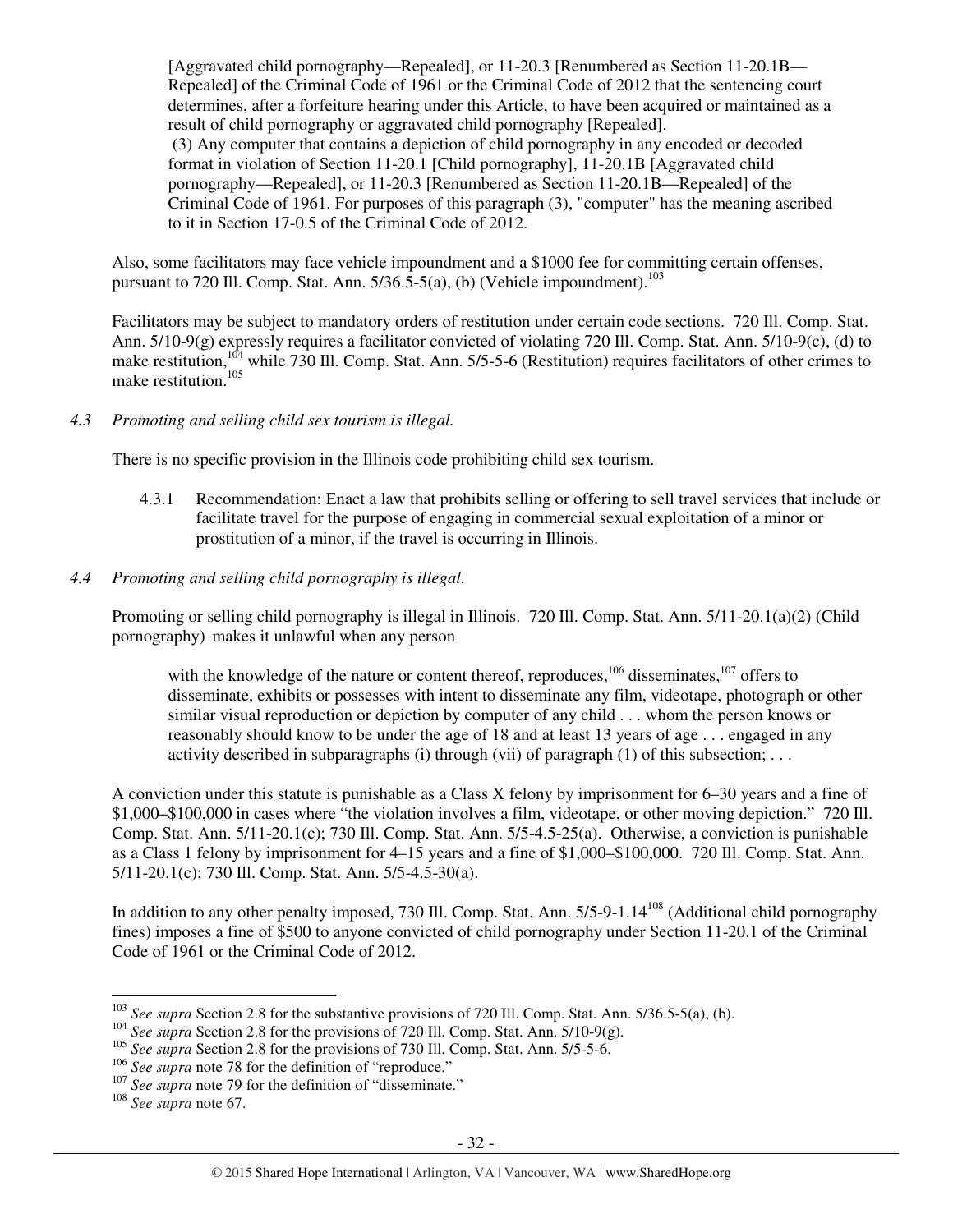#### **FRAMEWORK ISSUE 5: PROTECTIVE PROVISIONS FOR THE CHILD VICTIMS**

## *Legal Components:*

- *5.1 Statutorily-mandated victim services define "victim" to specifically include victims of domestic minor sex trafficking or commercial sexual exploitation of children (CSEC) to ensure prompt identification and access to victims' rights and services.*
- *5.2 The state sex trafficking statute expressly prohibits a defendant from raising consent of the minor to the commercial sex acts as a defense.*
- *5.3 Prostitution laws apply only to adults, preventing criminalization of minors under 18 for prostitution offenses.*
- *5.4 State law provides a non-punitive avenue to specialized services through one or more points of entry.*
- *5.5 Commercial sexual exploitation is identified as a type of abuse and neglect within child protection statutes.*
- *5.6 The definition of "caregiver" or another related term in the child welfare statutes is not a barrier to a sex trafficked child accessing the protection of child welfare.*
- *5.7 Crime victims' compensation is specifically available to a child victim of sex trafficking or commercial sexual exploitation of children (CSEC) without regard to ineligibility factors.*
- *5.8 Victim-friendly procedures and protections are provided in the trial process for minors under 18.*
- *5.9 Expungement or sealing of juvenile delinquency records resulting from arrests or adjudications for prostitution-related offenses committed as a result of, or in the course of, the commercial sexual exploitation of a minor is available within a reasonable time after turning 18.*
- *5.10 Victim restitution and civil remedies for victims of domestic minor sex trafficking or commercial sexual exploitation of children (CSEC) are authorized by law.*
- *5.11 Statutes of limitations for civil and criminal actions for child sex trafficking or commercial sexual exploitation of children (CSEC) offenses are eliminated or lengthened sufficiently to allow prosecutors and victims a realistic opportunity to pursue criminal action and legal remedies.*

*\_\_\_\_\_\_\_\_\_\_\_\_\_\_\_\_\_\_\_\_\_\_\_\_\_\_\_\_\_\_\_\_\_\_\_\_\_\_\_\_\_\_\_\_\_\_\_\_\_\_\_\_\_\_\_\_\_\_\_\_\_\_\_\_\_\_\_\_\_\_\_\_\_\_\_\_\_\_\_\_\_\_\_\_\_\_\_\_\_\_\_\_\_\_* 

# *Legal Analysis:*

*5.1 Statutorily-mandated victim services define "victim" to specifically include victims of domestic minor sex trafficking or commercial sexual exploitation of children (CSEC) to ensure prompt identification and access to victims' rights and services.* 

A commercially sexually exploited child is defined as a victim under several provisions of Illinois law. "Trafficking victim" is defined in 720 Ill. Comp. Stat. Ann. 5/10-9(a)(10) as "a person subjected to the practices set forth in subsection (b), (c), or (d)," which includes involuntary sexual servitude of a minor.

For purposes of the civil cause of action provided in 740 Ill. Comp. Stat. Ann 128/15 (Cause of action) of Illinois's Predator Accountability Act, 740 Ill. Comp. Stat. Ann 128/10 (Definitions) defines "victim of the sex trade" as

(1) soliciting for a prostitute: the prostitute who is the object of the solicitation;

(2) soliciting for a juvenile prostitute: the juvenile prostitute . . . who is the object of the solicitation;

(3) promoting prostitution . . . or pandering: the person intended or compelled to act as a prostitute;

(4) keeping a place of prostitution: any person intended or compelled to act as a prostitute, while present at the place, during the time period in question;

(5) keeping a place of juvenile prostitution: any juvenile intended or compelled to act as a prostitute, while present at the place, during the time period in question;

(6) promoting prostitution . . . or pimping: the prostitute from whom anything of value is received; (7) promoting juvenile prostitution as described in [720 Ill. Comp. Stat. Ann. 5/11-14.4(a)(2), (3)] or juvenile pimping and aggravated juvenile pimping: the juvenile . . . from whom anything of value is received for that person's act of prostitution;

(8) promoting juvenile prostitution as described in [720 Ill. Comp. Stat. Ann. 5/11-14.4(a)(4)] or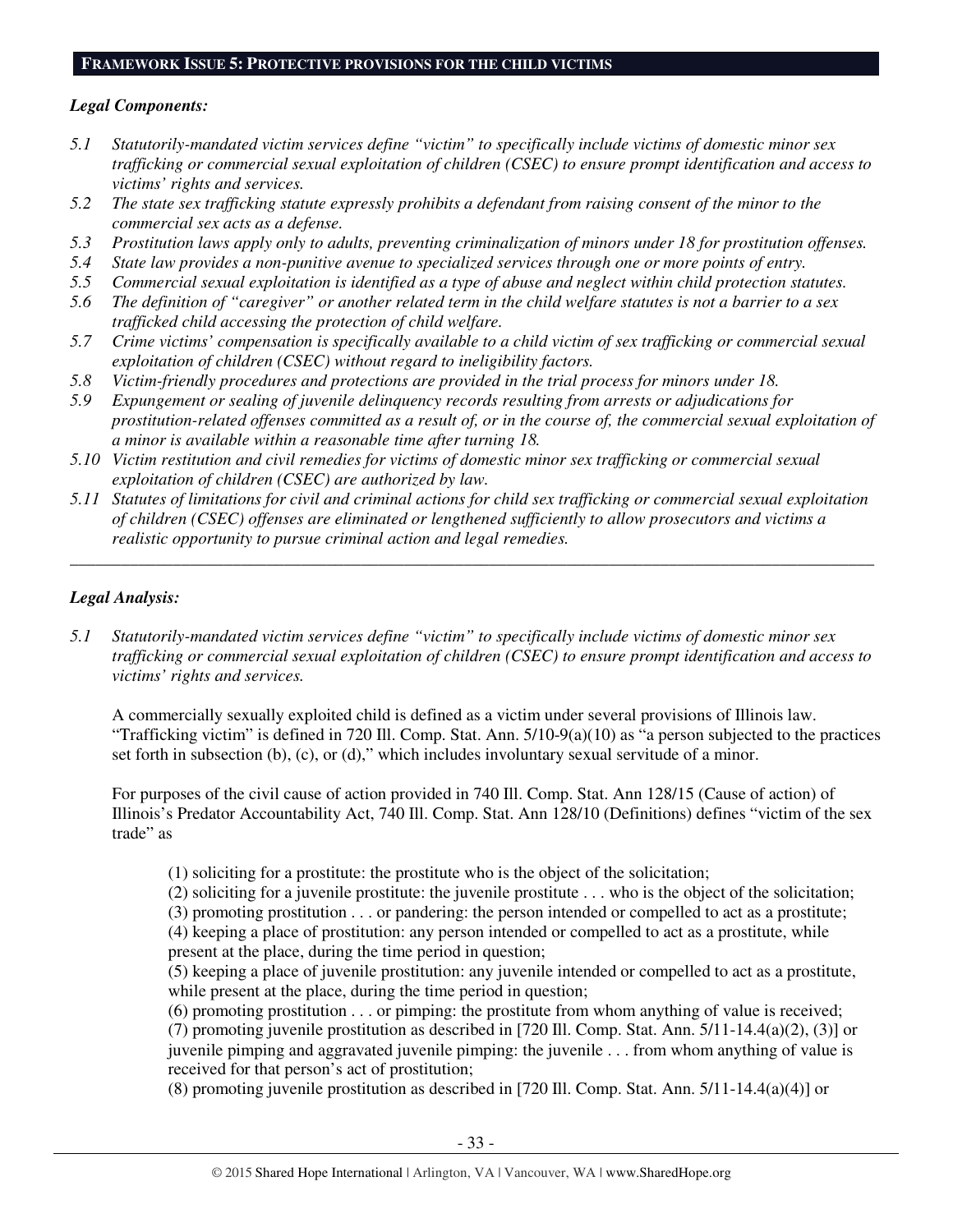exploitation of a child: the juvenile . . . intended or compelled to act as a prostitute or from whom anything of value is received for that person's act of prostitution;

(9) obscenity: any person who appears in or is described or depicted in the offending conduct or material;

(10) child pornography or aggravated child pornography: any child . . . who appears in or is described or depicted in the offending conduct or material; or

(11) trafficking of persons or involuntary servitude: a "trafficking victim" as defined in [720 Ill. Comp. Stat. Ann. 5/10-9].

For purposes of the Rights of Crime Victims and Witnesses Act, 725 Ill. Comp. Stat. Ann. 120/3(a)  $109$ (Definitions) defines "crime victim" and "victim" as

(1) any natural person determined by the prosecutor or the court to have suffered direct physical or psychological harm as a result of a violent crime<sup>110</sup> perpetrated or attempted against that person or direct physical or psychological harm as a result of (i) a violation of Section 11-501 of the Illinois Vehicle Code or similar provision of a local ordinance or (ii) a violation of Section 9-3 of the Criminal Code of 1961 or the Criminal Code of 2012; (2) in the case of a crime victim who is under 18 years of age or an adult victim who is incompetent or incapacitated, both parents, legal guardians, foster parents, or a single adult representative; (3) in the case of an adult deceased victim, 2 representatives who may be the spouse, parent, child or sibling of the victim, or the representative of the victim's estate; and (4) an immediate family member of a victim under clause (1) of this paragraph (a) chosen by the victim. If the victim is 18 years of age or over, the victim may choose any person to be the victim's representative. In no event shall the defendant or any person who aided and abetted in the commission of the crime be considered a victim, a crime victim, or a representative of the victim. . . .

For purposes of eligibility to receive crime victims' compensation, 740 Ill. Comp. Stat. Ann. 45/2(d) (Definitions) defines a "victim" in part as "a person killed or injured in this State as a result of a crime of violence perpetrated or attempted against him or her." 740 Ill. Comp. Stat. Ann. 45/2(c) defines a "crime of violence" to include the offenses listed in 720 Ill. Comp. Stat. Ann. 5/11-1.40 (Predatory criminal sexual assault of a child), 5/11-1.60 (Aggravated criminal sexual abuse), 5/11-20.1 (Child pornography), and 5/11-14.4(a)(4) (Promoting juvenile prostitution).

*5.2 The state sex trafficking statute expressly prohibits a defendant from raising consent of the minor to the commercial sex acts as a defense.* 

The consent of a minor to a commercial sex act may constitute a defense to certain offenses. Many statutes do not expressly prohibit consent as a defense, including 720 Ill. Comp. Stat. Ann. 5/10-9 (Trafficking in persons, involuntary servitude, and related offenses), 5/11-14.1 (Solicitation of a sexual act), 5/11-14.4 (Promoting juvenile prostitution), 5/11-18.1 (Patronizing a minor engaged in prostitution), 5/11-9.1A (Permitting sexual abuse of a child), 5/11-25 (Grooming), and 5/11-26 (Traveling to meet a minor).

In contrast, for the purpose of recovering civil damages from individuals who "recruited, harmed, profited from, or maintained" victims in the sex trade industry,<sup>111</sup> 740 Ill. Comp. Stat. Ann. 128/25(a) (Non-defenses) states,

(a) It is not a defense to an action brought under this Act that:

 $\overline{a}$ <sup>109</sup> The text of 725 Ill. Comp. Stat. Ann. 120/3 here and elsewhere in the report reflects amendments made by enactment of House Bill 1121 during the 1st Reg. Sess. of the 99th Gen. Assem. (Ill. 2015) (effective Aug. 20, 2015).

<sup>&</sup>lt;sup>110</sup> 725 Ill. Comp. Stat. Ann. 120/3(c) defines a "violent crime" in part, as "any offense involving sexual exploitation . . . [or] a violation of Section 11-20.1 [Child pornography], [or] 11-20.1B [Aggravated child pornography] [Repealed]."

<sup>&</sup>lt;sup>111</sup> 740 Ill. Comp. Stat. Ann. 128/5 states that the act's purpose is "to allow persons who have been or who are subjected to the sex trade to seek civil damages and remedies from individuals and entities that recruited, harmed, profited from, or maintained them in the sex trade."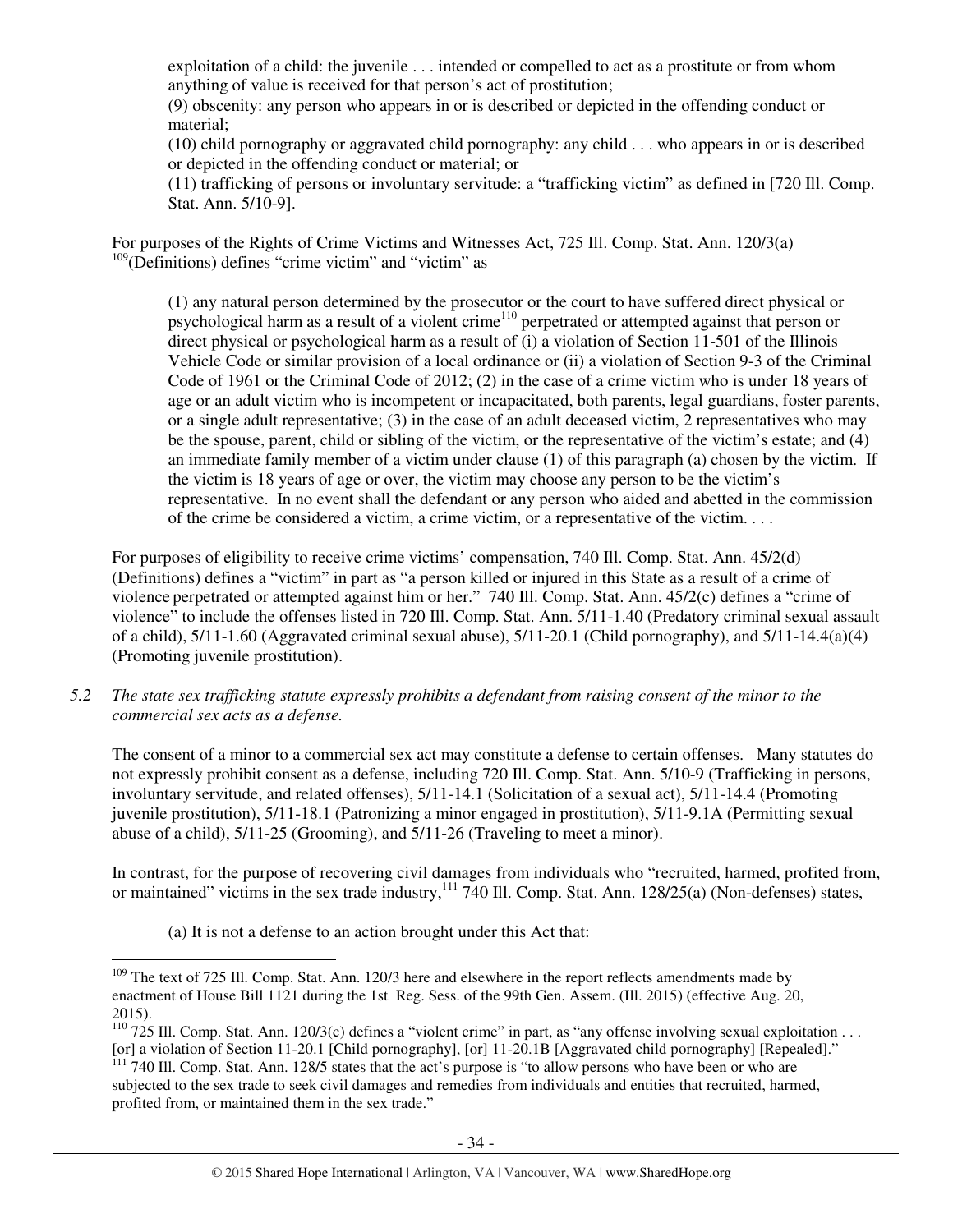(1) the victim of the sex trade and the defendant had a marital or consenting sexual relationship;

(3) the victim of the sex trade was paid or otherwise compensated for sex trade activity;

(5) the victim of the sex trade made no attempt to escape, flee, or otherwise terminate contact with the defendant;

(6) the victim of the sex trade consented to engage in acts of the sex trade;

. . . .

. . .

. . .

*5.3 Prostitution laws apply only to adults, preventing criminalization of minors under 18 for prostitution offenses.* 

Illinois's prostitution law does not apply to minors under 18. 720 Ill. Comp. Stat. Ann. 5/11-14(d) (Prostitution) states,

[I]f it is determined, after a reasonable detention for investigative purposes, that a person suspected of or charged with a violation of this Section is a person under the age of 18, that person shall be immune from prosecution for a prostitution offense under this Section, and shall be subject to the temporary protective custody provisions of [705 Ill. Comp. Stat. Ann. 405/2-5 and 405/2-6]. Pursuant to the provisions of [705 Ill. Comp. Stat. Ann. 405/2-6], a law enforcement officer who takes a person under 18 years of age into custody under this Section shall immediately report an allegation of a violation of [720 Ill. Comp. Stat. Ann. 5/10-9] to the Illinois Department of Children and Family Services State Central Register, which shall commence an initial investigation into child abuse or child neglect within 24 hours . . . .

720 Ill. Comp. Stat. Ann. 5/11-14.3(a)(2)(C) (Promoting prostitution) also clarifies that an offense for profiting from prostitution "does not apply to a person engaged in prostitution who is under 18 years of age." As does 720 Ill. Comp. Stat. Ann. 5/11.14.1(c) (Solicitation of a Sexual Act), which states that, "[t]his Section does not apply to a person engaged in prostitution who is under 18 years of age."

*5.4 State law provides a non-punitive avenue to specialized services through one or more points of entry.* 

# **Child Identified as Abused/Neglected/Dependent**

Pursuant to 705 Ill. Comp. Stat. Ann.  $405/2-3(1)(b)$ ,  $^{112}$  a sexually exploited child is likely to be identified as abused or neglected. Illinois does not specifically use the term "caregiver" in its child welfare statutes, however if a child is identified as abused or neglected, the definition of "person responsible for the child's welfare" under 325 Ill. Comp. Stat. Ann.  $5/3(h)^{113}$  is sufficiently broad to involve Child Protective Services in investigations where the child is in the custody or control of a non-family trafficker.

A domestic minor sex trafficking victim could be identified and referred to the Illinois Department of Children and Families Services (DCFS) through a report of abuse, which is defined to include commercial sexual exploitation of minors.

 $\overline{a}$ <sup>112</sup> See *infra* section 5.5 for a full analysis of the definition of "abuse" as it relates to identification of sexually exploited children.

 $113$  See *infra* section 5.6 for a full analysis of the definition of "caregiver."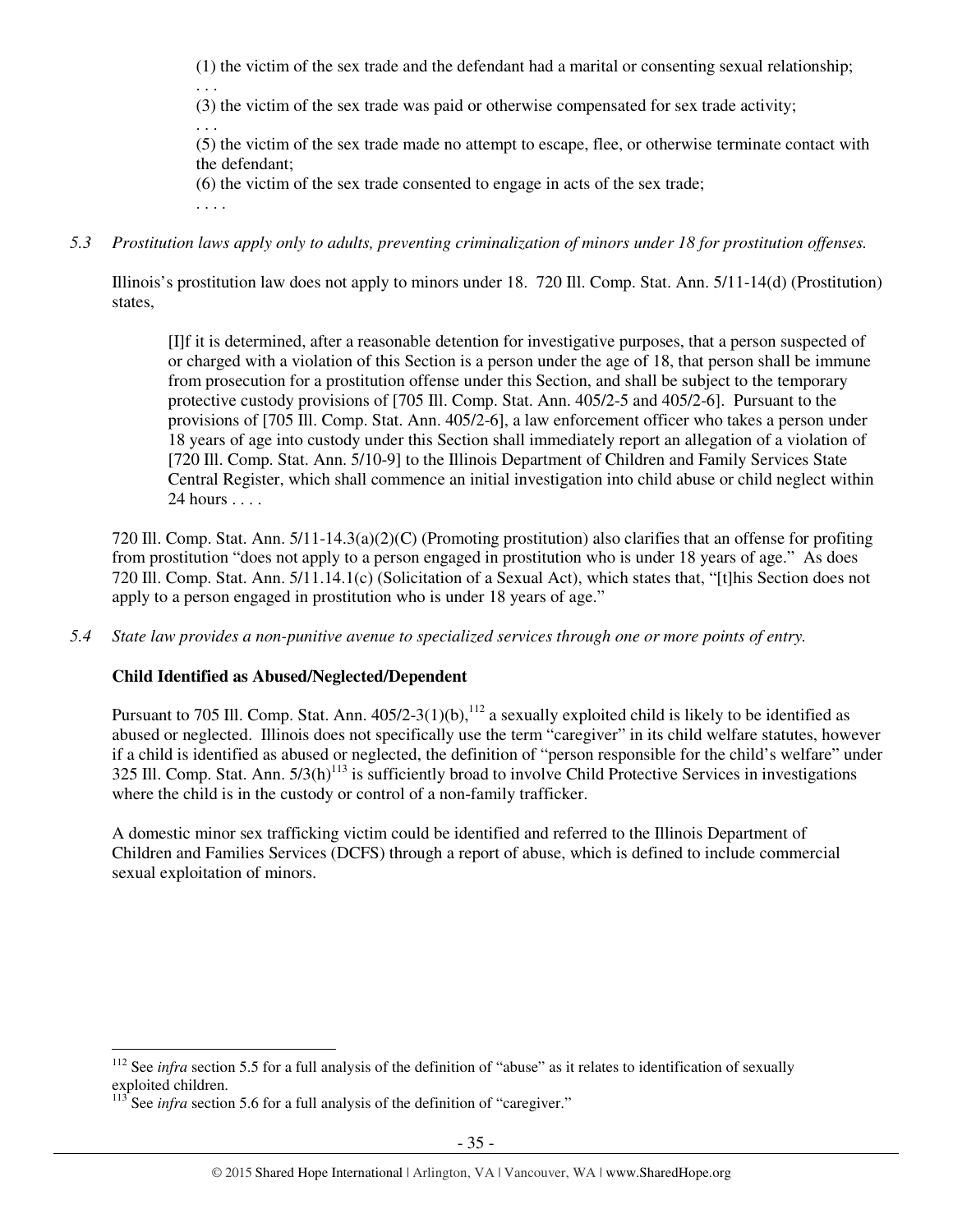# *I. Initial Custody:*

# a. Authority for initial custody

The Abused and Neglected Child Reporting Act authorizes a child to be taken into temporary protective custody without a court order in certain situations. 325 Ill. Comp. Stat. Ann. 5/5 (Temporary protective custody) permits a law enforcement agency, employee of the Department, or doctor treating a child to

take or retain temporary protective custody of the child without the consent of the person responsible for the child's welfare, if (1) he has reason to believe that the child cannot be cared for at home or in the custody of the person responsible for the child's welfare without endangering the child's health or safety; and (2) there is not time to apply for a court order  $\dots$ .

In addition, 705 Ill. Comp. Stat. Ann. 405/2-5(1), (2) (Taking into custody) provides,

(1) A law enforcement officer may, without a warrant, take into temporary custody a minor (a) whom the officer with reasonable cause believes to be a person described in [705 Ill. Comp. Stat. Ann. 405/2-3 (Neglected or abused minor)<sup>114</sup> or 405/2-4 (Dependent minor)<sup>115</sup>]; (b) who has been adjudged a ward of the court and has escaped from any commitment ordered by the court under this Act; or (c) who is found in any street or public place suffering from any sickness or injury which requires care, medical treatment or hospitalization.

(2) Whenever a petition has been filed under [705 Ill. Comp. Stat. Ann 405/2-13] and the court finds that the conduct and behavior of the minor may endanger the health, person, welfare, or property of himself or others or that the circumstances of his home environment may endanger his health, person, welfare or property, a warrant may be issued immediately to take the minor into custody.

# b. Placement:

Pursuant to 705 Ill. Comp. Stat. Ann. 405/5-410(1) (Non-secure custody or detention), a minor arrested or taken into custody "who requires care away from his or her home but who does not require physical restriction shall be given temporary care in a foster family home or other shelter facility."

# *II. Process following initial custody:*

The Department of Child and Family Services is required to "commence an initial investigation into child abuse or child neglect within 24 hours" of a report of a violation of a violation of 720 Ill. Comp. Stat. Ann 5/10-9 (Trafficking in persons, involuntary servitude, and related offenses). 720 Ill. Comp. Stat. Ann. 5/11-14(d).

Under 325 Ill. Comp. Stat. Ann. 5/7.4(a-5) (Investigation procedures), the Department of Children and Family Services (Department) must "determine whether to conduct a family assessment or an investigation as appropriate to prevent or provide a remedy for child abuse or neglect." Pursuant to 325 Ill. Comp. Stat. Ann. 5/8.2 (Service plan; report to General Assembly),

If the Child Protective Service Unit determines, following an investigation . . . that there is credible evidence that the child is abused or neglected,<sup>116</sup> the Department shall assess the family's need for services, and, as necessary, develop, with the family, an appropriate service plan for the family's voluntary acceptance or refusal. . . .

 $\overline{a}$ <sup>114</sup> See infra Section 5.5 for the definition of "abused child" and "neglected child."

<sup>&</sup>lt;sup>115</sup> *See supra* note 98 for the definition of "dependent minor."

<sup>&</sup>lt;sup>116</sup> See infra Section 5.5 for the definitions of "abused child" and "neglected child."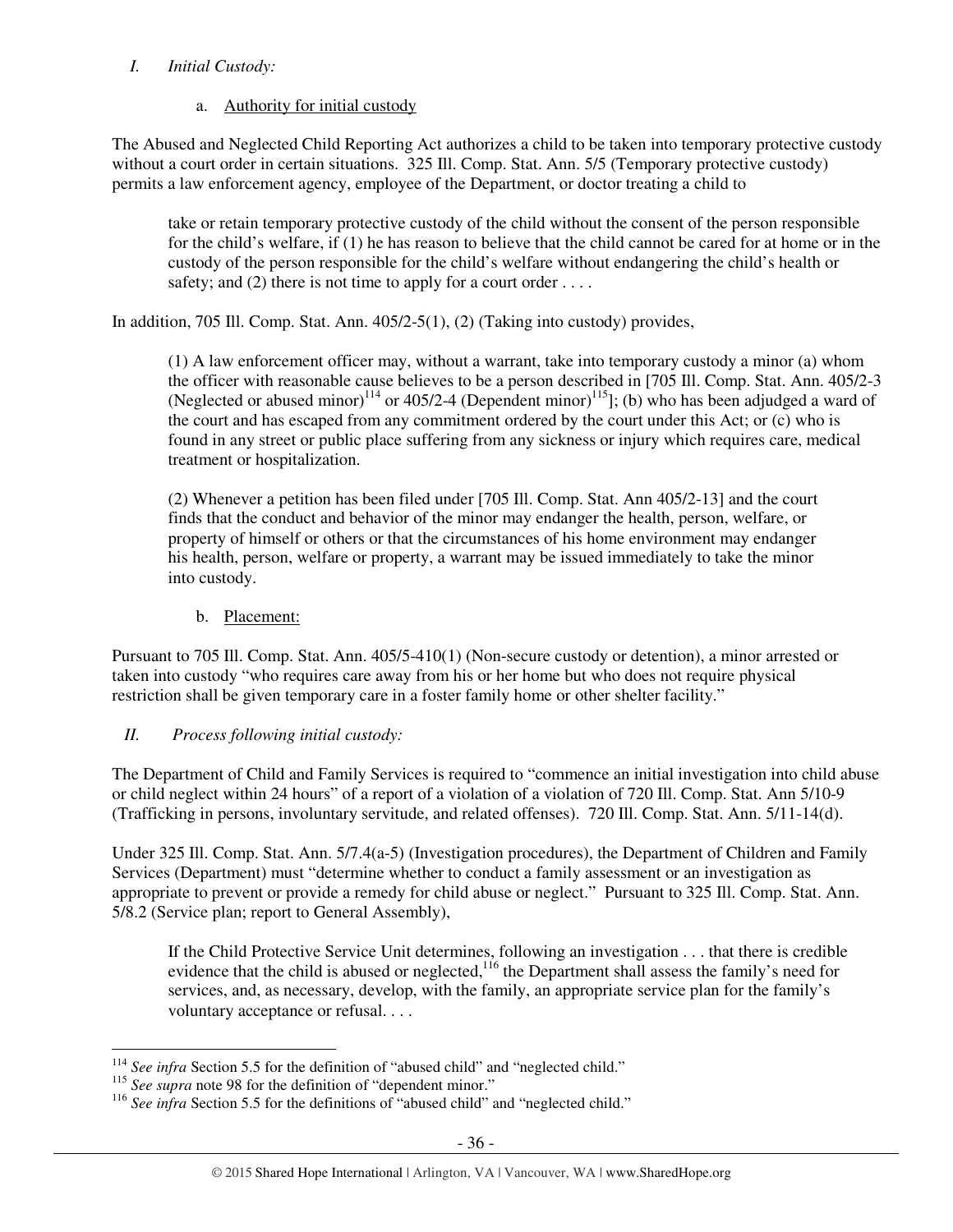. . . . Family preservation services shall be offered, where safe and appropriate, to prevent the placement of children in substitute care when the children can be cared for at home or in the custody of the person responsible for the children's welfare without endangering the children's health or safety, to reunite them with their families if so placed when reunification is an appropriate goal, or to maintain an adoptive placement. . . .

After a probation officer or other public officer completes an initial investigation and determines that the child should remain in custody, the officer must "cause a petition to be filed" under 705 Ill. Comp. Stat. Ann. 405/2-9(2). Pursuant to 705 Ill. Comp. Stat. 405/2-13(1), "Any adult person, any agency or association by its representative may file, or the court on its own motion, consistent with the health, safety and best interests of the minor may direct the filing through the State's Attorney of a petition in respect of a minor under this Act…"

# *III. Placement process pending adjudication/ investigation:*

When placed in temporary custody, 705 Ill. Comp. Stat. Ann. 405/2-9(1) (Setting of temporary custody hearing; notice; release) specifies that a minor "must be brought before a judicial officer within 48 hours . . . for a temporary custody hearing to determine whether" the child will be released or held further in custody. At the custody hearing, pursuant to 705 Ill. Comp. Stat. Ann. 405/2-10(2) (Temporary custody hearing), "If the court finds that there is probable cause to believe that the minor is abused, or neglected or dependent," the court may enter an order releasing the child to the child's parent, guardian, or custodian, or remove the child from the child's home and prescribe shelter care. 705 Ill. Comp. Stat. Ann. 405/2-10(2) further explains in part,

In determining the health, safety and best interests of the minor to prescribe shelter care, the court must find that it is a matter of immediate and urgent necessity for the safety and protection of the minor or of the person or property of another that the minor be placed in a shelter care facility<sup>117</sup> or that he or she is likely to flee the jurisdiction of the court, and must further find that reasonable efforts have been made or that, consistent with the health, safety and best interests of the minor, no efforts reasonably can be made to prevent or eliminate the necessity of removal of the minor from his or her home....

Once the court finds that it is a matter of immediate and urgent necessity for the protection of the minor that the minor be placed in a shelter care facility, the minor shall not be returned to the parent, custodian or guardian until the court finds that such placement is no longer necessary for the protection of the minor.

705 Ill. Comp. Stat. Ann. 405/5-501(2) (Detention or shelter care hearing) states in part,

If the court finds that it is a matter of immediate and urgent necessity for the protection of the minor or of the person or property of another that the minor be detained or placed in a shelter care facility or that he or she is likely to flee the jurisdiction of the court, the court may prescribe detention or shelter care and order that the minor be kept in a suitable place designated by the court or in a shelter care facility designated by the Department of Children and Family Services or a licensed child welfare agency; ....

*IV. Adjudication:* 

 $\overline{a}$ 

. . . .

An adjudicatory hearing must be held within 90 days, unless an earlier date is required. 705 Ill. Comp. Stat. 405/2-14(b). Pursuant to 705 Ill. Comp. Stat. 405/2-18(1), "At the adjudicatory hearing, the court shall first consider only the question whether the minor is abused, neglected or dependent."

 $117$  705 Ill. Comp. Stat. Ann. 405/2-7(2) defines "shelter care" as "a physically unrestrictive facility designated by the Department of Children and Family Services or a licensed child welfare agency, or other suitable place designated by the court for a minor who requires care away from his or her home."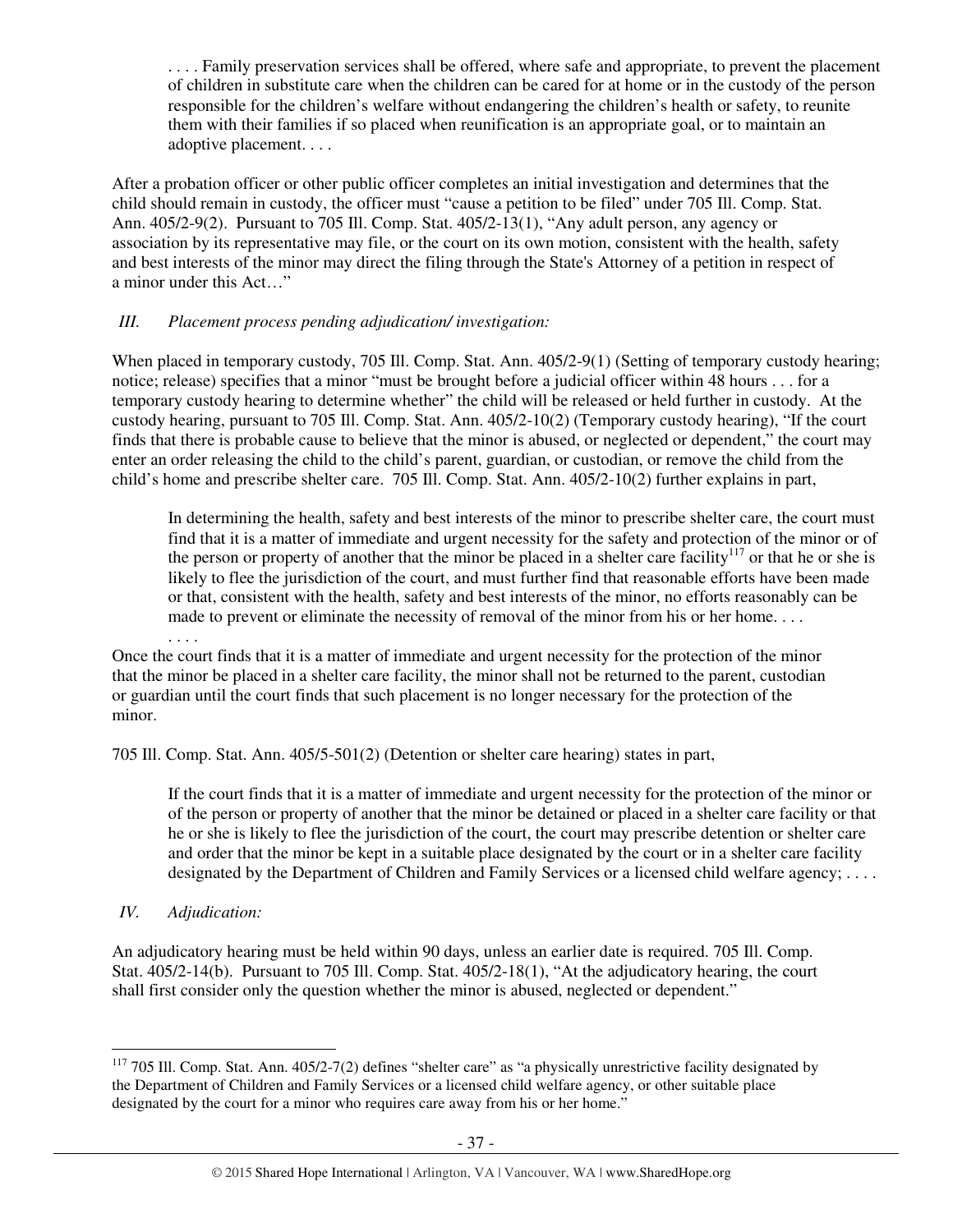#### *V. Outcomes*

Under 705 Ill. Comp. Stat. Ann. 405/2-23(1)(a) (Kinds of dispositional orders), when a child is adjudicated abused, neglected, or dependent, the child may be

(1) continued in the custody of his or her parents, guardian or legal custodian; (2) placed in accordance with Section 2-27 [705 ILCS 405/2-27]; (3) restored to the custody of the parent, parents, guardian, or legal custodian, provided the court shall order the parent, parents, guardian, or legal custodian to cooperate with the Department of Children and Family Services and comply with the terms of an aftercare plan or risk the loss of custody of the child and the possible termination of their parental rights; or (4) ordered partially or completely emancipated in accordance with the provisions of the Emancipation of Minors Act [750 ILCS 30/1 et seq.].

However, in any case in which a minor is found by the court to be neglected or abused under Section 2- 3 [Neglected or abused minor] of this Act, custody of the minor shall not be restored to any parent, guardian or legal custodian whose acts or omissions or both have been identified . . . as forming the basis for the court's finding of abuse or neglect . . . .

705 Ill. Comp. Stat. Ann. 405/2-27 (Placement; legal custody or guardianship) authorizes the court to

(a) place the minor in the custody of a suitable relative or other person as legal custodian or guardian; (a-5) with the approval of the Department of Children and Family Services, place the minor in the subsidized guardianship of a suitable relative or other person as legal guardian; ...

(b) place the minor under the guardianship of a probation officer;

(c) commit the minor to an agency for care or placement, except an institution under the authority of the Department of Corrections or of the Department of Children and Family Services;

(d) commit the minor to the Department of Children and Family Services for care and service . . . .

# **Child Identified as Requiring Authoritative Intervention<sup>118</sup>**

A sexually exploited minor may be identified as a child requiring authoritative intervention under 705 Ill. Comp. Stat. 405/3-3(1) (Minor requiring authoritative intervention.) This section states that children who require authoritative intervention include any child who is:

(a) absent from home without consent of parent, guardian or custodian, or (b) beyond the control of his or her parent, guardian or custodian, in circumstances which constitute a substantial or immediate danger to the minor's physical safety

*I. Initial Custody:* 

 $\overline{a}$ 

a. Authority for initial custody

Pursuant to 705 Ill. Comp. Stat. 405/3-7 (Taking into temporary custody),

(1) A law enforcement officer may, without a warrant, take into temporary custody a minor (a) whom the officer with reasonable cause believes to be a minor requiring authoritative intervention;

(b) who has been adjudged a ward of the court and has escaped from any commitment ordered by the court under this Act;

<sup>&</sup>lt;sup>118</sup> Some domestic minor sex trafficking victims may be identified as addicted, directing them into a separate process. Pursuant to 705 ILCS 405/4-1 (Jurisdictional facts), "[p]roceedings may be instituted under the provisions of this Article concerning boys and girls who are addicted as defined in Section 4-3."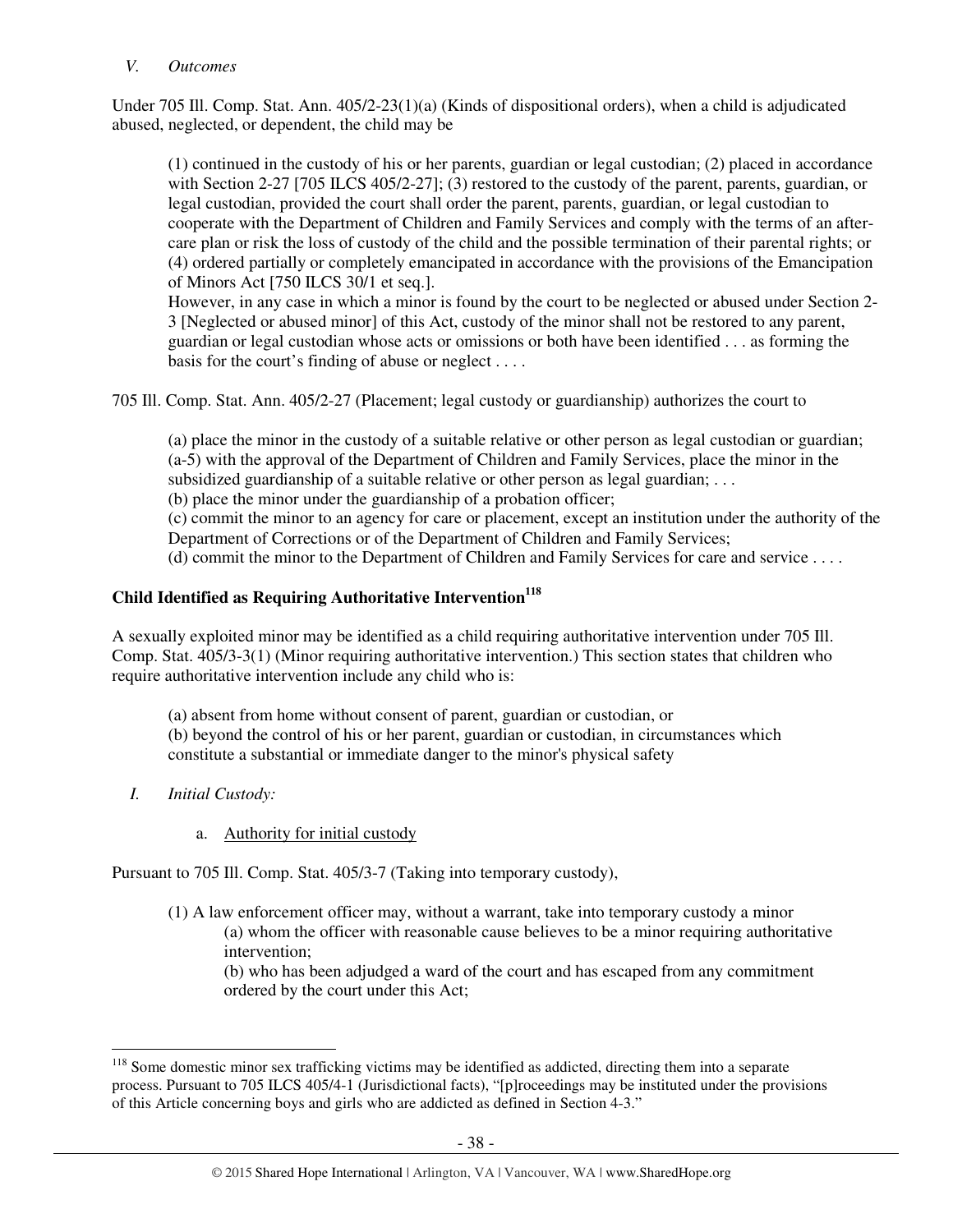# **Child Identified as Delinquent**

A victim of domestic minor sex trafficking might also be brought into custody and placed through delinquency procedures; however, this is less likely in Illinois as 720 Ill. Comp. Stat. Ann. 5/11-14(d) (Prostitution) prevents prosecution of minors under the age of 18 for prostitution.

- *I. Initial Custody:* 
	- a. Authority for initial custody

Under 705 Ill. Comp. Stat. Ann 405/5-401(1) (Arrest and taking into custody of a minor.), a law enforcement officer may arrest a child when the office has probable cause to believe that the minor is delinquent.

# *b.* Placement:

Pursuant to 705 Ill. Comp. Stat. Ann. 405/5-410(1) (Non-secure custody or detention), a minor arrested or taken into custody "who requires care away from his or her home but who does not require physical restriction shall be given temporary care in a foster family home or other shelter facility." Pursuant to 705 Ill. Comp. Stat. Ann. 405/5-410(2)(a),<sup>119</sup>

Any minor 10 years of age or older arrested pursuant to this Act where there is probable cause to believe that the minor is a delinquent minor and that (i) secured custody is a matter of immediate and urgent necessity for the protection of the minor or of the person or property of another, (ii) the minor is likely to flee the jurisdiction of the court, or (iii) the minor was taken into custody under a warrant, may be kept or detained in an authorized detention facility. A minor under 13 years of age shall not be admitted, kept, or detained in a detention facility unless a local youth service provider, including a provider through the Comprehensive Community Based Youth Services network, has been contacted and has not been able to accept the minor. No minor under 12 years of age shall be detained in a county jail or a municipal lockup for more than 6 hours.

# *II. Process following initial custody:*

Once a child has been taken into custody, the arresting law enforcement officer must notify the child's parents or guardian, and determine whether to refer the child to court, or offer the child a station adjustment, which would divert the child out of an adjudicatory hearing. 705 Ill. Comp. Stat. Ann 405/5- 405 (Duty of officer; admissions by minor). If a child is not diverted, the state's attorney will file a petition with the court alleging delinquency. 705 Ill. Comp. Stat. Ann. 405/5-520 (Petition; supplemental petitions).

# *III. Placement process pending adjudication:*

Pursuant to 705 Ill. Comp. Stat. Ann. 405/5-415 (Setting of detention or shelter care hearing; release), "a shelter hearing of detention hearing must be held within 40 hours of a child being taken into initial custody."

705 Ill. Comp. Stat. Ann. 405/5-501(2) (Detention or shelter care hearing) states in part,

If the court finds that it is a matter of immediate and urgent necessity for the protection of the minor or of the person or property of another that the minor be detained or placed in a shelter care facility or that

 $\overline{a}$  $119$  The text of 705 Ill. Comp. Stat. Ann. 405/5-410 here and elsewhere in the report reflects amendments made by enactment of House Bill 2567 during the 1st Reg. Sess. of the 99th Gen. Assem.(Ill. 2015) (effective Jan. 1, 2016).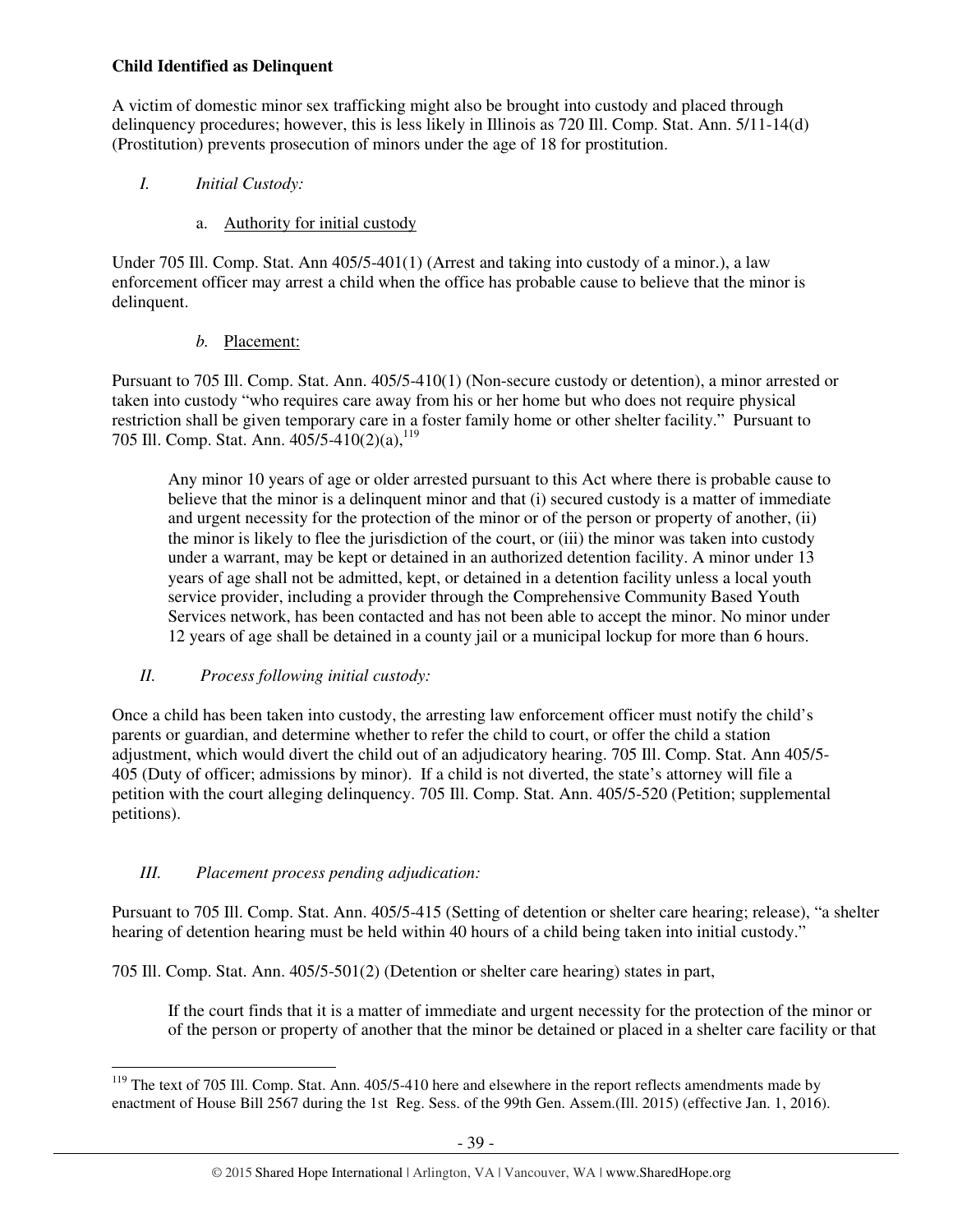he or she is likely to flee the jurisdiction of the court, the court may prescribe detention or shelter care and order that the minor be kept in a suitable place designated by the court or in a shelter care facility designated by the Department of Children and Family Services or a licensed child welfare agency; ....

# *IV. Adjudication or referral to alternate process:*

a. Adjudication:

An adjudicatory hearing must be held within 120 days of the filing of a petition. 705 Ill. Comp. Stat. Ann. 405/5-601(1) (Trial). Under 705 Ill. Comp. Stat. Ann. 405/5-620 (Findings), at the hearing, the court will determine whether or not the minor is guilty of the offenses alleged in the petition.

# b. Referral to Alternate Process:

Victims of domestic minor sex trafficking encountered through arrest by law enforcement may receive a protective response through 720 Ill. Comp. Stat. Ann. 5/11-14(d) (Prostitution), which states that "if it is determined, after a reasonable detention for investigative purposes, that a person suspected of or charged with a violation of this Section is a person under the age of 18, that person . . . shall be subject to . . . temporary protective custody."<sup>120</sup> The detaining officer is instructed to report to the Illinois Department of Children and Family Services State Central Register if someone alleges that there has been a violation of 720 Ill. Comp. Stat. Ann 5/10-9 (Trafficking in persons, involuntary servitude, and related offenses). 720 Ill. Comp. Stat. Ann. 5/11-14(d). Pursuant to 705 Ill. Comp. Stat. Ann. 405/5-301 (Station Adustments), a child arrested for an offense other than prostitution may be able to participate in a diversionary process, called a station adjustment. The station adjustment may allow the child to avoid an adjudicatory hearing, and detention. A station adjustment will include certain conditions that must be agreed to, and followed by the minor, including participation in services. 705 Ill. Comp. Stat. Ann. 405/5- 301.

*V. Outcomes* 

In the event that a domestic minor sex trafficking victim is found to be a delinquent minor for having committed some crime other than 720 Ill. Comp. Stat. Ann. 5/11-14 (Prostitution), under 705 Ill. Comp. Stat. Ann. 405/5-  $710(1)(a)^{121}$  (Kinds of sentencing orders), the court may order a minor to be

(i) put on probation or conditional discharge and released to his or her parents, guardian or legal custodian . . .

 $\overline{a}$  $120$  705 Ill. Comp. Stat. Ann. 405/2-7 (Temporary custody) defines "temporary custody" as

temporary placement of the minor out of the custody of his or her guardian or parent, and includes the following: (1) "Temporary protective custody" means custody within a hospital or other medical facility or a place previously designated for such custody by the Department of Children and Family Services, subject to review by the court, including a licensed foster home, group home, or other institution. However, such place shall not be a jail or other place for the detention of the criminal or juvenile offenders.

<sup>(2) &</sup>quot;Shelter care" means a physically unrestrictive facility designated by the Department of Children and Family Services or a licensed child welfare agency, or other suitable place designated by the court for a minor who requires care away from his or her home.

<sup>&</sup>lt;sup>121</sup> Pursuant to 705 Ill. Comp. Stat. Ann.  $405/5-710(1)(b)$ , "A minor found to be guilty may be committed to the Department of Juvenile Justice under Section 5-750 if the minor is at least 13 years and under 20 years of age or older . . . ."

The text of 705 Ill. Comp. Stat. Ann. 405/5-710 here and elsewhere in the report reflects amendments made by enactment of Senate Bill 1560 during the 1st Reg. Sess of the 99th General Assembly (Ill. 2015) (effective Jan. 1, 2016).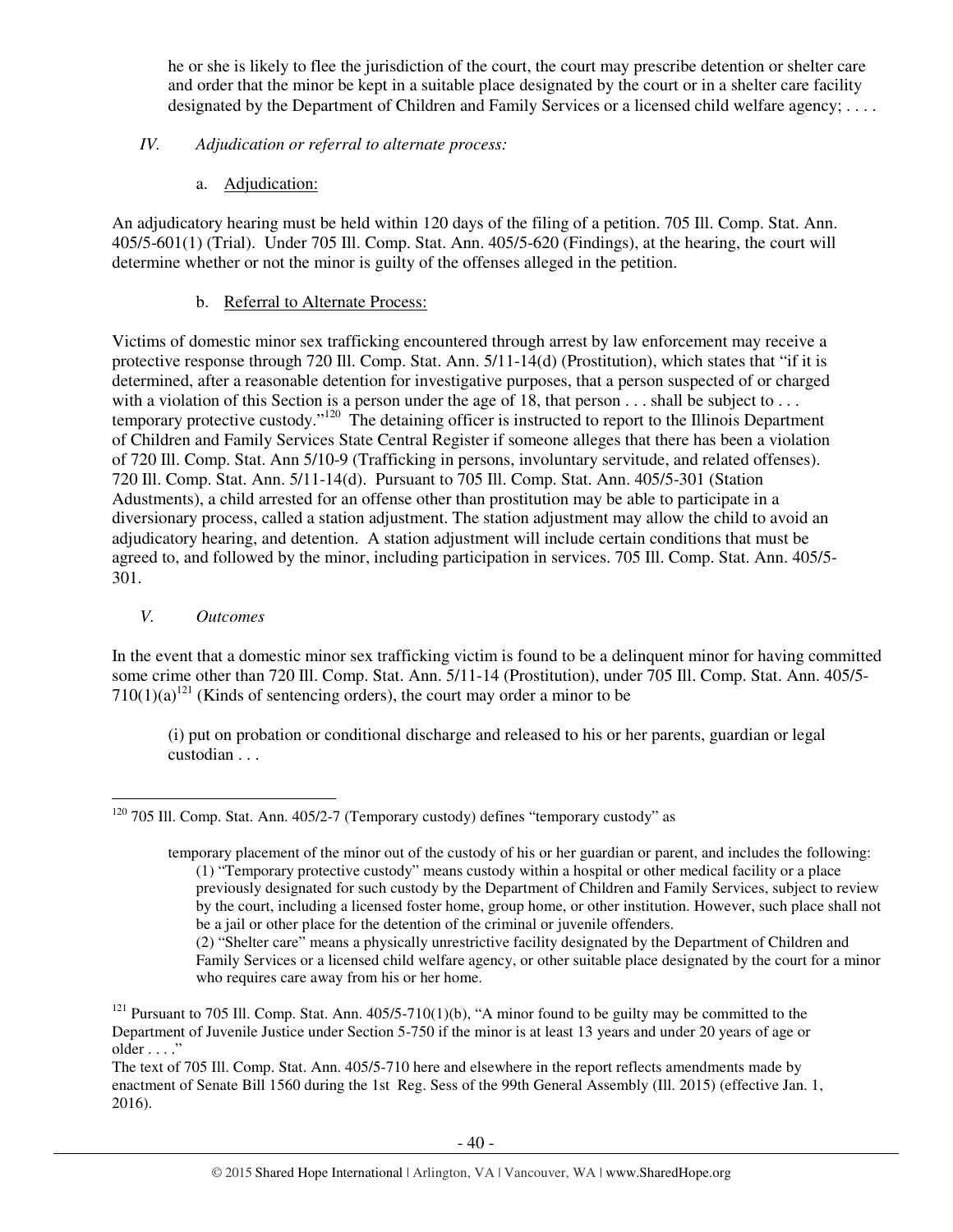(ii) placed in accordance with Section 5-740 [705 ILCS 405/5-740], with or without also being put on probation or conditional discharge;

. . .

(iv) placed in the guardianship of the Department of Children and Family Services, but only if the delinquent minor is under 15 years of age or, pursuant to Article II [Abused, neglected or dependent minors] of this Act, a minor for whom an independent basis of abuse, neglect, or dependency exists. An independent basis exists when the allegations or adjudication of abuse, neglect, or dependency do not arise from the same facts, incident, or circumstances which give rise to a charge or adjudication of delinquency;

(v) placed in detention for a period not to exceed 30 days, either as the exclusive order of disposition or, where appropriate, in conjunction with any other order of disposition issued under this paragraph, provided that any such detention shall be in a juvenile detention home and the minor so detained shall be 10 years of age or older. However, the 30-day limitation may be extended by further order of the court for a minor under age 15 committed to the Department of Children and Family Services if the court finds that the minor is a danger to himself or others. . . .

. . .

(viii) put on probation or conditional discharge and placed in detention under Section 3-6039 of the Counties Code [55 ILCS 5/3-6039] for a period not to exceed the period of incarceration permitted by law for adults found guilty of the same offense or offenses for which the minor was adjudicated delinquent, and in any event no longer than upon attainment of age  $21: \ldots$  [or]

. . .

. . .

(x) placed in electronic home detention under Part 7A of this Article [705 ILCS 405/5-7A-101 et seq.].

5.4.1 Recommendation: Enact a law that mandates juvenile sex trafficking victims' access to specialized services.

# *5.5 Commercial sexual exploitation is identified as a type of abuse and neglect within child protection statutes.*

Commercial sexual exploitation is identified as a type of abuse under Illinois's child protection and child abuse reporting laws. 705 Ill. Comp. Stat. Ann.  $405/2-3(1)(b)^{122}$  (Neglected or abused minor)<sup>123</sup> states that a neglected minor includes one "whose environment is injurious to his or her welfare." 705 Ill. Comp. Stat. Ann.  $405/2-3(2)$ (vi), (vii) provides that an abused minor includes

(2) any minor under 18 years of age whose parent or immediate family member, or any person responsible for the minor's welfare, or any person who is in the same family or household as the minor, or any individual residing in the same home as the minor, or a paramour of the minor's parent:

(vi) commits or allows to be committed the offense of involuntary servitude, involuntary sexual servitude of a minor, or trafficking in persons for forced labor or services defined in Section 10-9 [720 Ill. Comp. Stat. Ann. 5/10-9] of the Criminal Code of 1961 or the Criminal Code of 2012, upon such minor; or

(vii) allows, encourages or requires a minor to commit any act of prostitution, as defined in the Criminal Code of 1961 or the Criminal Code of 2012, and extending those definitions to include minors under 18 years of age.

Similarly, 325 Ill. Comp. Stat. Ann.  $5/3$  (Definitions)<sup>124</sup> defines an "abused child" in part as one

 $\overline{a}$ <sup>122</sup> See infra section 5.5 for a full analysis of the definition of "abuse" as it relates to identification of sexually exploited children.

 $123$  Under Juvenile Court Act of 1987, Article II. Abused, Neglected or Dependent Minors.

 $124$  Under the Abused and Neglected Child Reporting Act.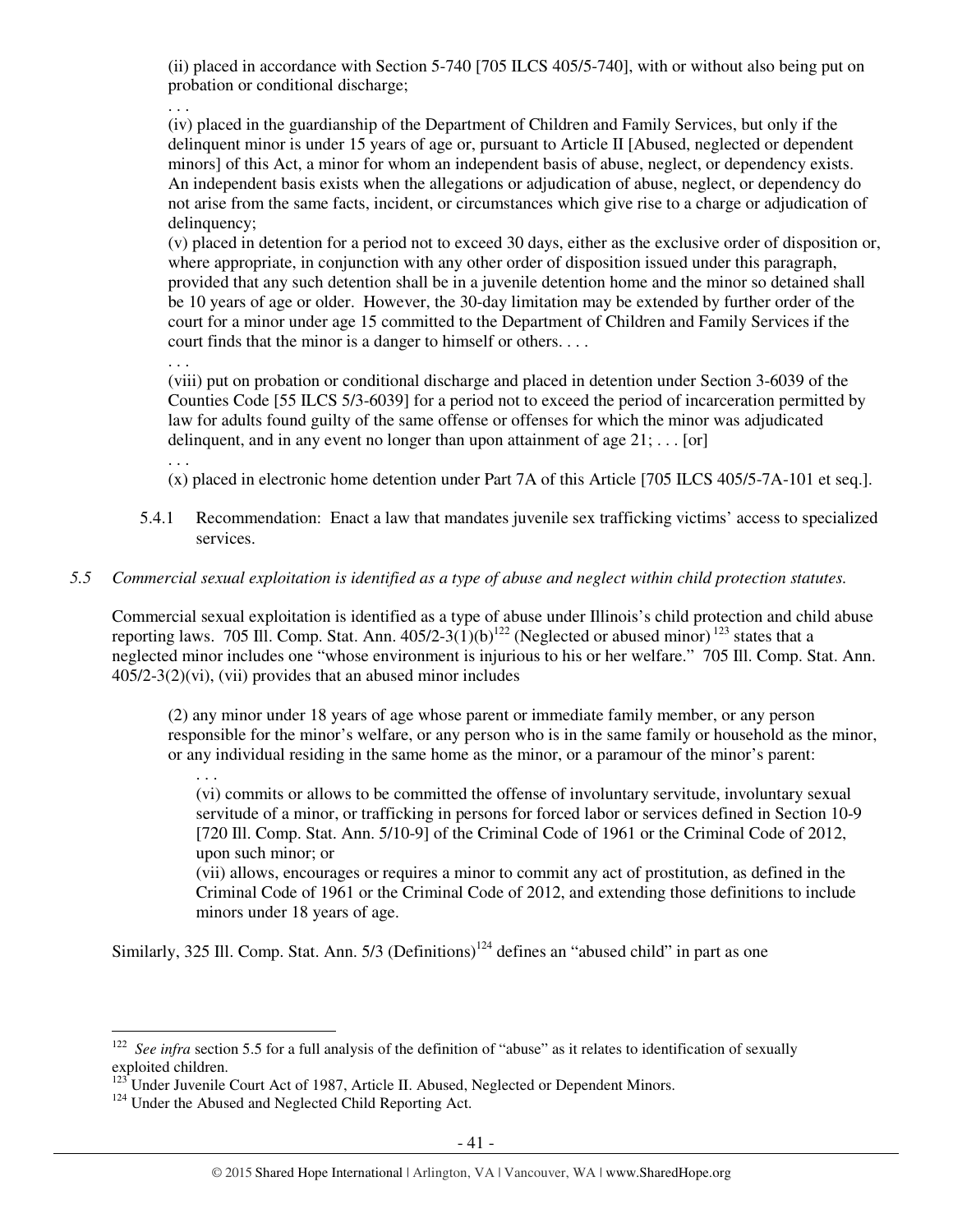whose parent or immediate family member, or any person responsible for the child's welfare, or any individual residing in the same home as the child, or a paramour of the child's parent:

(h) commits or allows to be committed the offense of involuntary servitude, involuntary sexual servitude of a minor, or trafficking in persons as defined in [720 Ill. Comp. Stat. Ann. 5/10-9] against the child.

Under 325 Ill. Comp. Stat. Ann. 5/3, a "neglected child" includes one

. . .

who is not receiving the proper or necessary nourishment or medically indicated treatment including food or care . . . necessary for a child's well-being, or other care necessary for his or her well-being, including adequate food, clothing and shelter; or who is subjected to an environment which is injurious insofar as (i) the child's environment creates a likelihood of harm to the child's health, physical wellbeing, or welfare and (ii) the likely harm to the child is the result of a blatant disregard of parent or caretaker responsibilities . . .

# *5.6 The definition of "caregiver" or another related term in the child welfare statutes is not a barrier to a sex trafficked child accessing the protection of child welfare.*

No definition of "caregiver" or "person responsible for the child's welfare" is provided within Illinois's child protection laws; however, 325 Ill. Comp. Stat. Ann. 5/3(h) (Definitions), Illinois's child abuse reporting law, defines a "person responsible for the child's welfare" as including "any other person responsible for the child's welfare at the time of the alleged abuse or neglect."

*5.7 Crime victims' compensation is specifically available to a child victim of sex trafficking or commercial sexual exploitation of children (CSEC) without regard to ineligibility factors.* 

A domestic minor sex trafficking victim may be eligible to obtain crime victims compensation. 740 Ill. Comp. Stat. Ann. 45/2(d) defines a "victim" to include "a person killed or injured in this State as a result of a crime of violence perpetrated or attempted against him or her." 740 Ill. Comp. Stat. Ann. 45/2(c) defines a "crime of violence" to include the offenses listed in 720 Ill. Comp. Stat. Ann. 5/11-1.40 (Predatory criminal sexual assault), 5/11-1.60 (Aggravated criminal sexual abuse), 5/11-20.1 (Child pornography), and 5/11-14.4(a)(4) (Promoting juvenile prostitution).

740 Ill. Comp. Stat. Ann. 45/6.1 (Right to compensation) specifies the requirements for receiving compensation under the Crime Victims Compensation Act, several of which could make prostituted victims of domestic minor sex trafficking ineligible to receive compensation. 740 Ill. Comp. Stat. Ann. 45/6.1(a) requires the victim to file a claim for compensation "[w]ithin 2 years of the occurrence of the crime, or within one year after a criminal charge of a person for an offense, upon which the claim is based," unless the victim is under 18 or is under another "legal disability" at the time of the offense, in which case the victim may file an application for compensation "within 2 years after he attains the age of 18 years or the disability is removed . . . . Legal disability includes a diagnosis of posttraumatic stress disorder." Similarly, under 740 Ill. Comp. Stat. Ann. 45/6.1(b), victims must report the crime to law enforcement within 72 hours of the crime's commission, with later notice permissible only if "the applicant establishes that such notice was timely under the circumstances." For certain non-CSEC sex offenses, 740 Ill. Comp. Stat. Ann. 45/6.1(b-1) provides an extended reporting period of 7 days after the perpetration of the crime, or longer if the "applicant establishes that the notice was timely under the circumstances." No explanation is provided as to what constitutes "timely under the circumstances."

Additionally, 740 Ill. Comp. Stat. Ann. 45/6.1(d) disqualifies an applicant if the applicant is the "offender or an accomplice of the offender and the award would . . . unjustly benefit the offender or his accomplice." 740 Ill. Comp. Stat. Ann. 45/6.1(e) requires that the injury to the victim "was not substantially attributable to his own wrongful act and was not substantially provoked by the victim." 740 Ill. Comp. Stat. Ann. 45/10.1(d) (Amount of compensation) further limits the amount a domestic minor sex trafficking victim may receive by stating,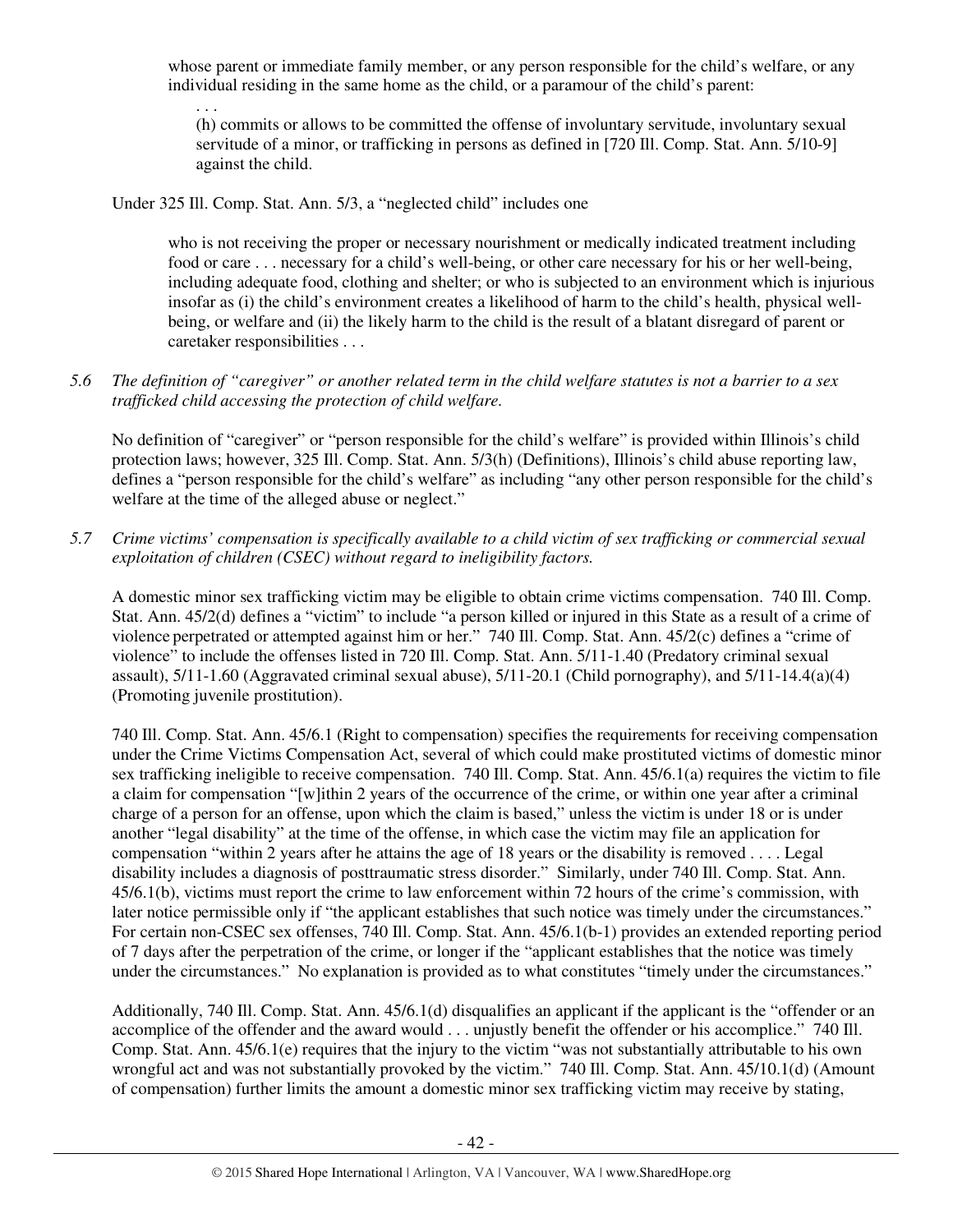An award shall be reduced or denied according to the extent to which the victim's acts or conduct provoked or contributed to his or her injury or death, or the extent to which any prior criminal conviction or conduct of the victim may have directly or indirectly contributed to the injury or death of the victim.

However, funds are specifically available to minor trafficking victims for tattoo removal. Pursuant to 740 Ill. Comp. Stat. Ann. 45/2 (Definitions), a victim of trafficking may seek compensation under the Crime Victims Compensation Act, "for costs associated with trafficking tattoo removal by a person authorized or licensed to perform the specific removal procedure."

5.7.1 Recommendation: Amend 740 Ill. Comp. Stat. Ann. 45/6.1 (Right to compensation) to create exceptions for child victims of trafficking or commercial sexual exploitation from filing requirements and ineligibility factors.

# *5.8 Victim-friendly procedures and protections are provided in the trial process for minors under 18.*

Illinois law allows for privacy of child victims of sex trafficking and CSEC offenses.<sup>125</sup> Pursuant to 725 Ill. Comp. Stat. Ann. 5/111-3(a-5) (Form of charge), in a charging document a child that is the victim of an illegal sexual act may be identified by, "name, initials, or description."

725 Ill. Comp. Stat. Ann. 5/115-7(a) (Prior sexual activity or reputation of victim of sexual offense) makes evidence relating to the prior sexual activity or reputation of an alleged victim of a sexual offense inadmissible in any prosecution for specified sex offenses,<sup>126</sup> unless the evidence relates to "the past sexual conduct of the alleged victim . . . with the accused when . . . offered by the accused upon the issue of whether the alleged victim . . . consented to the sexual conduct to which the offense is alleged" or to the extent the evidence is "constitutionally required to be admitted." 725 Ill. Comp. Stat. Ann. 5/115-11 (Closed trial during testimony of child victim of a sexual offense permitted) permits a child under 18, who is the victim of specified sex offenses, to have "all persons, who, in the opinion of the court, do not have a direct interest in the case, except the media," excluded from the courtroom while giving testimony.

Additionally, 725 Ill. Comp. Stat. Ann. 5/106B-5(a)(2) (Testimony by a victim who is a child) authorizes a victim of specified sexual offenses who is under 18 years old to give testimony via closed circuit television if "the judge determines that testimony by the child victim . . . in the courtroom will result in the child . . . suffering serious emotional distress such that the child . . . cannot reasonably communicate or . . . will suffer severe emotional distress that is likely to cause the child . . . to suffer severe adverse effects." Pursuant to 725 Ill. Comp. Stat. Ann. 5/106B-5(d), when a child provides testimony via closed circuit television, the prosecuting and defense attorneys, the judge, and "any person or persons whose presence, in the opinion of the court,

 $\overline{a}$ <sup>125</sup> 725 Ill. Comp. Stat. Ann. 5/111-3(a-5) states:

If the victim is alleged to have been subjected to an offense involving an illegal sexual act including, but not limited to, a sexual offense defined in Article 11 or Section 10-9 of the Criminal Code of 2012, the charge shall state the identity of the victim by name, initials, or description.

<sup>&</sup>lt;sup>126</sup> Pursuant to 725 Ill. Comp. Stat. Ann. 5/115-7(a) (Prior sexual activity or reputation of victim of sexual offense),

In prosecutions for predatory criminal sexual assault of a child, aggravated criminal sexual assault, criminal sexual assault, aggravated criminal sexual abuse, criminal sexual abuse, or criminal transmission of HIV; and in prosecutions for battery and aggravated battery, when the commission of the offense involves sexual penetration or sexual conduct as defined in Section 11-0.1 of the Criminal Code of 2012; and with the trial or retrial of the offenses formerly known as rape, deviate sexual assault, indecent liberties with a child, and aggravated indecent liberties with a child, the prior sexual activity or the reputation of the alleged victim or corroborating witness under Section 115-7.3 of this Code is inadmissible . . . ."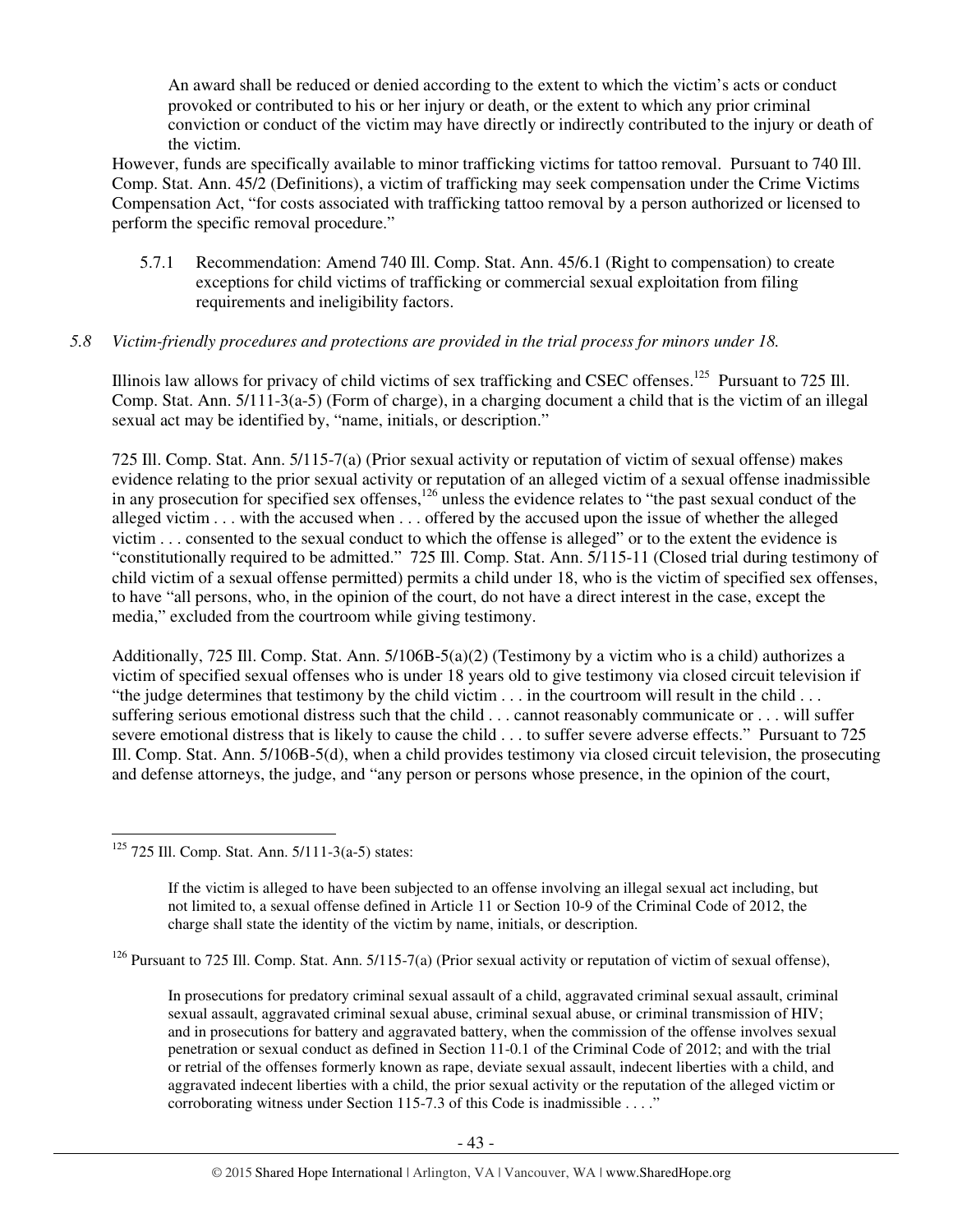contributes to the well-being of the child . . . including a person who has dealt with the child in a therapeutic setting concerning the abuse, [or] a parent or guardian of the child" may be present in the room with the child.

725 Ill. Comp. Stat. Ann. 190/3 (Confidentiality of Law Enforcement and Court Records) provides that in any investigation or proceeding pertaining to a criminal sexual offense, the identity of any child-victim must be excluded from the records and kept confidential.

Certain protections are available to domestic minor sex trafficking victims in dependency proceedings. For example, 750 Ill. Comp. Stat. Ann. 5/506(a) (Representation of child) permits the appointment of an attorney "[i]n any proceedings involving the support, custody, . . . parentage, . . . or general welfare of a minor or dependent child." Also, a guardian ad litem may be appointed to "testify or submit a written report to the court regarding his or her recommendations in accordance with the best interest of the child." 750 Ill. Comp. Stat. Ann. 5/506(a)(2). Finally, a child representative may be appointed to "advocate what the child representative finds to be in the best interests of the child after reviewing the facts and circumstances of the case." 750 Ill. Comp. Stat. Ann. 5/506(a)(3).

# *5.9 Expungement or sealing of juvenile delinquency records resulting from arrests or adjudications for prostitution-related offenses committed as a result of, or in the course of, the commercial sexual exploitation of a minor is available within a reasonable time after turning 18.*

720 Ill. Comp. Stat. Ann. 5/11-14(d) (Prostitution) eliminates liability for minors for prosecution for a prostitution violation; therefore, minors in Illinois should not be adjudicated as delinquents based on offenses perpetrated in the course of their commercial sexual exploitation. As a result, a domestic minor sex trafficking victim should be able to petition the court under 705 Ill. Comp. Stat. Ann. 405/5-915 (Expungement of juvenile law enforcement and court records) to have records relating to an arrest for 720 Ill. Comp. Stat. Ann. 5/11-14 expunged. 705 Ill. Comp. Stat. Ann. 405/5-915(1), (1.5) and (2) states,

(1) Whenever any person has attained the age of 18 or whenever all juvenile court proceedings relating to that person have been terminated, whichever is later, the person may petition the court to expunge<sup>127</sup> law enforcement records<sup>128</sup> relating to incidents occurring before his or her 18th birthday or his or her juvenile court records, or both, but only in the following circumstances:

(a) the minor was arrested and no petition for delinquency was filed with the clerk of the circuit court; or

(b) the minor was charged with an offense and was found not delinquent of that offense; or (c) the minor was placed under supervision pursuant to Section 5-615 [705 ILCS 405/5-615] [Continuance under supervision], and the order of supervision has since been successfully terminated; or

(d) the minor was adjudicated for an offense which would be a Class B misdemeanor, Class C misdemeanor, or a petty or business offense if committed by an adult.

(1.5) Commencing 180 days after the effective date of this amendatory Act of the 98th General Assembly, the Department of State Police shall automatically expunge, on or before January 1 of each year, a person's law enforcement records relating to incidents occurring before his or her 18th birthday in the Department's possession or control and which contains the final disposition which pertain to the person when arrested as a minor if:

 $\overline{a}$ 

 $127$  705 Ill. Comp. Stat. Ann. 405/5-915 defines "expunge" as "to physically destroy the records and to obliterate the minor's name from any official index or public record, or both. Nothing in this Act shall require the physical destruction of the internal office records, files, or databases maintained by a State's Attorney's Office or other prosecutor."

<sup>&</sup>lt;sup>128</sup> 705 Ill. Comp. Stat. Ann. 405/5-915 defines "law enforcement record" as including but not "limited to records of arrest, station adjustments, fingerprints, probation adjustments, the issuance of a notice to appear, or any other records maintained by a law enforcement agency relating to a minor suspected of committing an offense."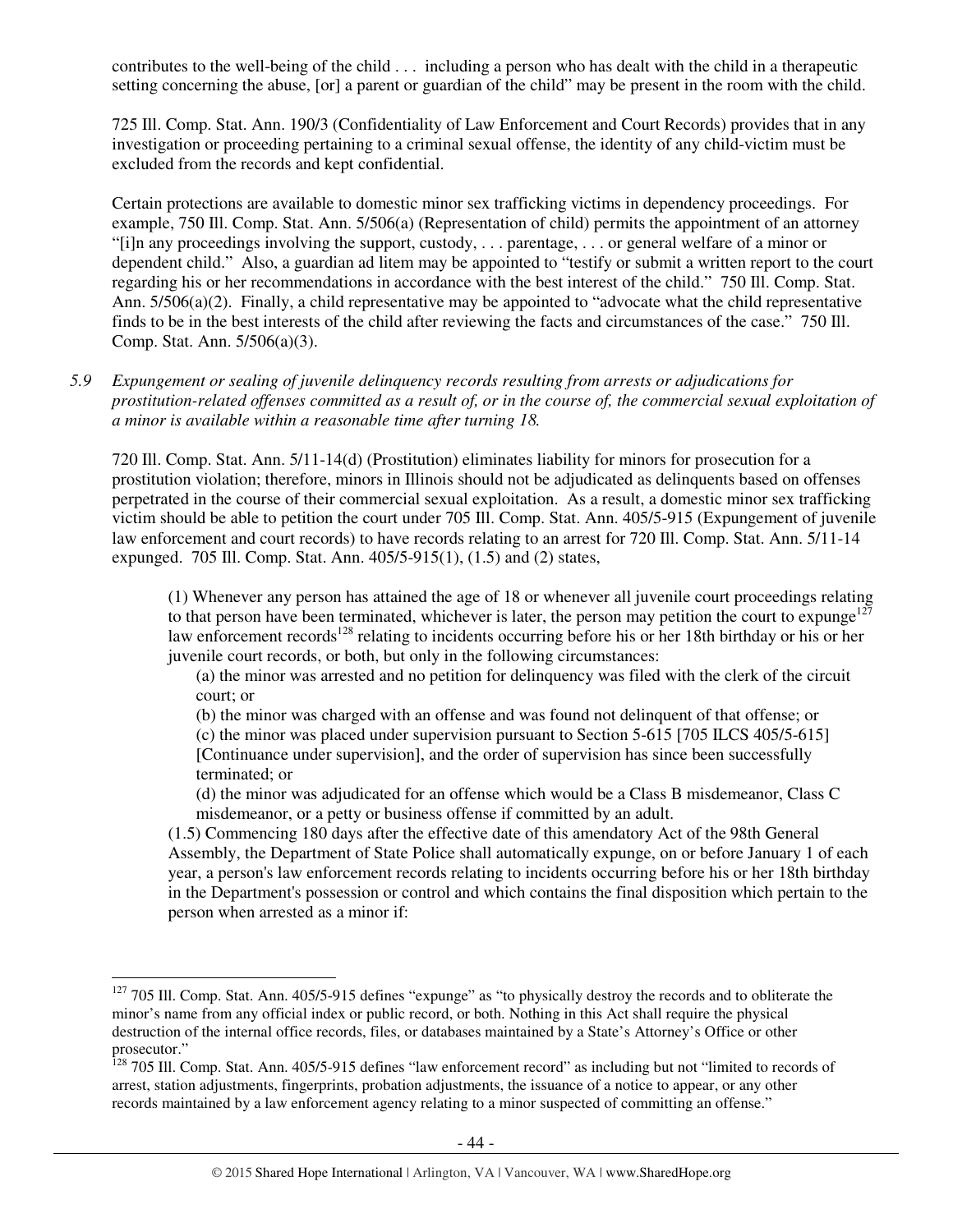(a) the minor was arrested for an eligible offense<sup>129</sup> and no petition for delinquency was filed with the clerk of the circuit court; and

(b) the person attained the age of 18 years during the last calendar year; and

(c) since the date of the minor's most recent arrest, at least 6 months have elapsed without an additional arrest, filing of a petition for delinquency whether related or not to a previous arrest, or filing of charges not initiated by arrest.

. . .

 (2) Any person may petition the court to expunge all law enforcement records relating to any incidents occurring before his or her 18th birthday which did not result in proceedings in criminal court and all juvenile court records with respect to any adjudications except those based upon first degree murder and sex offenses which would be felonies if committed by an adult, if the person for whom expungement is sought has had no convictions for any crime since his or her 18th birthday and:

(a) has attained the age of 21 years; or

(b) 5 years have elapsed since all juvenile court proceedings relating to him or her have been terminated or his or her commitment to the Department of Juvenile Justice pursuant to this Act has been terminated;

whichever is later of (a) or (b). Nothing in this Section 5-915 precludes a minor from obtaining expungement under Section 5-622 [Expungement review].

. . . .

Under 705 Ill. Comp. Stat. Ann. 405/5-622 (Expungement review), a minor charged for the first time with a misdemeanor offense generally "is eligible for expungement review by the court upon his or her 18th birthday or upon completion of the minor's sentence or disposition of the charge against the minor, whichever is later." The statute clarifies that the expungement may only be objected to in certain cases, including if the investigation or proceedings are still active, if the arrest was for a sex offense,<sup>130</sup> or if "the minor is a potential witness in an upcoming court proceeding and that such arrest record is relevant to that proceeding." 705 Ill. Comp. Stat. Ann. 405/5-622.

For expungement of records other than delinquency proceedings, 705 Ill. Comp. Stat. Ann. 405/1-9(2) (Expungement of law enforcement and juvenile court records) states that, once a minor reaches age 18 and juvenile proceedings are over, "the person may petition the court to expunge law enforcement records relating to incidents occurring before his 18th birthday or his juvenile court records, or both if the minor was placed under supervision . . . and such order of supervision has since been successfully terminated."

*5.10 Victim restitution and civil remedies for victims of domestic minor sex trafficking or commercial sexual exploitation of children (CSEC) are authorized by law.* 

720 Ill. Comp. Stat. Ann. 5/10-9(g) (Trafficking in persons, involuntary servitude, and related offenses) requires the court to order a defendant convicted of sex trafficking to make restitution to the victim for the greater of:

(1) the gross income or value to the defendant of the victim's labor or services or (2) the value of the victim's labor as guaranteed under the Minimum Wage Law and overtime provisions of the Fair Labor Standards Act (FLSA) [29 U.S.C. § 201 et seq.] or the Minimum Wage Law [820 ILCS 105/1 et seq.], whichever is greater.

Furthermore, 730 Ill. Comp. Stat. Ann. 5/5-5-6 (Restitution) requires the court to order a defendant convicted of any offense under Illinois's criminal laws to make restitution to a victim who "received any injury to his or her person or damage to his or her real or personal property as a result of the criminal act of the defendant."

 $\overline{a}$  $129$  705 Ill. Comp. Stat. Ann. 405/5-915(1.8) defines eligible offense as an act that if, "committed by an adult is not an offense classified as a Class 2 felony or higher offense."

<sup>&</sup>lt;sup>130</sup> *See supra* Sections 2.10 and 3.5 for a list of the relevant sex offenses.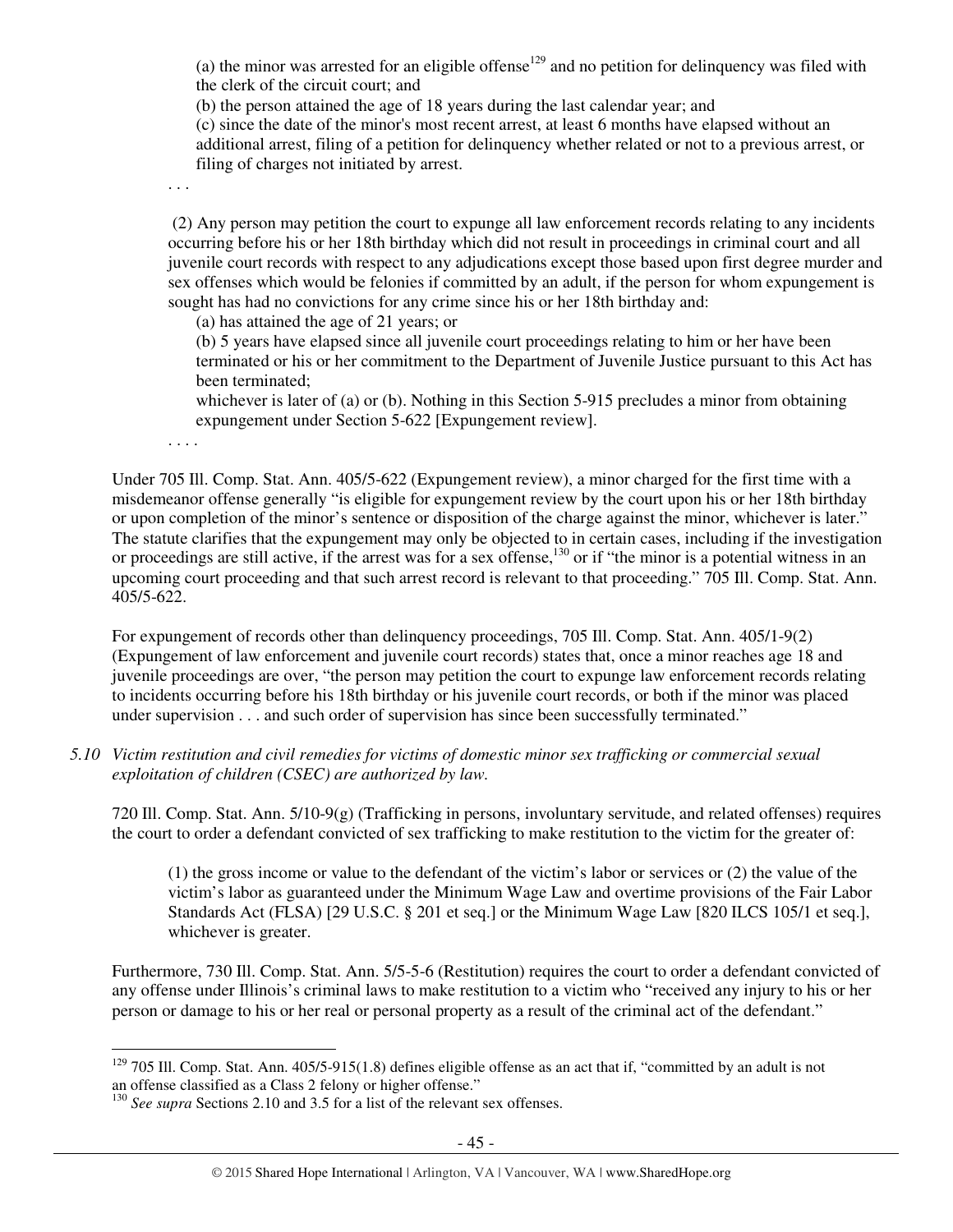Additionally, the offender may be required to pay the victim's long-term physical health care costs, which also includes mental health care costs. 730 Ill. Comp. Stat. Ann. 5/5-5-6(f-1). For convictions under 720 Ill. Comp. Stat. Ann. 5/11-1.20 (Criminal sexual assault), 5/11-1.30 (Aggravated criminal sexual assault), 5/11-1.40 (Predatory criminal sexual assault of a child), 5/11-1.50 (Criminal sexual abuse), 5/11-1.60 (Aggravated criminal sexual abuse), 5/11-19.2 (Exploitation of a child) [Repealed], 5/11-20.1 (Child pornography), 5/11- 20.1B (Aggravated child pornography) [Repealed] and 5/11-14.4(a)(4) (Promoting juvenile prostitution), an offender may also be required to "meet all or any portion of the financial obligations of treatment, including but not limited to medical, psychiatric, or rehabilitative treatment or psychological counseling, prescribed for the victim or victims of the offense. 730 Ill. Comp. Stat. Ann. 5/5-5-6(g).

Civil remedies are available to victims of domestic minor sex trafficking in the Predator Accountability Act located in Chapter 740 (Civil liabilities). The Predator Accountability Act was enacted for the purpose of allowing "persons who have been or who are subjected to the sex trade to seek civil damages and remedies from individuals and entities that recruited, harmed, profited from, or maintained them in the sex trade." 740 Ill. Comp. Stat. Ann. 128/5. Specifically, 740 Ill. Comp. Stat. Ann. 128/15 (Cause of action) provides a civil cause of action to victims of 720 Ill. Comp. Stat. Ann. 5/10-9 (Trafficking in persons, involuntary servitude, and related offenses), 5/11-14.4(a)(2)–(4) (Promoting juvenile prostitution), 5/11-20.1(Child pornography).

*5.11 Statutes of limitations for civil and criminal actions for child sex trafficking or commercial sexual exploitation of children (CSEC) offenses are eliminated or lengthened sufficiently to allow prosecutors and victims a realistic opportunity to pursue criminal action and legal remedies.* 

720 Ill. Comp. Stat. Ann. 5/3-5(b) (General Limitations) establishes the generally applicable statute of limitations for criminal offenses, which is 3 years for felonies and 1.5 years for misdemeanors, unless otherwise specified. 720 Ill. Comp. Stat. Ann. 5/3-5(a) eliminates the statute of limitations when the prosecution is for violations of 720 Ill. Comp. Stat. Ann. 5/11-20.1(a)(1) (Child pornography), or "any offense involving sexual conduct<sup>131</sup> or sexual penetration,<sup>132</sup> as defined by Section 11-0.1 of this Code in which the DNA profile of the offender is obtained and entered into a DNA database within 10 years after the commission of the offense," so long as the offense is reported to law enforcement within 3 years of its commission, unless a longer time is provided.

Additionally, 720 Ill. Comp. Stat. Ann. 5/3-6(d) (Extended limitations) tolls the statute of limitations for certain CSEC offenses and trafficking offenses until at least 1 year after the victim turns 18. 720 Ill. Comp. Stat. Ann. 5/3-6 states:

 (b-5) When the victim is under 18 years of age at the time of the offense, a prosecution for involuntary servitude, involuntary sexual servitude of a minor, or trafficking in persons and related offenses under Section 10-9 of this Code may be commenced within one year of the victim attaining the age of 18 years. However, in no such case shall the time period for prosecution expire sooner than 3 years after the commission the offense.

…

(d) A prosecution for child pornography, aggravated child pornography, indecent solicitation of a child, soliciting for a juvenile prostitute, juvenile pimping, exploitation of a child, or promoting juvenile prostitution except for keeping a place of juvenile prostitution may be commenced within one year of the victim attaining the age of 18 years. However, in no such case shall the time period for prosecution expire sooner than 3 years after the commission of the offense. When the victim is under 18 years of age, a prosecution for criminal sexual abuse may be commenced within one year of the victim attaining

 $\overline{a}$ <sup>131</sup> See supra note 20 for the definition of "sexual conduct."

<sup>&</sup>lt;sup>132</sup> See supra note 7 for the definition of "sexual penetration."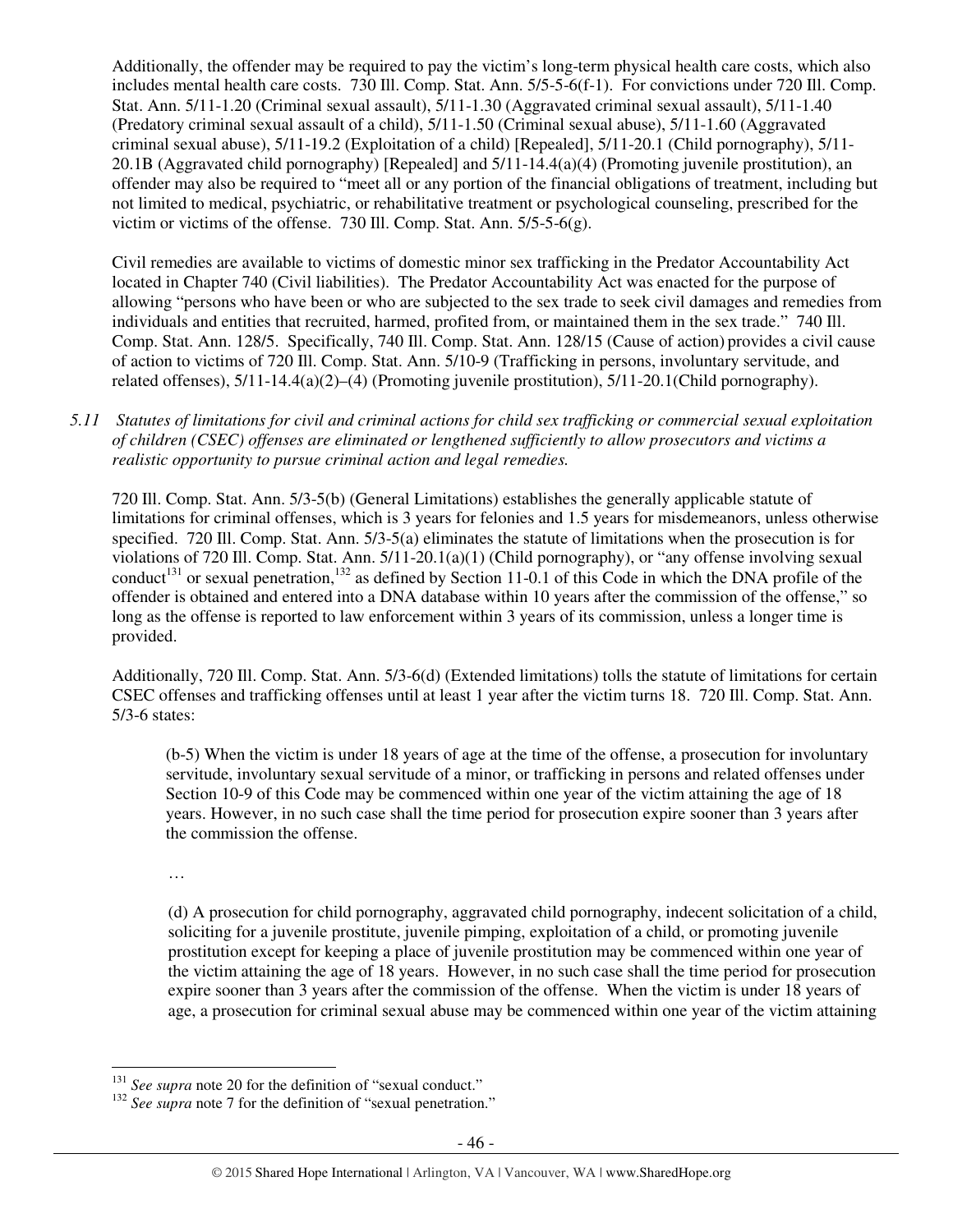the age of 18 years. However, in no such case shall the time period for prosecution expire sooner than 3 years after the commission of the offense.

Because both involve "sexual conduct or sexual penetration," therefore, prosecutions for violations of 720 Ill. Comp. Stat. Ann. 5/11-14.1 (Solicitation of a sexual act) and 5/11-18.1 (Patronizing a minor engaged in prostitution) can be commenced at any time.

Additionally, Illinois law allows for an elongated statute of limitations for certain criminal actions; pursuant to 720 Ill. Comp. Stat. Ann. 5/3-6(j)(1) (Extended limitations),

When the victim is under 18 years of age at the time of the offense, a prosecution for criminal sexual assault, aggravated criminal sexual assault, predatory criminal sexual assault of a child, aggravated criminal sexual abuse, or felony criminal sexual abuse may be commenced at any time when corroborating physical evidence is available or an individual who is required to report an alleged or suspected commission of any of these offenses under the Abused and Neglected Child Reporting Act fails to do so.

If the conditions above are not met, the statute of limitations to bring an action of criminal sexual assault, aggravated criminal sexual assault, predatory criminal sexual assault of a child, aggravated criminal sexual abuse, or felony criminal sexual abuse is 20 years. 720 Ill. Comp. Stat. Ann. 5/3-6(j)(2).

For civil causes of action arising under the Predator Accountability Act,<sup>133</sup> 735 Ill. Comp. Stat. Ann. 5/13-225(b) (Predator accountability) states,

[A]n action under the Predator Accountability Act must be commenced within 10 years of the date the limitation period begins to run under subsection (d) or within 10 years of the date the plaintiff discovers or through the use of reasonable diligence should discover both (i) that the sex trade<sup>134</sup> act occurred, and (ii) that the defendant caused, was responsible for, or profited from the sex trade act. The fact that the plaintiff discovers or through the use of reasonable diligence should discover that the sex trade act occurred is not, by itself, sufficient to start the discovery period under this subsection (b).

735 Ill. Comp. Stat. Ann. 5/13-225(d)–(f) provide that the statute of limitations is tolled until the minor reaches the age of 18, until the plaintiff is no longer "subject to threats, intimidation, manipulation, or fraud perpetrated by the defendant," and until "the expiration of all limitations periods applicable to the criminal prosecution of the plaintiff for any acts which form the basis of a cause of action."

Other civil actions are subject to varying statutes of limitations; however, pursuant to 735 Ill. Comp. Stat. Ann. 5/13-211 (Minors and persons under legal disability), these otherwise applicable civil statutes of limitations may be extended up to 2 years after the minor turns 18.

735 Ill. Comp. Stat. Ann. 5/13-202.1(a) (No limitations on certain actions—Duties of Department of Corrections and State's Attorneys) provides that civil actions for convictions of or conduct that amounts to a Class X or Class 1 felony at the time of filing have no statute of limitations. Also, 735 Ill. Comp. Stat. Ann. 5/13-202.3 (Actions arising out of injuries by sexual conduct or sexual penetration) states that for civil actions for violations involving sexual conduct or sexual penetration, the applicable statute of limitations is tolled while "the person injured is subject to threats, intimidation, manipulation, or fraud."

735 Ill. Comp. Stat. Ann. 5/13-202 (Personal Injury―penalty) generally assigns a 2 year statute of limitations to

 $\overline{a}$ <sup>133</sup> See supra Section 2.8 for the offenses to which the Predator Accountability Act applies.

 $134$  735 Ill. Comp. Stat. Ann. 5/13-225(a) defines "sex trade" and "victim of the sex trade" as having the meanings as set forth in 740 Ill. Comp. Stat. Ann. 128/10*. See supra* Section 5.1 for these definitions.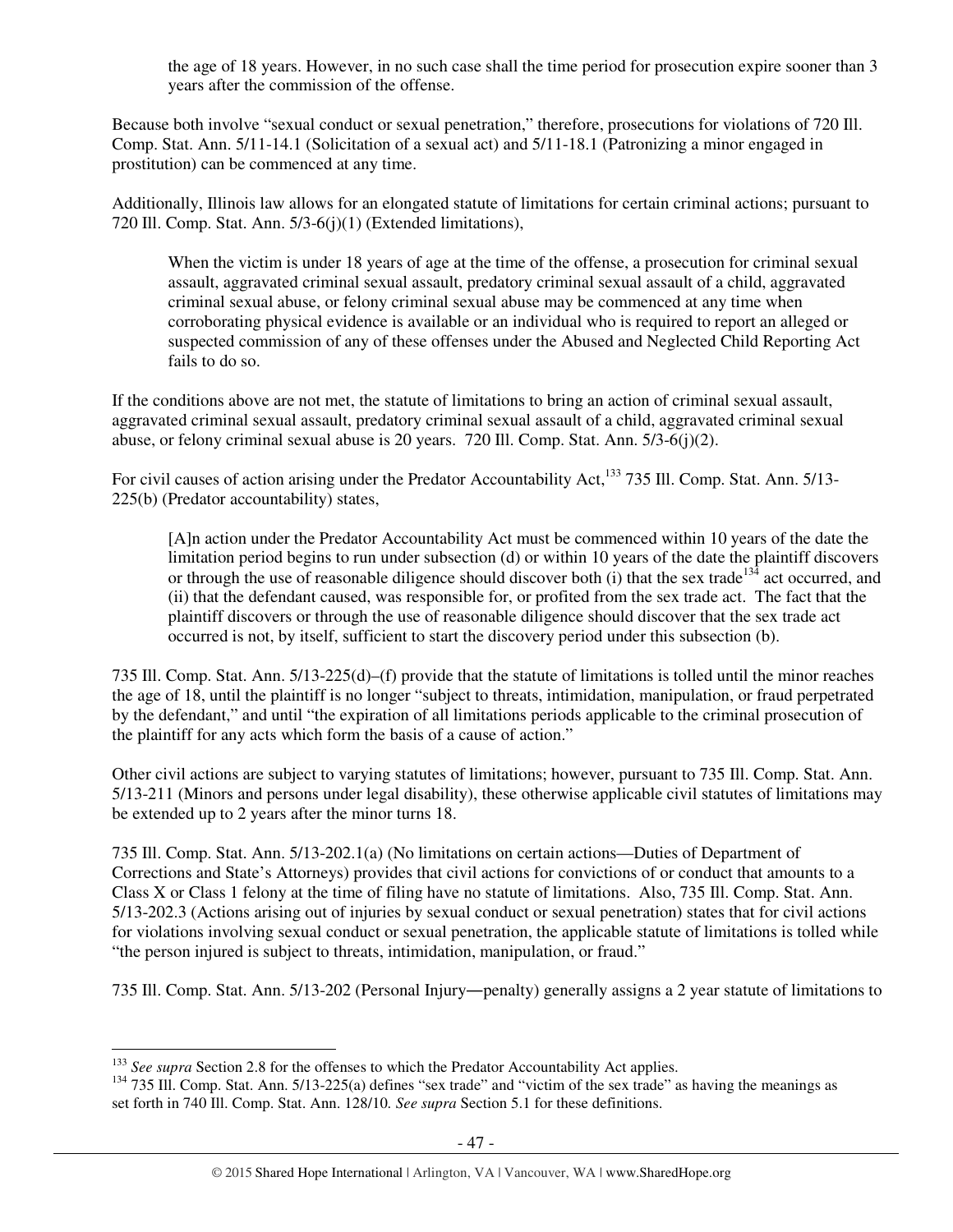civil actions involving injury to the person; however, if the offender is convicted of a Class X felony and causes injury to the person, the applicable statute of limitations is 10 years. 735 Ill. Comp. Stat. Ann. 5/13-214.1.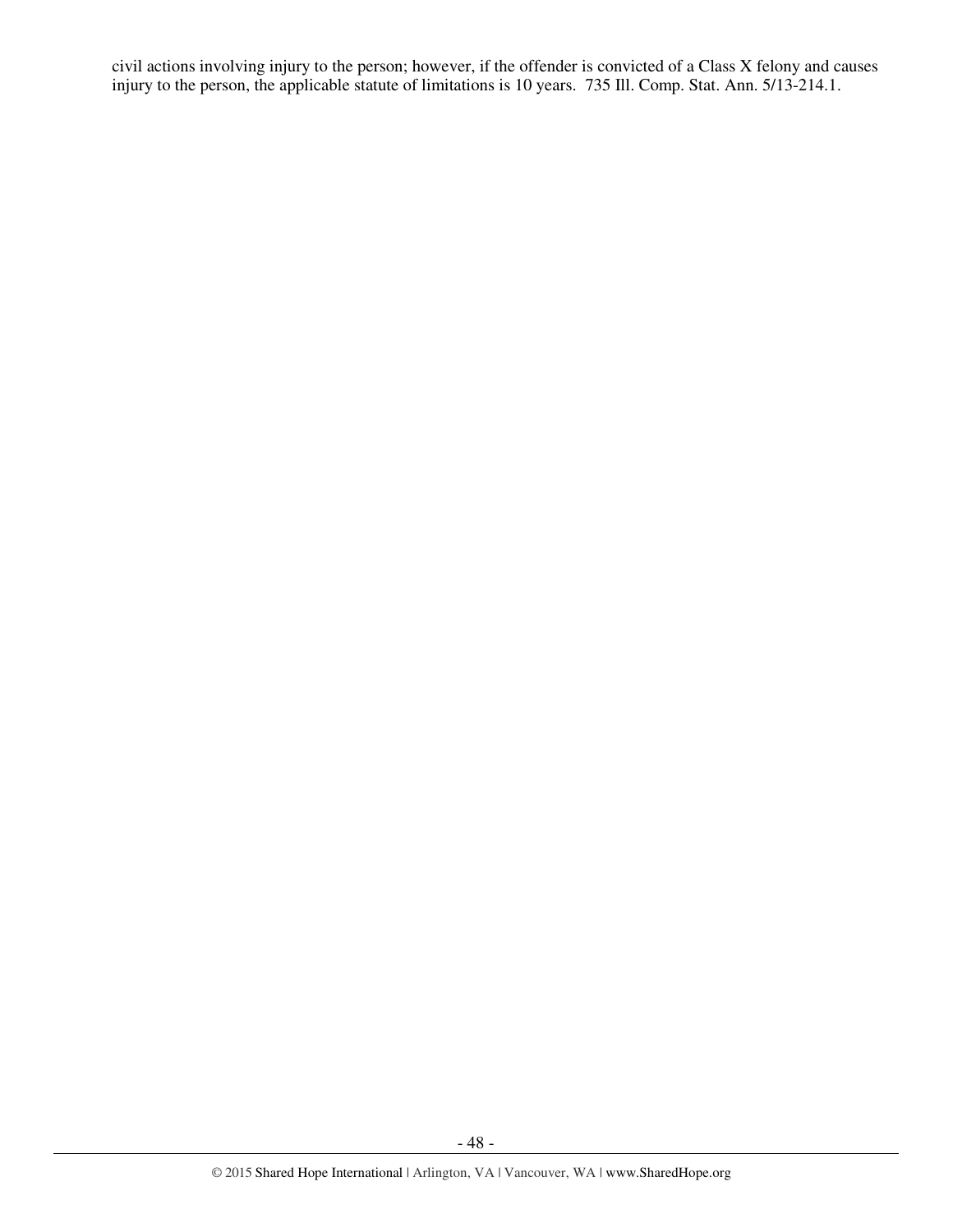#### **FRAMEWORK ISSUE 6: CRIMINAL JUSTICE TOOLS FOR INVESTIGATION AND PROSECUTIONS**

#### *Legal Components:*

- *6.1 Training on human trafficking and domestic minor sex trafficking for law enforcement is statutorily mandated or authorized.*
- *6.2 Single party consent to audio-taping is permitted in law enforcement investigations.*
- *6.3 Wiretapping is an available tool to investigate domestic minor sex trafficking.*
- *6.4 Using a law enforcement posing as a minor to investigate buying or selling of commercial sex acts is not a defense to soliciting, purchasing, or selling sex with a minor.*
- *6.5 Using the Internet or electronic communications to investigate buyers and traffickers is a permissible investigative technique.*
- *6.6 Law enforcement and child welfare agencies are mandated to promptly report missing and recovered children. \_\_\_\_\_\_\_\_\_\_\_\_\_\_\_\_\_\_\_\_\_\_\_\_\_\_\_\_\_\_\_\_\_\_\_\_\_\_\_\_\_\_\_\_\_\_\_\_\_\_\_\_\_\_\_\_\_\_\_\_\_\_\_\_\_\_\_\_\_\_\_\_\_\_\_\_\_\_\_\_\_\_\_\_\_\_\_\_\_\_\_\_\_\_*

# *Legal Analysis:*

*6.1 Training on human trafficking and domestic minor sex trafficking for law enforcement is statutorily mandated or authorized.* 

50 Ill. Comp. Stat. Ann. 705/7(a)<sup>135</sup> (Rules and standards for schools) provides,

The Board shall adopt rules and minimum standards for such schools which shall include but not be limited to the following:

a. The curriculum for probationary police officers which shall be offered by all certified schools . . . . shall include specific training in techniques for immediate response to and investigation of cases of . . . sexual assault of adults and children, including cultural perceptions and common myths of rape as well as interview techniques that are trauma informed, victim centered, and victim sensitive. The curriculum shall include training in techniques designed to promote effective communication at the initial contact with crime victims and ways to comprehensively explain to victims and witnesses their rights under the Rights of Crime Victims and Witnesses Act and the Crime Victims Compensation Act. . . . The curriculum for permanent police officers shall include but not be limited to (1) refresher and in-service training in any of the courses listed above in this subparagraph, (2) advanced courses in any of the subjects listed above in this subparagraph, (3) training for supervisory personnel, and (4) specialized training in subjects and fields to be selected by the board. . . .

50 Ill. Comp. Stat. Ann. 705/10.1 (Additional training programs) allows the Board to "initiate, administer, and conduct training programs for permanent police officers and permanent county corrections officers in addition to the basic recruit training program." 50 Ill. Comp. Stat. Ann. 705/10.10 (Training in child abduction and missing endangered senior alert system) further mandates that the Board conduct training programs for law enforcement personnel with regards to the "statewide coordinated child abduction alert system."

- 6.1.1 Recommendation: Amend the Illinois Police Training Act to specifically include domestic minor sex trafficking training for law enforcement officers.
- *6.2 Single party consent to audiotaping is permitted in law enforcement investigations.*

Single party consent to audiotaping of private conversations is generally prohibited under 720 Ill. Comp. Stat. Ann. 5/14-2(a), (a-5), (b) (Elements of the offense; affirmative defense). However, an exception provided

 $\overline{a}$ <sup>135</sup> The text of 50 Ill. Comp. Stat. Ann. 705/7 here and elsewhere in the report reflects amendments made by enactment of Senate Bill 1304 during the 1st Reg. Sess of the 99th Gen.Assem. (Ill. 2015) (effective Jan. 1, 2016).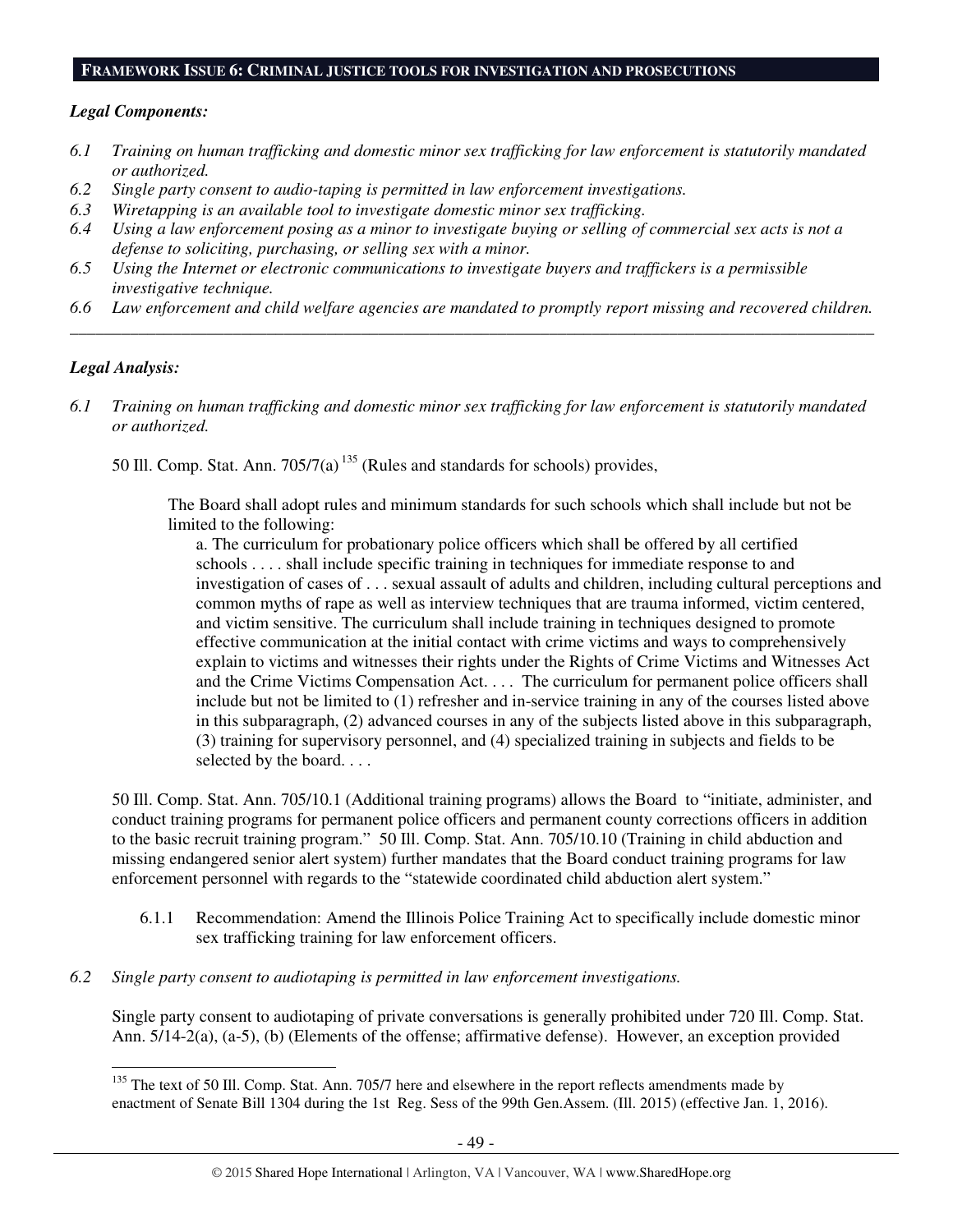under 720 Ill. Comp. Stat. Ann. 5/14-3(g) that allows law enforcement and their agents to record or listen to a private conversation if the law enforcement officer or an agent of law enforcement is a party to the communication and "use of the device is necessary for the protection of the law enforcement officer or any person acting at the direction of law enforcement" in a human trafficking investigation.<sup>136</sup> Specifically, 720 Ill. Comp. Stat. Ann. 5/14-2(a), (a-5), (b) (Elements of the offense; affirmative defense) makes it a crime when someone

(a) . . . knowingly and intentionally:

(1) Uses an eavesdropping device, in a surreptitious manner, for the purpose of overhearing, transmitting, or recording all or any part of any private conversation to which he or she is not a party unless he or she does so with the consent of all of the parties to the private conversation; (2) Uses an eavesdropping device, in a surreptitious manner, for the purpose of transmitting or recording all or any part of any private conversation to which he or she is a party unless he or she does so with the consent of all other parties to the private conversation;

(3) Intercepts, records, or transcribes, in a surreptitious manner, any private electronic communication to which he or she is not a party unless he or she does so with the consent of all parties to the private electronic communication;

(4) Manufactures, assembles, distributes, or possesses any electronic, mechanical, eavesdropping, or other device knowing that or having reason to know that the design of the device renders it primarily useful for the purpose of the surreptitious overhearing, transmitting, or recording of private conversations or the interception, or transcription of private electronic communications and the intended or actual use of the device is contrary to the provisions of this Article; or (5) Uses or discloses any information which he or she knows or reasonably should know was

obtained from a private conversation or private electronic communication in violation of this Article, unless he or she does so with the consent of all of the parties.

(a-5) It does not constitute a violation of this Article to surreptitiously use an eavesdropping device to overhear, transmit, or record a private conversation, or to surreptitiously intercept, record, or transcribe a private electronic communication, if the overhearing, transmitting, recording, interception, or transcription is done in accordance with Article 108A [Authorization for use of eavesdropping device] or Article 108B [Electronic criminal surveillance] of the Code of Criminal Procedure of 1963. (b) It is an affirmative defense to a charge brought under this Article relating to the interception of a privileged communication that the person charged:

1. was a law enforcement officer acting pursuant to an order of interception, entered pursuant to Section 108A-1 or 108B-5 of the Code of Criminal Procedure of 1963; and

2. at the time the communication was intercepted, the officer was unaware that the communication was privileged; and

3. stopped the interception within a reasonable time after discovering that the communication was privileged; and

4. did not disclose the contents of the communication.

Additionally, 720 Ill. Comp. Stat. Ann.  $5/14-3(g)$ , (g-6) (Exemptions) made the following activities exempt from the criminal provisions of the Illinois Eavesdropping Law:

(g) With prior notification to the State's Attorney of the county in which it is to occur, recording or listening with the aid of any device to any conversation where a law enforcement officer, or any person

 $\overline{a}$ <sup>136</sup> Illinois' Eavesdropping Law, 720 ILCS 5/14-1 et seq., was found unconstitutional by the Illinois Supreme Court on March 20, 2014. *See People v. Melongo*, 6 N.E.3d 120, 127 (2014) ("the recording provision of the eavesdropping statute (720 ILCS 5/14–2(a)(1) (West 2008)), burdens substantially more speech than is necessary to serve a legitimate state interest in protecting conversational privacy"); *People v. Clark*, 6 N.E.3d 154, 161 (2014) ("The purpose of the statute to protect private conversations is thus served. However, the statute does not stop there. It criminalizes a whole range of conduct involving the audio recording of conversations that cannot be deemed in any way private."). The text of 720 Ill. Comp. Stat. Ann. 5/14-1 reflects amendments made by enactment of Senate Bill 1342 during the 99th session of the Illinois Legislature (effective Dec. 30, 2014).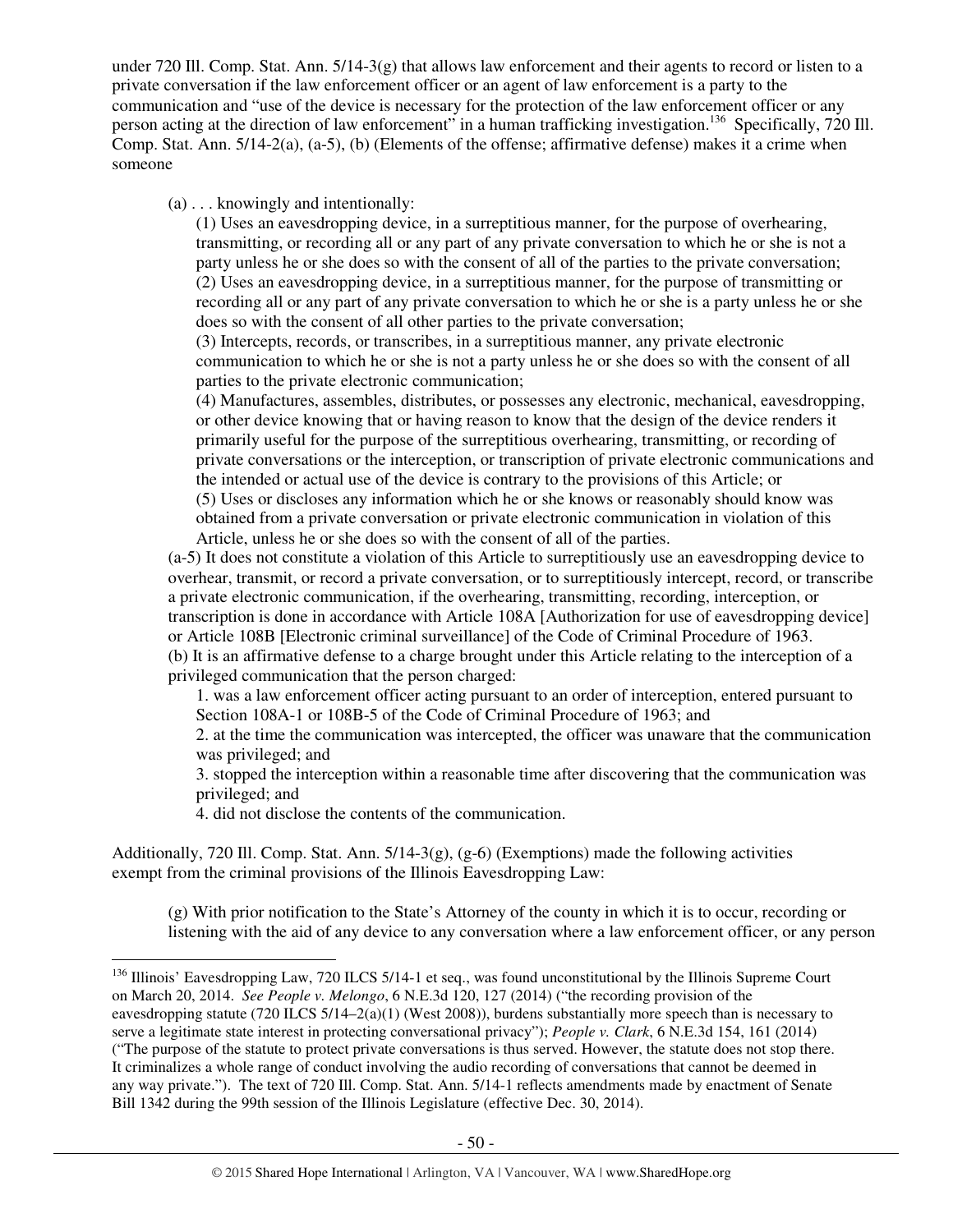acting at the direction of law enforcement, is a party to the conversation and has consented to it being intercepted or recorded under circumstances where the use of the device is necessary for the protection of the law enforcement officer or any person acting at the direction of law enforcement, in the course of an investigation of a forcible felony, a felony offense of involuntary servitude, involuntary sexual servitude of a minor, or trafficking in persons under Section 10-9 of this Code [720 ILCS 5/10-9 [Trafficking in persons, involuntary servitude, and related offenses], an offense involving prostitution, solicitation of a sexual act, or pandering, . . . Any recording or evidence derived as the result of this exemption shall be inadmissible in any proceeding, criminal, civil or administrative, except (i) where a party to the conversation suffers great bodily injury or is killed during such conversation, or (ii) when used as direct impeachment of a witness concerning matters contained in the interception or recording. The Director of the Department of State Police shall issue regulations as are necessary concerning the use of devices, retention of tape recordings, and reports regarding their use;

(g-6) With approval of the State's Attorney of the county in which it is to occur, recording or listening with the aid of any device to any conversation where a law enforcement officer, or any person acting at the direction of law enforcement, is a party to the conversation and has consented to it being intercepted or recorded in the course of an investigation of child pornography, aggravated child pornography, indecent solicitation of a child, luring of a minor, sexual exploitation of a child, aggravated criminal sexual abuse in which the victim of the offense was at the time of the commission of the offense under 18 years of age, or criminal sexual abuse by force or threat of force in which the victim of the offense was at the time of the commission of the offense under 18 years of age. . . . Any recording or evidence obtained or derived in the course of an investigation of [any of the above listed offenses] . . . shall, upon motion of the State's Attorney or Attorney General prosecuting any case involving [any of the above listed offenses] . . . be reviewed in camera with notice to all parties present by the court presiding over the criminal case, and, if ruled by the court to be relevant and otherwise admissible, it shall be admissible at the trial of the criminal case. Absent such a ruling, any such recording or evidence shall not be admissible at the trial of the criminal case;

## *6.3 Wiretapping is an available tool to investigate domestic minor sex trafficking.*

. . . .

 $\overline{a}$ 

Illinois specifically allows law enforcement to use wiretapping in investigations relating to 720 Ill. Comp. Stat. Ann. 5/10-9(c)–(f) (Trafficking in persons, involuntary servitude, and related offenses).

725 Ill. Comp. Stat. Ann. 5/108B-2 (Request for application for interception) authorizes a State's Attorney to "apply for an order authorizing interception of private communications," as provided in Article 108B (Electronic criminal surveillance). 725 Ill. Comp. Stat. Ann. 5/108B-5(a) (Requirements for order of interception) permits a judge to enter an order

authorizing the interception of a private communication, if the chief judge determines on the basis of the application submitted by the applicant, that:

(1) There is probable cause for belief that (A) the person whose private communication is to be intercepted is committing, has committed, or is about to commit an offense enumerated in [725 Ill. Comp. Stat. Ann. 5/108B-3],<sup>137</sup> or (B) the facilities from which, or the place where, the private communication is to be intercepted, is, has been, or is about to be used in connection with the commission of the offense, or is leased to, listed in the name of, or commonly used by, the person; and

(2) There is probable cause for belief that a particular private communication concerning such offense may be obtained through the interception; and

<sup>&</sup>lt;sup>137</sup> Offenses listed in 725 Ill. Comp. Stat. Ann. 5/108B-3 include violations of 720 Ill. Comp. Stat. Ann. 5/10-9 (Trafficking in persons, involuntary servitude, and related offenses), 5/11-18.1 (Patronizing a minor engaged in prostitution), and 5/29B-1 (Money laundering).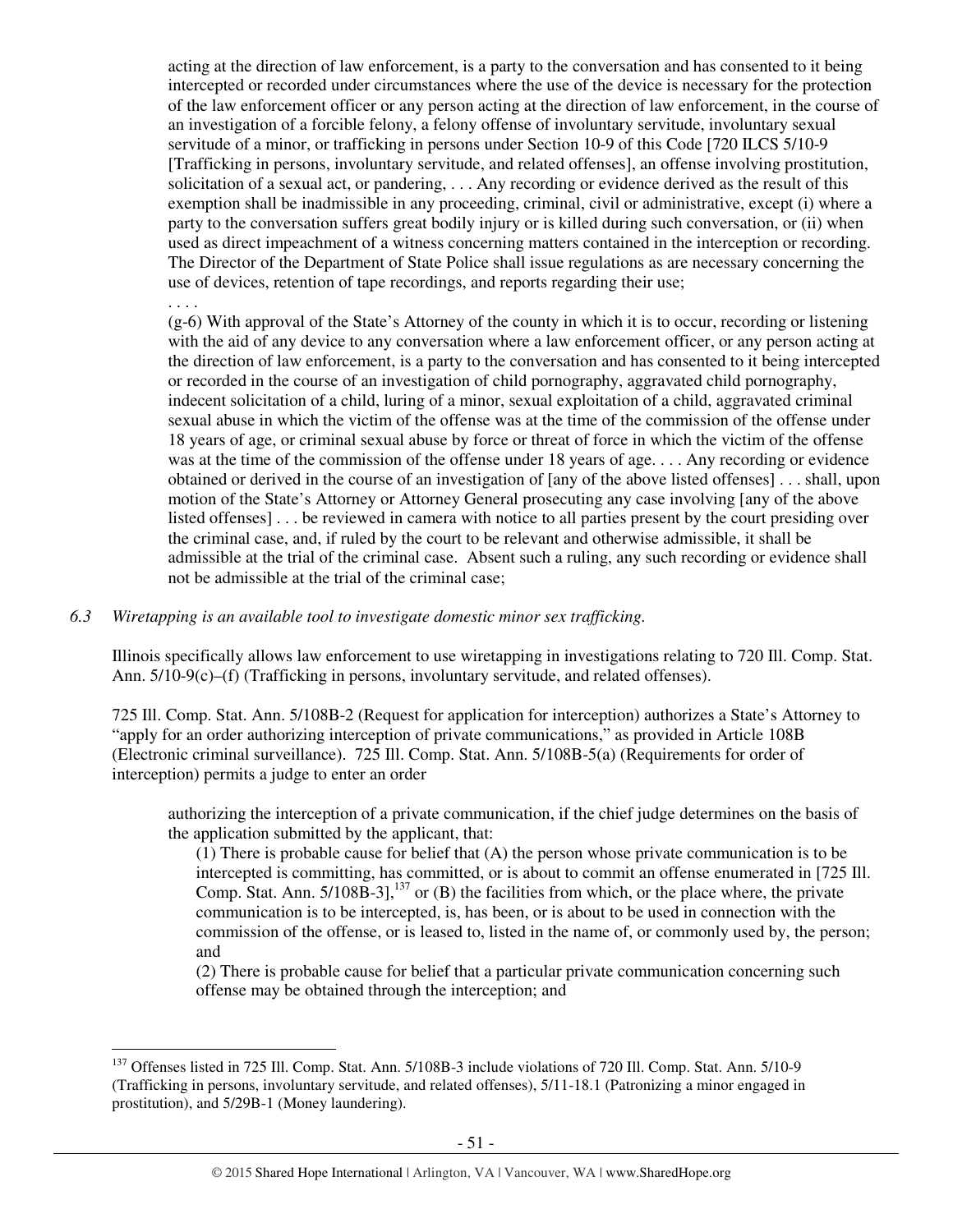(3) Normal investigative procedures with respect to the offense have been tried and have failed or reasonably appear to be unlikely to succeed if tried or too dangerous to employ; and (4) The electronic criminal surveillance officers to be authorized to supervise the interception of the private communication have been certified by the Department.

Furthermore, 725 Ill. Comp. Stat. Ann. 5/108A-2 (Authorized disclosure or use of information) and 5/108B-2a (Authorized disclosure or use of information) allow a law enforcement officer who "obtained knowledge of the contents of any conversation overheard or recorded by use of an eavesdropping device or evidence derived therefrom" to disclose such information to another law enforcement or prosecuting attorney if the eavesdropping was authorized.

725 Ill. Comp. Stat. Ann. 5/108B-3(a) (Authorization for the interception of private communication) permits a judge to authorize,

[T]he interception of a private communication when no party has consented to the interception and (i) the interception may provide evidence of, or may assist in the apprehension of a person who has committed, is committing or is about to commit, a violation of . . . 10-9 [720 ILCS 5/10-9] (involuntary servitude, involuntary sexual servitude of a minor, or trafficking in persons), paragraph (1), (2), or (3) of subsection (a) of Section 11-14.4 [720 ILCS 5/11-14.4] (promoting juvenile prostitution), subdivision (a)(2)(A) or (a)(2)(B) of Section 11-14.3 [720 ILCS 5/11-14.3] (promoting prostitution)11-15.1 [720 ILCS 5/11-15.1] (soliciting for a minor engaged in prostitution) [Repealed], 11-16 [720 ILCS 5/11-17] (pandering) [Repealed], 11-17.1 [720 ILCS 5/11-17.1] (keeping a place of juvenile prostitution) [Repealed], 11-18.1 [720 ILCS 5/11-18.1] (patronizing a minor engaged in prostitution), 11-19.1 [720 ILCS 5/11-19.1] (juvenile pimping and aggravated juvenile pimping) [Repealed], . . . .

*6.4 Using a law enforcement posing as a minor to investigate buying or selling of commercial sex acts is not a defense to soliciting, purchasing, or selling sex with a minor.* 

No law expressly permits the use of a decoy by law enforcement in the investigation of minor sex trafficking. However, certain sexual offense laws do provide that the involvement of law enforcement in the investigation of the crime is not a defense. For example, 720 Ill. Comp. Stat. Ann. 5/10-5.1(f)(3) (Luring of a minor) states that "[i]t shall not be a defense to the prosecution of any offense under this Section 10-5.1 if the person who is contacted by the offender is posing as a minor and is in actuality an adult law enforcement officer."

720 Ill. Comp. Stat. Ann. 5/11-6(a), (a-5) (Indecent solicitation of a child) and 5/11-9.1(a) (Sexual exploitation of a child) state that the offenses can be committed against either a child or "one whom he or she believes to be a child," leaving open the possibility of the use of a law enforcement decoy in these investigations.

*6.5 Using the Internet or electronic communications to investigate buyers and traffickers is a permissible investigative technique.* 

720 Ill. Comp. Stat. Ann. 5/10-5.1(a)(3) (Luring of a minor) makes it a crime when a person "21 years of age or older . . . knowingly contacts or communicates electronically<sup>138</sup> to the minor: . . . for an unlawful purpose.<sup>139</sup> It expressly states, "It shall not be a defense to the prosecution of any offense under this Section 10-5.1 if the person who is contacted by the offender is posing as a minor and is in actuality an adult law enforcement officer." 720 Ill. Comp. Stat. Ann. 5/10-5.1(f)(3).

 $\overline{a}$  $138$  720 Ill. Comp. Stat. Ann.  $5/10-5.1(c)(3)$  defines "contacts or communicates electronically" as including "any attempt to make contact or communicate telephonically or through the Internet or text messages."

<sup>&</sup>lt;sup>139</sup> 720 Ill. Comp. Stat. Ann. 5/10-5.1(c)(7) defines "unlawful purpose" as "any misdemeanor or felony violation of State law or a similar federal or sister state law or local ordinance."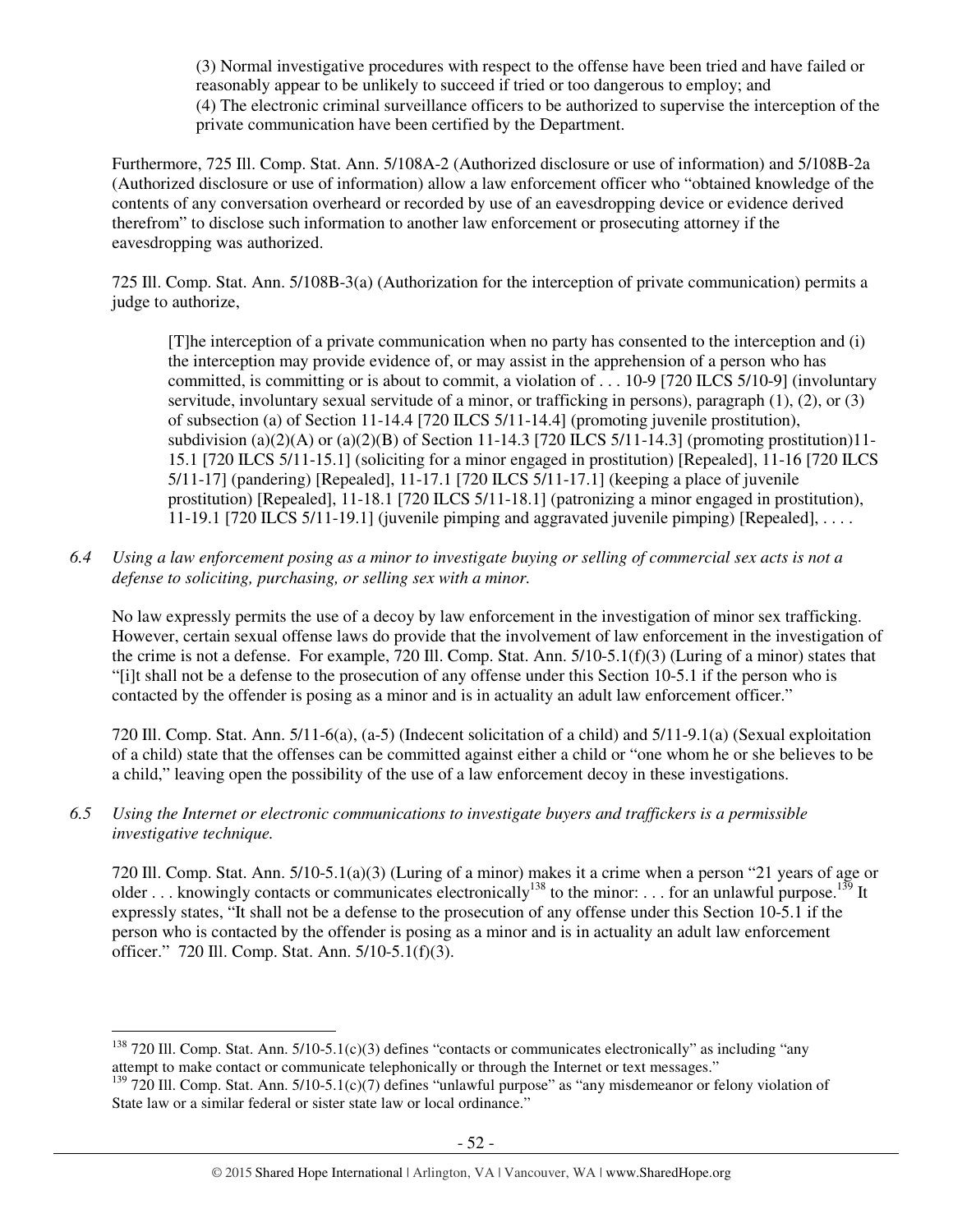Several laws permit law enforcement to use the Internet to investigate buyers and traffickers by stating that the offense can be committed against a person merely believed to be a child. 720 Ill. Comp. Stat. Ann. 5/11- 6 (Indecent solicitation of a child), 5/11-6.6 (Solicitation to meet a child), and 5/11-9.1 (Sexual exploitation of a child) make it unlawful for any person to solicit "a child or one whom he or she believes to be a child" to engage in a sexual act, or to meet for an unlawful purpose through use of the Internet.<sup>140</sup> Also, 720 Ill. Comp. Stat. Ann. 5/11-25(a) (Grooming) makes it a crime when a person "knowingly uses a computer on-line service, [or] Internet service, local bulletin board service, or any other device capable of electronic data storage or transmission" to solicit or attempt to solicit "a child, a child's guardian, or another person believed by the person to be a child or a child's guardian" to commit CSEC offenses including: 720 Ill. Comp. Stat. Ann., 5/11- 9.1 (Sexual exploitation of a child), 5/11-14.4 (Promoting juvenile prostitution), 5/11-18.1 (Patronizing a minor engaged in prostitution), and 5/11-26 (Traveling to meet a minor).

# *6.6 Law enforcement and child welfare agencies are mandated to promptly report missing and recovered children.*

Under 325 Ill. Comp. Stat. Ann. 40/3 (State Missing Persons Clearinghouse; powers) "[t]he Department shall establish a State Missing Persons Clearinghouse as a resource to promote an immediate and effective community response to missing children." 325 Ill. Comp. Stat. Ann. 40/3 authorizes state missing persons clearinghouses to do the following:

(a) To establish and conduct programs to educate parents, children and communities in ways to prevent the abduction of children.

(b) To conduct training programs and distribute materials providing guidelines for children when dealing with strangers, casual acquaintances, or non-custodial parents, in order to avoid abduction or kidnapping situations.

(c) To compile, maintain and make available data upon the request of law enforcement agencies and other entities deemed appropriate by the Department<sup>141</sup> to assist enforcement agencies in recovering missing children, including but not limited to data regarding the places of shelter commonly used by runaway children in a requested geographical area.

(d) To draft and implement plans for the most efficient use of available resources to publicize information regarding missing children.

(e) To establish and maintain contacts with other state missing persons clearinghouses, law enforcement agencies, and non-profit organizations in order to increase the probability of locating and returning missing children, and to otherwise assist in the recovery and tracking of missing children.

(f) To coordinate the tracking and recovery of children under the custody or guardianship of the Department of Children and Family Services whose disappearance has been reported and to produce an annual report indicating the number of children under the custody or guardianship of that Department who have been reported missing and the number who have been recovered.

(g) To conduct other activities as may be necessary to achieve the goals established by this Act.

325 Ill. Comp. Stat. Ann. 40/6 (Department; powers and duties) mandates that the Department "[e]stablish and maintain a statewide Law Enforcement Agencies Data System (LEADS)" to respond to missing children reports, "exchange information regarding lost, missing or runaway children" with a national missing persons service, adopt a statewide or regional alert system for use in missing children cases, and keep information regarding missing children in a secure manner. Additionally, 325 Ill. Comp. Stat. Ann. 40/3.5 (Contact with Department of Children and Family Services) requires,

For each child reported missing and entered into the LEADS network, the Department shall, in the form and manner it determines, contact the Department of Children and Family Services to provide it with the name, age, and sex of the child, and the geographic area from which the child was reported missing

 $\overline{a}$ <sup>140</sup> *See supra* Section 1.2 for the substantive provisions of 720 Ill. Comp. Stat. Ann. 5/11-6, 5/11-6.6, and 5/11-9.1.

<sup>&</sup>lt;sup>141</sup> 325 Ill. Comp. Stat. Ann. 40/2 (Definitions) defines the "Department" as "the Department of State Police."